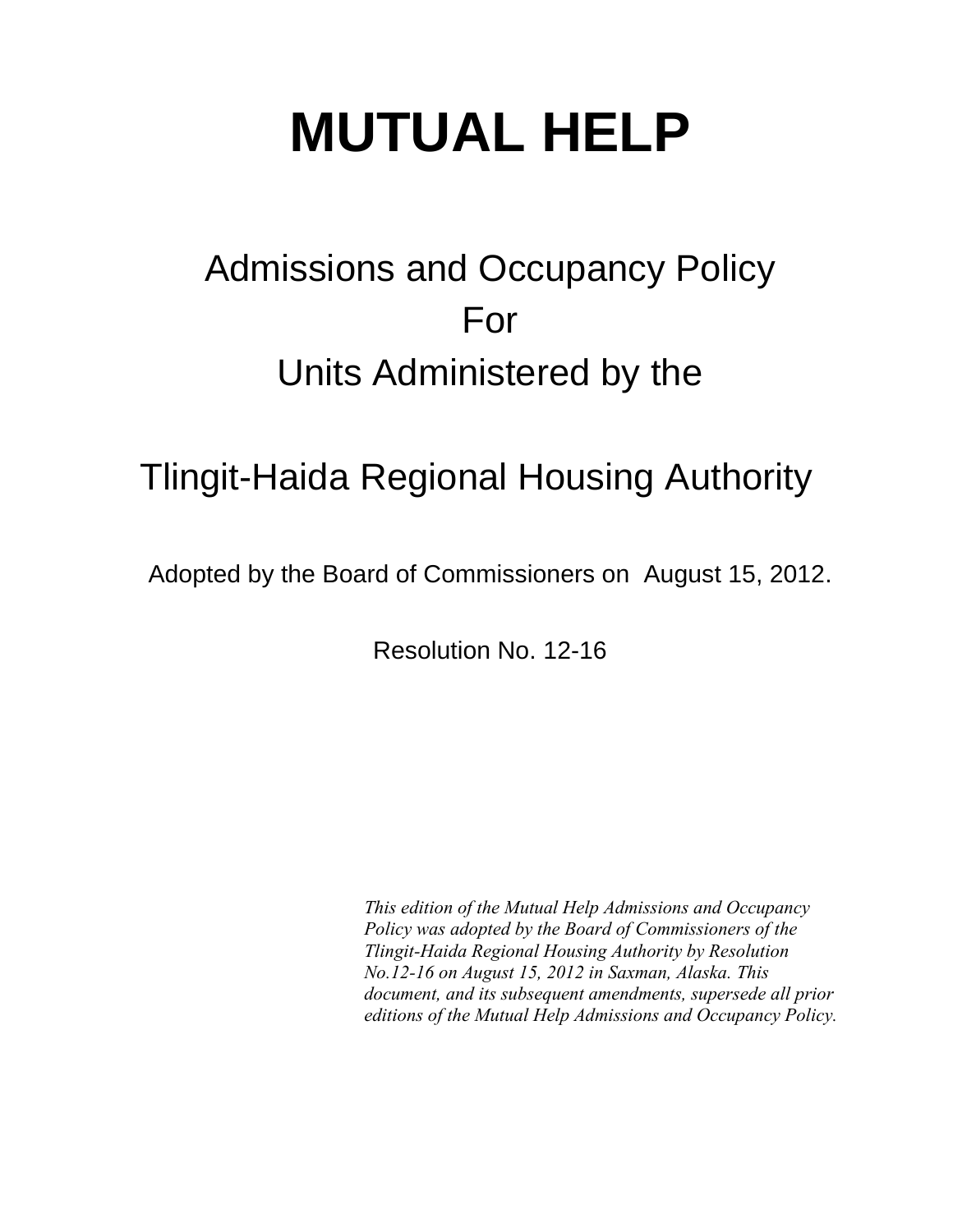#### **INDEX**

### MUTUAL HELP-ADMISSIONS AND OCCUPANCY POLICY

#### ARTICLE PAGE

| $\mathbf I$  | STATEMENT OF TLINGIT-HAIDA                        |  |
|--------------|---------------------------------------------------|--|
|              |                                                   |  |
| $\mathbf{I}$ |                                                   |  |
| III          |                                                   |  |
| <b>IV</b>    | ELIGIBILITY / ADMISSION / OCCUPANCY               |  |
|              | <b>AND TERMINATION</b>                            |  |
|              |                                                   |  |
| V            |                                                   |  |
| VI           |                                                   |  |
| <b>VII</b>   |                                                   |  |
| <b>VIII</b>  |                                                   |  |
| IX           |                                                   |  |
| X            |                                                   |  |
| XI           |                                                   |  |
| XII          | USE OF MONTHLY UTILITY PAYMENTS ACCOUNT (MEPA) 31 |  |
| <b>XIII</b>  | PURCHASE PRICE, PURCHASE PRICE                    |  |
|              | <b>SCHEDULE AND TRANSFER</b>                      |  |
|              |                                                   |  |
| <b>XIV</b>   |                                                   |  |
| XV           | CERTIFICATION AND RECERTIFICATION OF INCOME 34    |  |
| <b>XVI</b>   |                                                   |  |
| <b>XVII</b>  |                                                   |  |
| <b>XVIII</b> |                                                   |  |
| <b>XIV</b>   |                                                   |  |
| XX           | SCHEDULE OF REQUIRED MONTHLY PAYMENTS  38         |  |
| <b>XXI</b>   |                                                   |  |
| <b>XXII</b>  | HOMEBUYERS' RESPONSIBILITY FOR MAINTENANCE 39     |  |
| <b>XXIII</b> |                                                   |  |
| <b>XXIV</b>  | SUCCESSION UPON DEATH, MENTAL INCAPACITY  42      |  |
| <b>XXV</b>   |                                                   |  |
| <b>XXVI</b>  |                                                   |  |
|              |                                                   |  |
|              |                                                   |  |
|              |                                                   |  |
|              |                                                   |  |
|              |                                                   |  |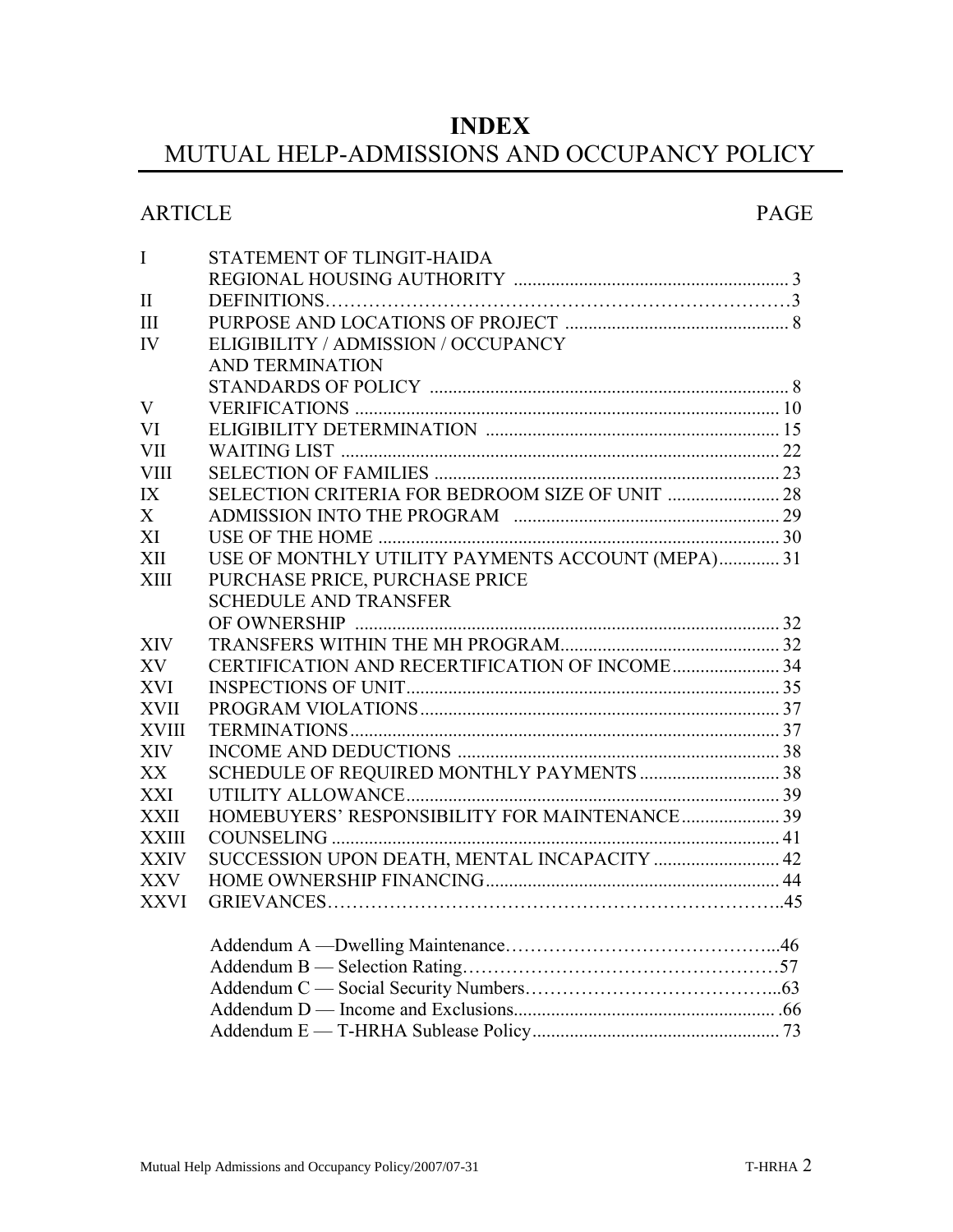#### **I. STATEMENT OF TLINGIT-HAIDA REGIONAL HOUSING AUTHORITY**

The Admissions and Occupancy Policy of the Tlingit-Haida Regional Housing Authority (T-HRHA) shall comply with the Department of Housing and Urban Development's (HUD's) 24 CFR parts 905 and 950 Indian Housing Program: Amendments; Final Rule, and shall be updated periodically to reflect compliance as regulations are revised.

In accordance with **Section 504** of the Rehabilitation Act of 1973, as amended (29) U.S.C. ' 794), no otherwise qualified individual with handicaps shall solely by reason of his or her handicap, be excluded from participation in, be denied the benefits of, or be subject to discrimination under this program.

#### **II. DEFINITIONS**

**ADJUSTED INCOME:** Gross annual income less allowable deductions as described in Addendum F.

**ADMINISTRATIVE CHARGE:** The amount budgeted per unit per month for operating expenses, exclusive of the cost of HUD approved expenditures for which operating subsidy is being approved;

**ANNUAL INCOME:** Annual income is the anticipated total income from all sources received by the family head and spouse and by each additional member of the family, including all net income derived from assets, for the 12-month period following the effective date of the initial determination or reexamination of income, exclusive of certain types of income as provided in addendum F.

**ALASKA NATIVE CLAIMS SETTLEMENT ACT:** ANCSA, Dividend Payments received over and above the first \$2,000.00 of regular periodic dividend payments, per individual, per annum from an Alaskan Native Corporation or Corporations will be considered annual income. However, sporadic or irregular cash payments, per individual, per annum, will not be considered annual income.

**THE ALASKA PERMANENT FUND DIVIDEND:** The Alaska Permanent Fund Dividend income shall only be used for the purpose of determining eligibility at the time of move-in. Alaska Permanent Fund Dividend payments shall not be taken into consideration for the purpose of calculating and determining the monthly rent charge. However, should a household request that this income be counted, T-HRHA will request that all adult household members sign an affidavit to validate this request.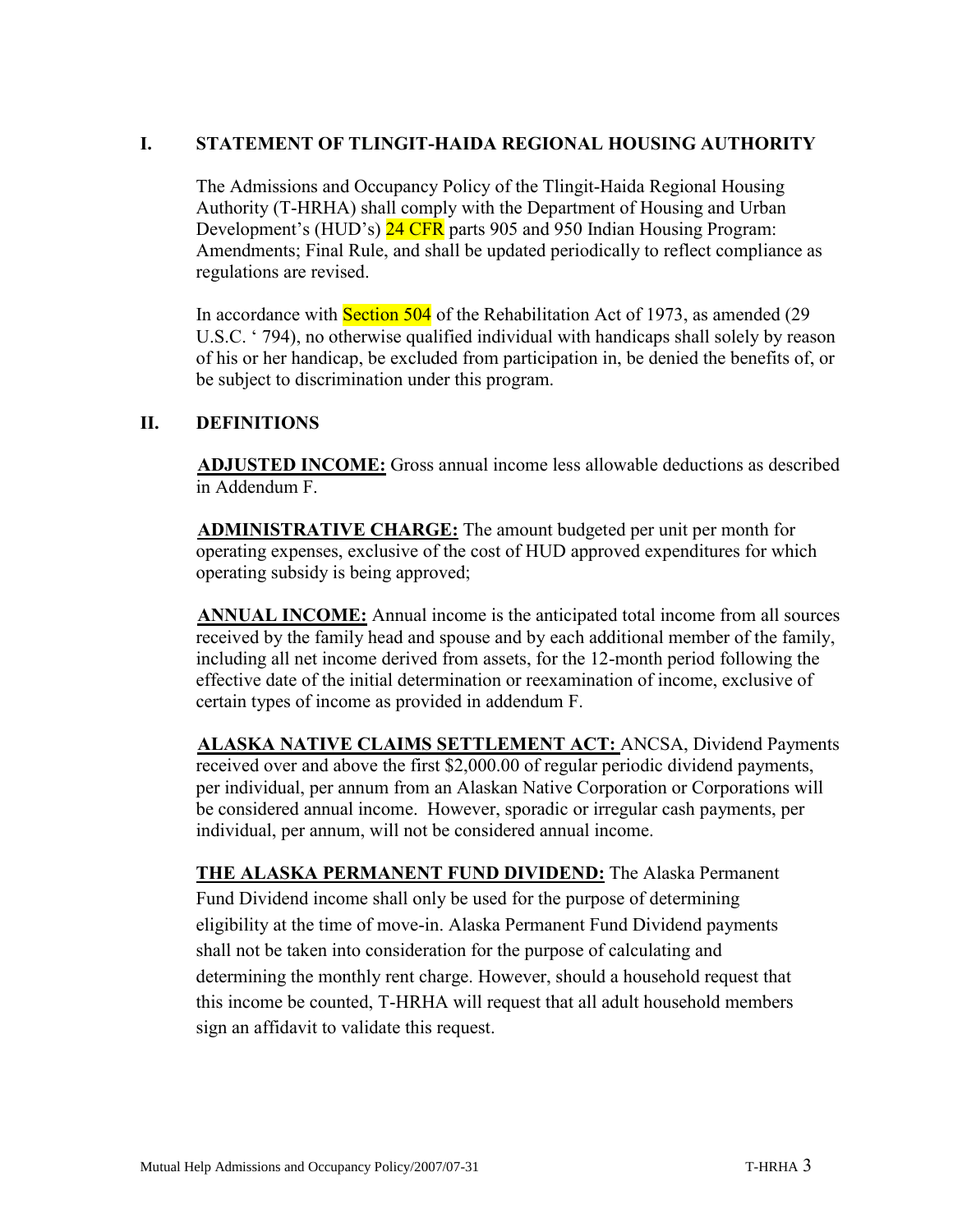#### **AREA OFFICE OF NATIVE AMERICAN PROGRAMS (ONAP):** The HUD

offices which have been delegated authority to administer programs under the United States Housing Act of 1937 for the areas in which the IHA's are located. (Anchorage, Alaska)

**BASE YEAR:** THRHA's fiscal year immediately preceding its first fiscal year under the performance funding system.

**BIA:** The Bureau of Indian Affairs in the Department of the Interior.

**CHILD:** A member of the family, other than the family head or spouse, who is under the age of 18 years of age.

**CHILD CARE EXPENSES:** Amounts anticipated to be paid by the family for the care of children under 13 years of age during the period for which annual income is computed, but only where such care is necessary to enable a family member to be gainfully employed or to further his or her education, and the amounts are not reimbursed. The amount deducted shall reflect reasonable charges for child care, and , in the case of child care necessary to permit employment, the amount deducted shall not exceed the amount of income received from such employment;.

**CITIZEN:** A citizen or national of the United States.

**CURRENT BUDGET YEAR:** T-HRHA's fiscal year in which T-HRHA is operating.

**DEPENDENT:** A member of the family household (excluding foster children) other than the family head or spouse, who is under 18 years of age or is a disabled or handicapped person, or is a full time student;

**DISABLED PERSON:** A person who is under a disability as defined in section 223 of the Social Security Act (42 U.S.C. ' 423) or who has a developmental disability as defined in section 102(7) of the Developmental Disabilities Assistance and Bill of Rights Act (42 U.S.C. ' 6001(7));

**DISPLACED PERSON:** A person displaced by state, federal or local governmental action, or a person whose dwelling has been extensively damaged or destroyed as a result of a disaster declared or otherwise formally recognized under the federal disaster relief laws;

**ELDERLY FAMILY:** A family whose head or spouse (or sole member) is an elderly, disabled, or handicapped person, as defined in this section. It may include two or more elderly, disabled, or handicapped persons living together, or one or more of these persons living with one or more live-in aides, as defined in this section;

**ELDERLY PERSON:** A person who is at least 62 years of age.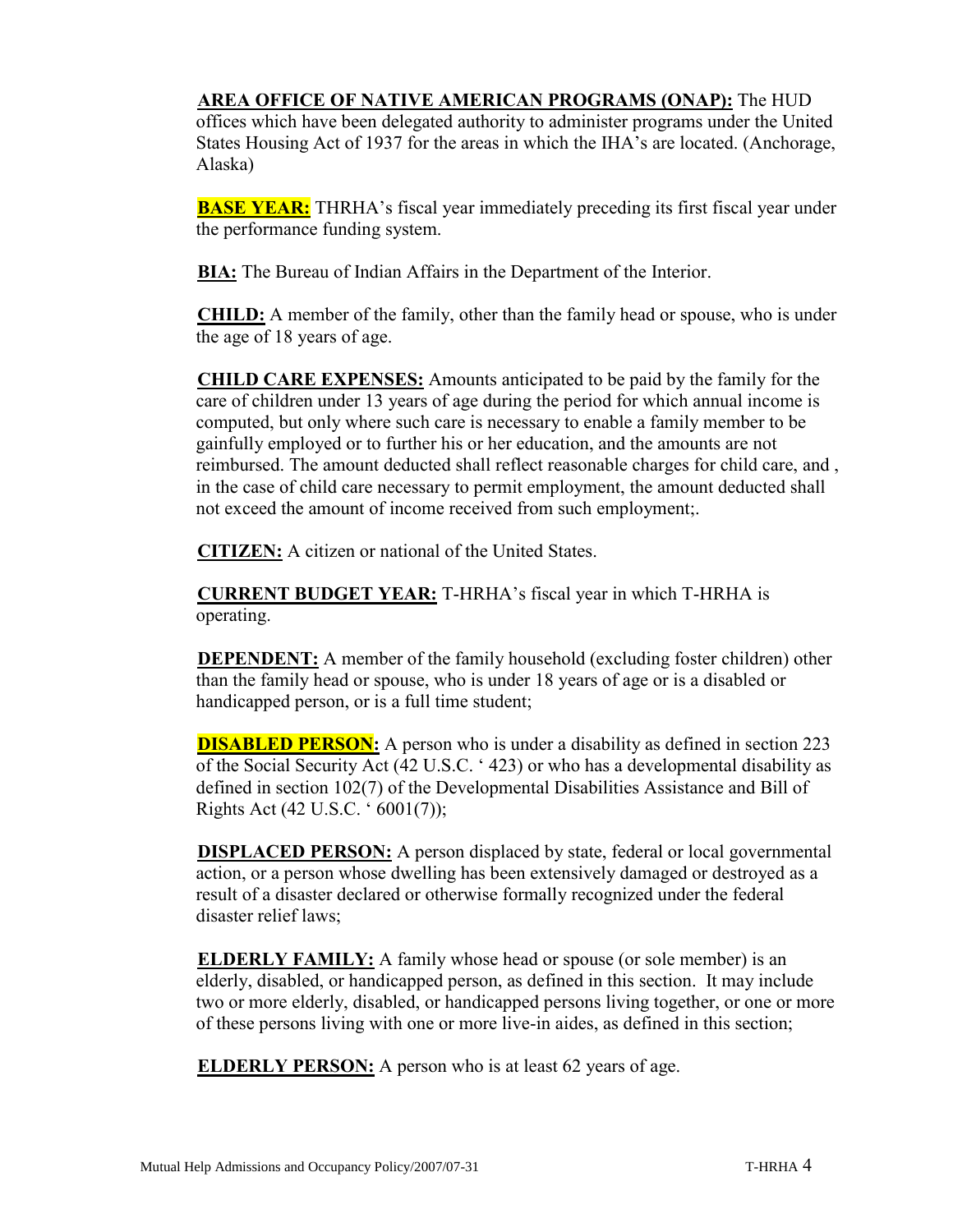**EMERGENCY WORK:** Physical work items of an emergency nature, posing an immediate threat to the health or safety or residents which shall be completed within one year of funding. A punch list of needed repairs will be identified and corrected by the Contractor within the first 12 months of each new development. **FAMILY:** The term 'family' includes a family with or without children, an elderly family, a near-elderly family, a disabled family, and a single person.

**FULL-TIME STUDENT:** A person who is carrying a subject load that is considered full-time for day students under the standards and practices of the educational institution attended. An educational institution includes a vocational school with a diploma or certificate program, as well as an institution offering a college degree;

**HANDICAPPED ASSISTANCE EXPENSES:** Reasonable expenses that are anticipated, during the period for which annual income is computed, for attendant care and auxiliary apparatus for a handicapped or disabled family member and that are necessary to enable a family member (including the handicapped or disabled individual) to be employed, provided the expenses are neither paid to a member of the family nor reimbursed by an outside source.

**HANDICAPPED PERSON:** Any person who has a physical or mental impairment that substantially limits one or more major life activities; has a record of such impairment; or is regarded as having such impairment.

**HEAD OF HOUSEHOLD:** The adult member of the family who is the head of the household for purposes of determining income eligibility and rent;

**HOME:** A dwelling unit covered by a home buyer agreement;

**HOME BUYER:** The member or members of a lower income family who have executed a home buyer agreement with the Housing Authority and who have not yet achieved HOME OWNERSHIP;

**HOME BUYER AGREEMENT:** A Mutual Help and Occupancy Agreement **HOMEOWNER:** A former home buyer who has achieved ownership of his or her home and acquired title to the home;

**HUD:** The Department of Housing and Urban Development;

**HOME OWNERSHIP FINANCING:** T-HRHA financing for purchase of a home by an eligible home buyer who gives T-HRHA a promissory note and mortgage for the balance of the purchase price;

**IHS:** Indian Health Service in the Department of Health and Human Services;

**INDIAN:** Any person recognized as being an Indian or Alaska Native by an Indian tribe, the Federal Government or any State.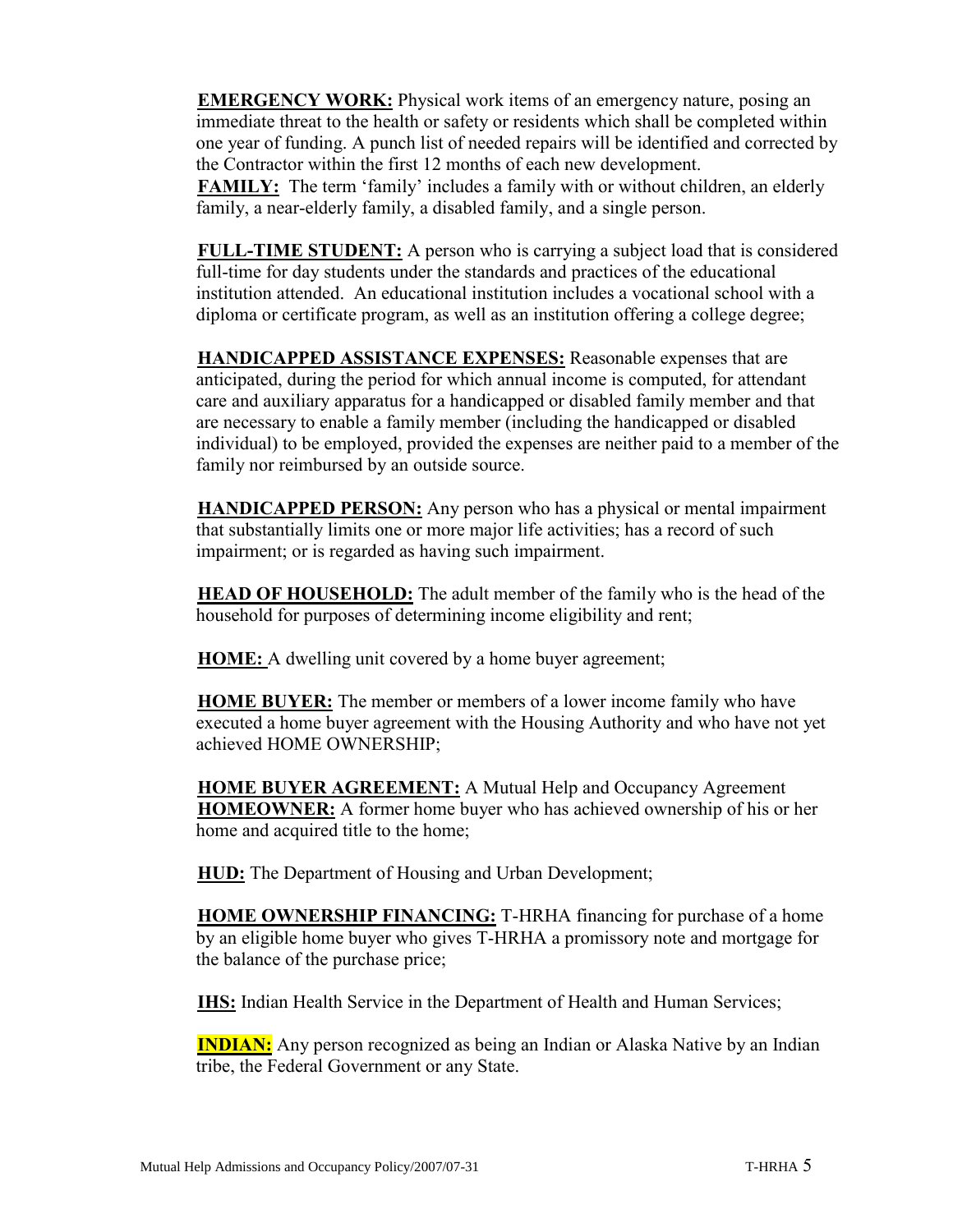**INDIAN AREA:** the area within which an Indian Housing Authority is authorized to provide low-income housing;

**INDIAN HOUSING AUTHORITY:** (IHA) An entity that is authorized to engage in or assist in the development or operation of low-income housing for Indians that is established either:

- 1. By exercise of the power of self-government of an Indian tribe independent of State Law; or
- 2. By operation of State Law providing specifically for housing authorities for Indians, including regional housing authorities in the State of Alaska.

**INDIAN TRIBE:** Any tribe, band, pueblo, group, community, or nation of Indians or Alaska Natives;

**INVOLUNTARY DISPLACEMENT:** Please refer to definition in Addendum C.

**LIVE-IN AIDE:** A person who resides with an elderly, disabled, or handicapped person or persons and who:

- 1. Is determined by T-HRHA to be essential to the care and well-being of the homebuyer;
- 2. Is not obligated for financial support of the homebuyer; and
- 3. Would not be living in the unit except to provide necessary supportive services.

**LOW-INCOME FAMILIES:** A family whose annual income does not exceed 80 percent of the median income for the area, as determined by HUD with adjustments for smaller and larger families. HUD may establish income limits higher or lower than 80 percent of the median income for an Indian area on the basis of its finding that such variations are necessary because of the prevailing levels of construction costs or unusually high or low family incomes;

**LUMP-SUM:** Payments that are an accumulation of payments from preceding periods in which an eligible person did not receive entitlement due to a delay in verifying eligibility or retroactive enrollment due to previous denial or discontinuation of benefits;

**MAXIMUM ADMINISTRATION FEE:** The maximum monthly charge of \$140.00 per month for Home buyers whose income exceeds 80% MFI.

**MEDICAL EXPENSES:** Those medical expenses, including medical insurance premiums, that are anticipated during the period for which annual income is computed, and that are not covered by insurance;

**MH:** Mutual Help;

**MH CONTRIBUTION:** Land, labor, cash, materials, or equipment-or a combination of these - contributed towards the development cost of a project in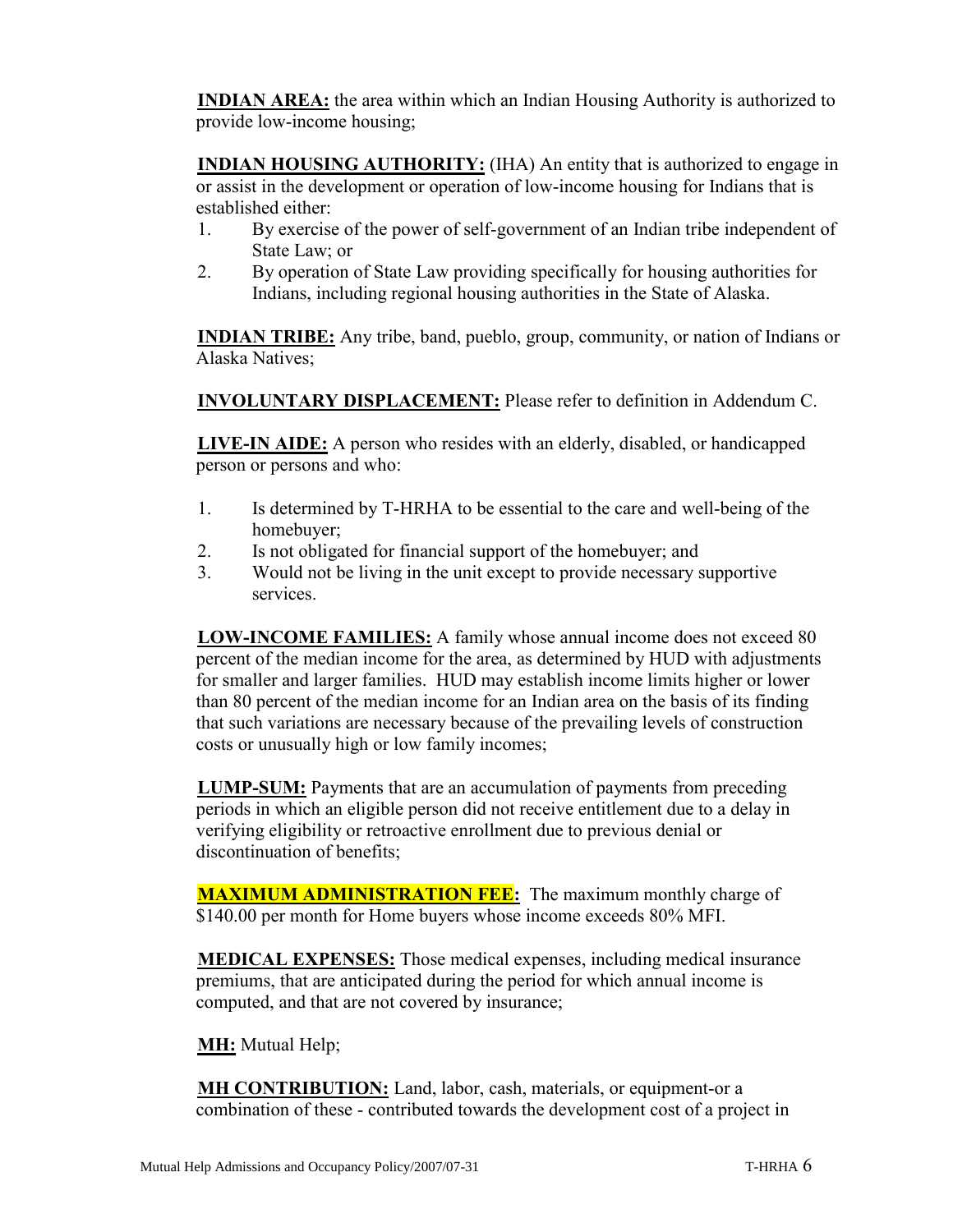accordance with a home buyer's MHO Agreement, credit for which is to be used toward purchase of a home;

**MHO AGREEMENT:** A Mutual Help and Occupancy Agreement between an IHA and a homebuyer;

**MH PROGRAM:** The Mutual Help HOME OWNERSHIP Opportunity Program;

**MINIMUM ADMINISTRATION FEE:** The minimum monthly charge \$110.00 per month for Home buyers whose income is below 80% MFI.

**MONTHLY ADJUSTED INCOME:** One-twelfth of adjusted income;

**MONTHLY EQUITY PAYMENTS ACCOUNT (MEPA):** A home buyer's account in the Mutual Help HOME OWNERSHIP opportunity program credited with the amount by which each required monthly payment exceeds the administration charge;

**MONTHLY INCOME:** One-twelfth of annual income;

**NEAR-ELDERLY PERSON:** A family whose head or spouse (or sole member) is at least 55 years of age but below the age of 62;

**OPERATING BUDGET:** T-HRHA's operating budget and all related documents, required by HUD to be submitted pursuant to the  $\overline{ACC}$ ;

**OPERATING SUBSIDY:** Annual contributions for T-HRHA operations made by HUD under the authority of section 9 of the act, in accordance with 950.434;

**PARTNERSHIP PROCESS:** A specific and ongoing process that is designed to ensure that residents, resident groups, and the IHA work in a cooperative and collaborative manner to develop, implement and monitor the CIAP or Comp-Grant programs. At a minimum, an IHA shall ensure that the partnership process incorporates full resident participation in each of the required program components;

**RESIDENT GROUPS:** Democratically elected resident groups such as region-wide resident groups, area-wide resident groups, single development resident groups, or resident management corporations;

**SINGLE PERSON:** A person who lives alone or intends to live alone, and who does not qualify as:

- 1. An elderly family;
- 2. A displaced person; or
- 3. The remaining member of a Home buyer family;

**SUBSEQUENT HOME BUYER:** Any home buyer other than the home buyer who first occupies a home pursuant to an MHO Agreement;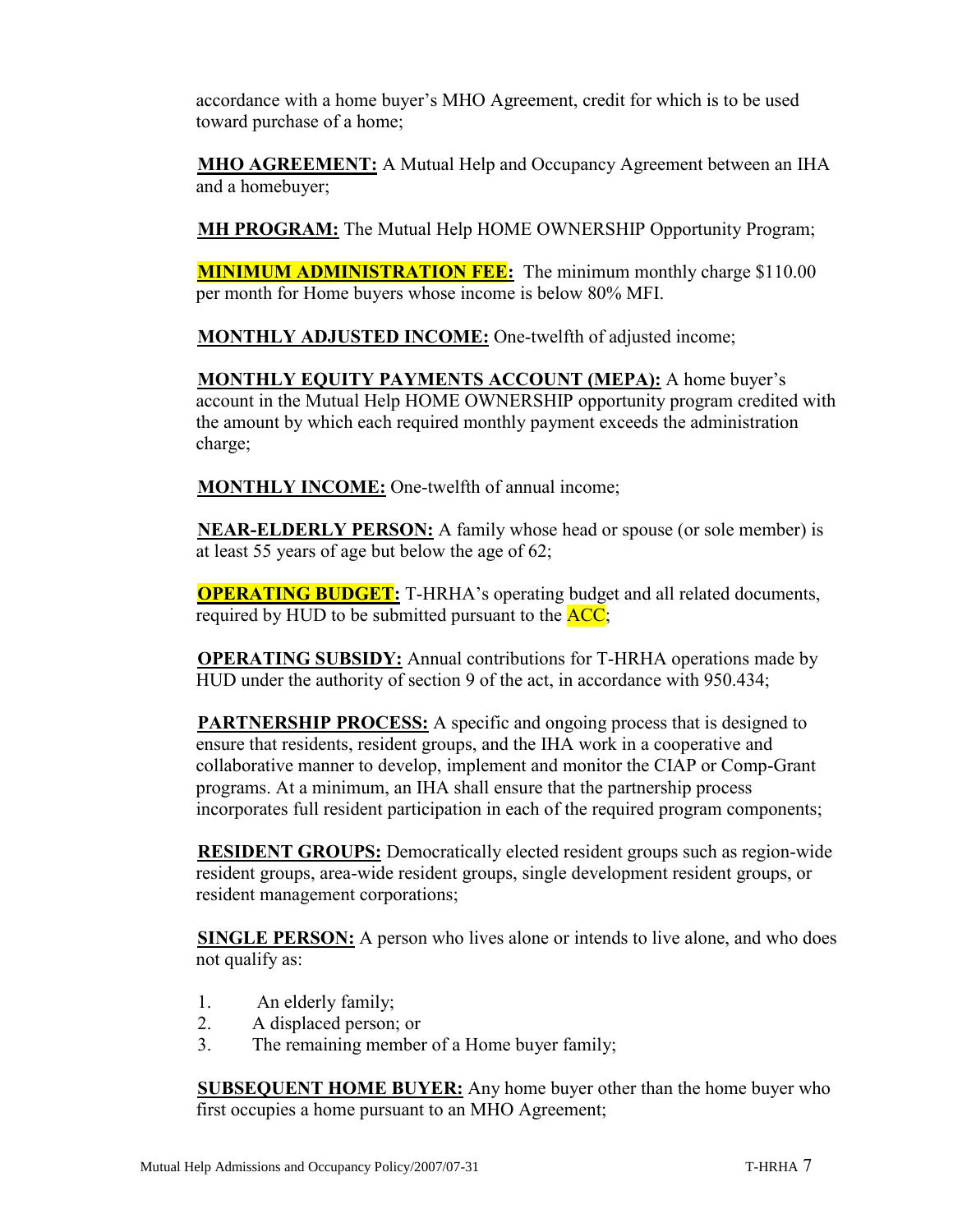**SUBSTANDARD HOUSING:** Please refer to definition in Addendum C.;

**SUCCESSOR HOME BUYER:** A person eligible to become a home buyer who has been designated by a current home buyer to succeed to an interest under a HOME OWNERSHIP agreement in the event of the current home buyer's death or mental incapacity;

**THRHA:** Tlingit Haida Regional Housing Authority

**VOLUNTARY EQUITY PAYMENTS ACCOUNT (VEPA):** A home buyer account in the Mutual Help HOME OWNERSHIP Opportunity program credited with the amount of any periodic or occasional voluntary payments in excess of the required monthly payment;

#### **III. PURPOSE AND LOCATIONS OF PROJECTS**

In order to address the unmet housing needs for low-income persons residing within the area which Tlingit-Haida Regional Authority is authorized to provide low-income housing, under Federal Law, T-HRHA was created in accordance with Alaska Statutes (insert statute) to take full advantage of available housing programs for which they would be eligible. Subsequently, under the terms of the Mutual Help Program, annual contributions contracts were entered into for the purpose of financing and constructing homes for eligible participants.

T-HRHA will accept applications from everyone interested in submitting an application for any of the HUD Low-Income housing programs offered. After making eligibility determinations, a waiting list will be maintained per community and ranked according to points, time and date of submission, for each applicant determined eligible for housing programs. The waiting lists will be utilized by T-HRHA during the selection process of residents. Waiting lists will only be opened in a community when a vacancy exists.

#### **IV. ELIGIBILITY / ADMISSION / OCCUPANCY AND TERMINATION STANDARDS OF POLICY:**

#### **APPLICATIONS:**

- **A. General.** T-HRHA shall obtain a written Application for Admission from each family that wishes to participate in the HOME OWNERSHIP program. The filing of an application by a family participating in another IHA program is acceptable, and it shall not affect their current occupancy status in that program or the status of their application. The application pool is open to everyone.
	- 1. Unless the waiting list is closed, T-HRHA will accept an application from a person or family that wishes to apply, even if an informal discussion indicates that the applicant may not be eligible.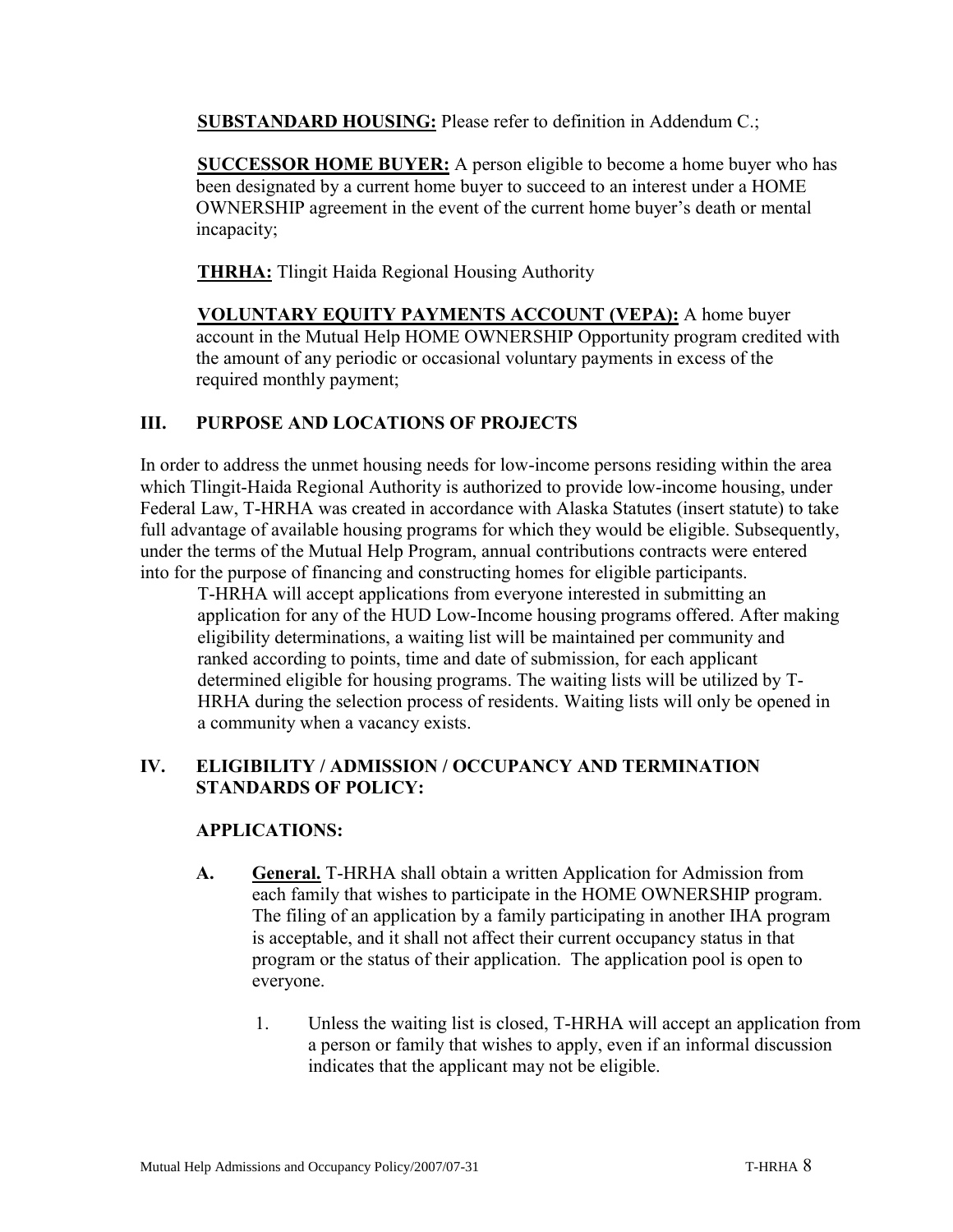- 2. The application must be signed and dated by the applicant and upon receipt date-stamped and initialed by T-HRHA; and, entered into an applications received log initialed by a T-HRHA representative.
- 3. All applications must be processed to the extent necessary to determine whether the applicant is eligible. Incomplete applications will not be accepted and will be returned to the applicant.
- **B. Form of Application.** T-HRHA may develop its own application form or other method of organizing the information.
	- 1. The application may be filled out by the applicant or by an interviewer. T-HRHA will collect the names of all persons who would be living in the unit, their sex, date of birth, and relationship, including the following information:
		- a. The applicant's address,telephone number and email address;
		- b. Family characteristics or circumstances (e.g., living in substandard housing) which would qualify for resident selection preferences;
		- c. Social security numbers for all members of the household who are six years of age or older;
		- d. Information about previous landlords, other creditors and anyone else to assist T-HRHA in determining the applicant's prior credit history and suitability for admission;
		- e. An estimate of the family's anticipated income for the next twelve months and the sources of that income;
		- f. A copy of the applicant's last two tax returns if self-employed or seasonally employed;
		- g. The names of previous and current employers, banks, and any other information T-HRHA needed to verify the applicant's income and deductions, and to verify the family composition;
		- h. Other items which will be of use in determining HOME OWNERSHIP potential, selection and/or placement, i.e., census or enrollment number, prior criminal history, current housing conditions, identification of need or other preference criteria.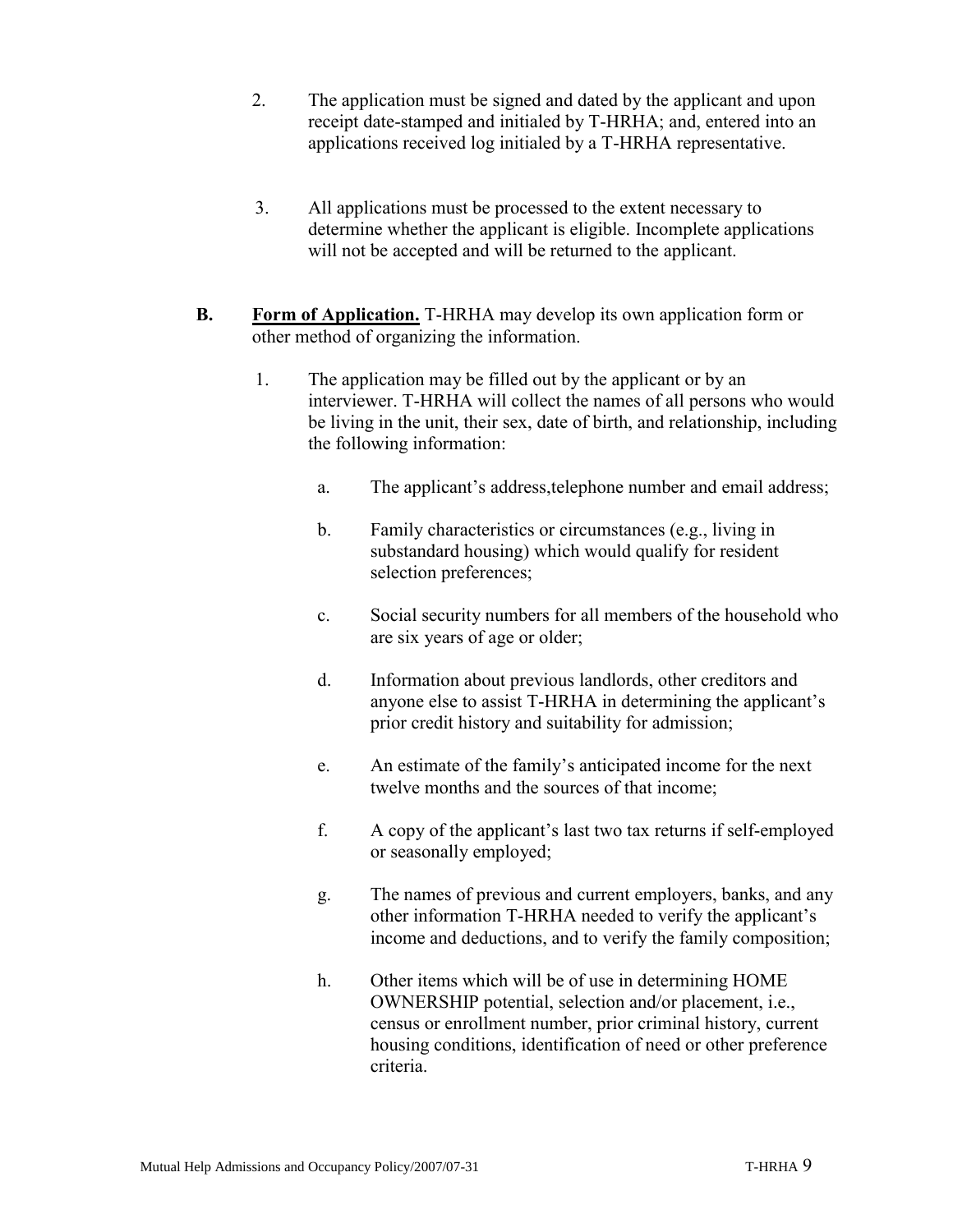2. Certification of Applications. The application must provide for the applicant's certification of family composition, income, the ability to maintain current income, and any other pertinent information and evidence required by T-HRHA.

#### **C. The Application Process.**

- 1. In taking the application, T-HRHA shall request copies of all necessary documentation (e.g., social security cards, tax returns), to verify the information the applicant has provided.
- 2. In addition to obtaining information from the applicant, T-HRHA shall describe the Indian housing programs and their requirements, and provide specific information on T-HRHA's program, including the number, type, size (by bedrooms) and program characteristics.
- 3. T-HRHA shall inform applicants about other housing assistance programs available in the general areas (e.g., Section 8 existing or PHA low income public housing), and, if a family is interested, advise them how to apply.
	- a. T-HRHA should, where possible, provide materials for sightimpaired hearing-impaired, and handicapped persons.
	- b. T-HRHA may make special arrangements to take the applications of persons who are unable to come to T-HRHA's offices, such as handicapped or disabled persons.
- 5. T-HRHA should be careful to avoid discouraging families from applying, or rejecting applicants based on their "apparent ineligibility."

#### **V. VERIFICATIONS**

**A. General.** All statements made by the family in the application or during a reexamination of family income that may affect the determination of eligibility, selection, placement or level of payment for housing are subject to verification. As a condition of admission to (or continued occupancy of) any unit, T-HRHA shall require execution of arelease of information and consent form which must be signed by the family head and any other family member with income, assets, etc. to be verified. T-HRHA shall request an applicant to execute the form even in cases where the person has not reported any income.

Information is processed at the time of receipt of application to determine eligibility. T-HRHA will re-verify all financial information at the time of admission and/or selection.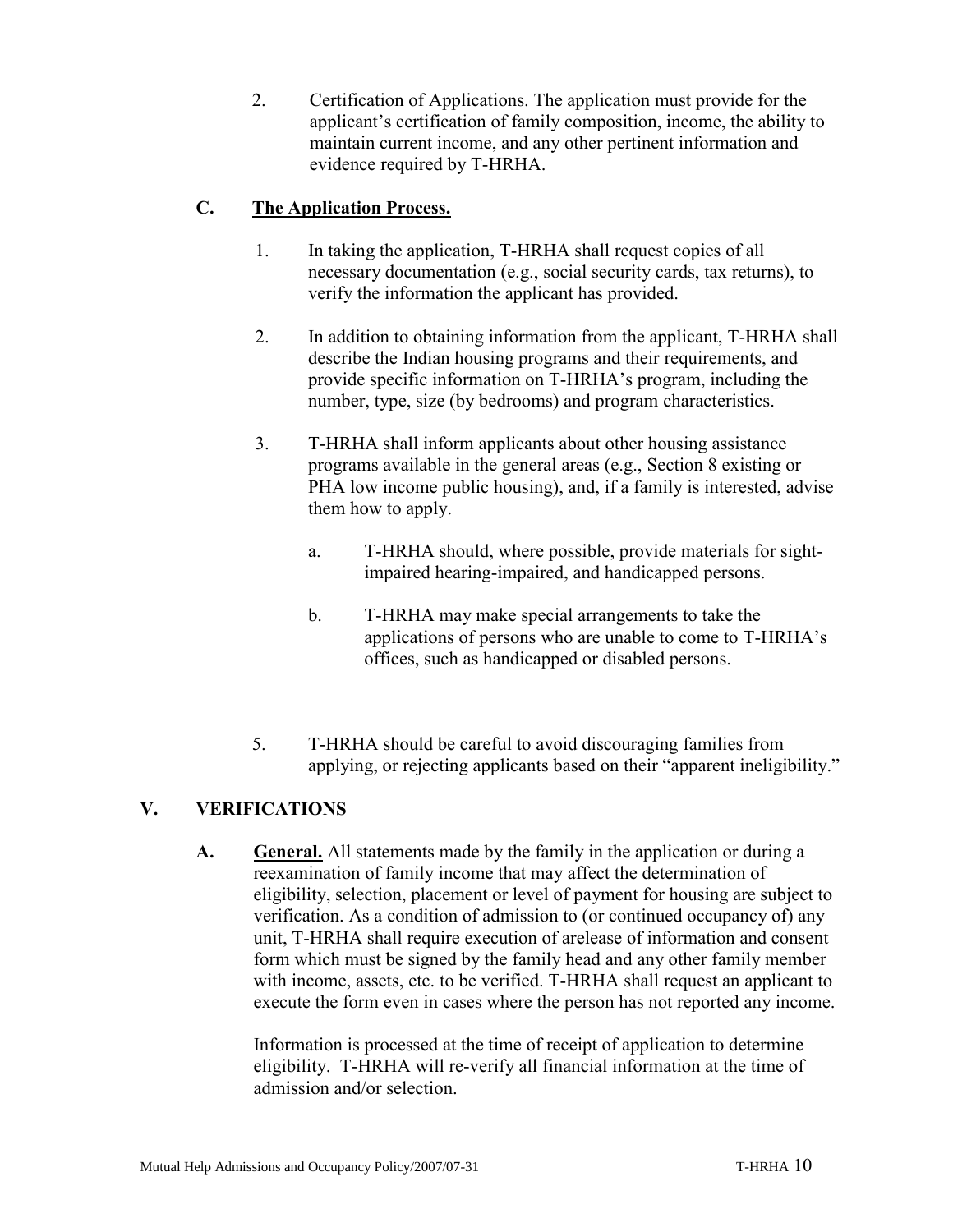- **B. Information to be Verified.** T-HRHA shall verify applicant information in at least the following areas:
	- 1. Income. T-HRHA shall seek third-party written verification through an employer or public agency; or review of documentation provided by the family such as benefit checks, canceled checks, etc.

Where the family income is derived solely from cash transactions or through barter, T-HRHA may rely upon certification by the head of the household as to the family's income through the use of a Non-working Self-Affidavit and/or Zero Income Self-Affidavit. T-HRHA's resident file shall include a memorandum issued by the appropriate T-HRHA employee where third-party verification is not available. Every effort should be made to identify possible revenue sources. Whenever possible the applicant should provide a self affidavit certifying anything that is otherwise not verifiable.

- 2. Assets. T-HRHA shall verify the applicant's assets for use in determining the total household income potential and program eligibility. Sources of verification might include savings and checking account books or statements, local government-assessed property values, tax returns, etc.
- 3. Family Size and Composition. T-HRHA may rely upon the declaration of the applicant or home visits as to size, composition, and family relationships among members, i.e., birth certificate. If the size of the household appears uncertain or tenuous, staff should strive to identify true household composition. Aside from newborn and immediate Family, members in the household must have lived in the household for at least a year in order to prevent any effort to artificially establish income eligibility or defeat underutilization screening.
- 4. Age of Family Members. It may be necessary to verify age when it is a factor in determining eligibility selection, or required payment.
- 5. Social Security Numbers. See Addendum C.
- 6. Student Status. Verification from school that he/she is a full time student.
- 7. Selection Preferences. See Attachment B.
- 8. Divorce or Legal Separation. T-HRHA must receive official evidence of any pending Divorce or Separation.
- 9. Falsification. Any false information provided by the applicant that materially affects eligibility will be grounds for denial of the application, or if selected, termination from the program.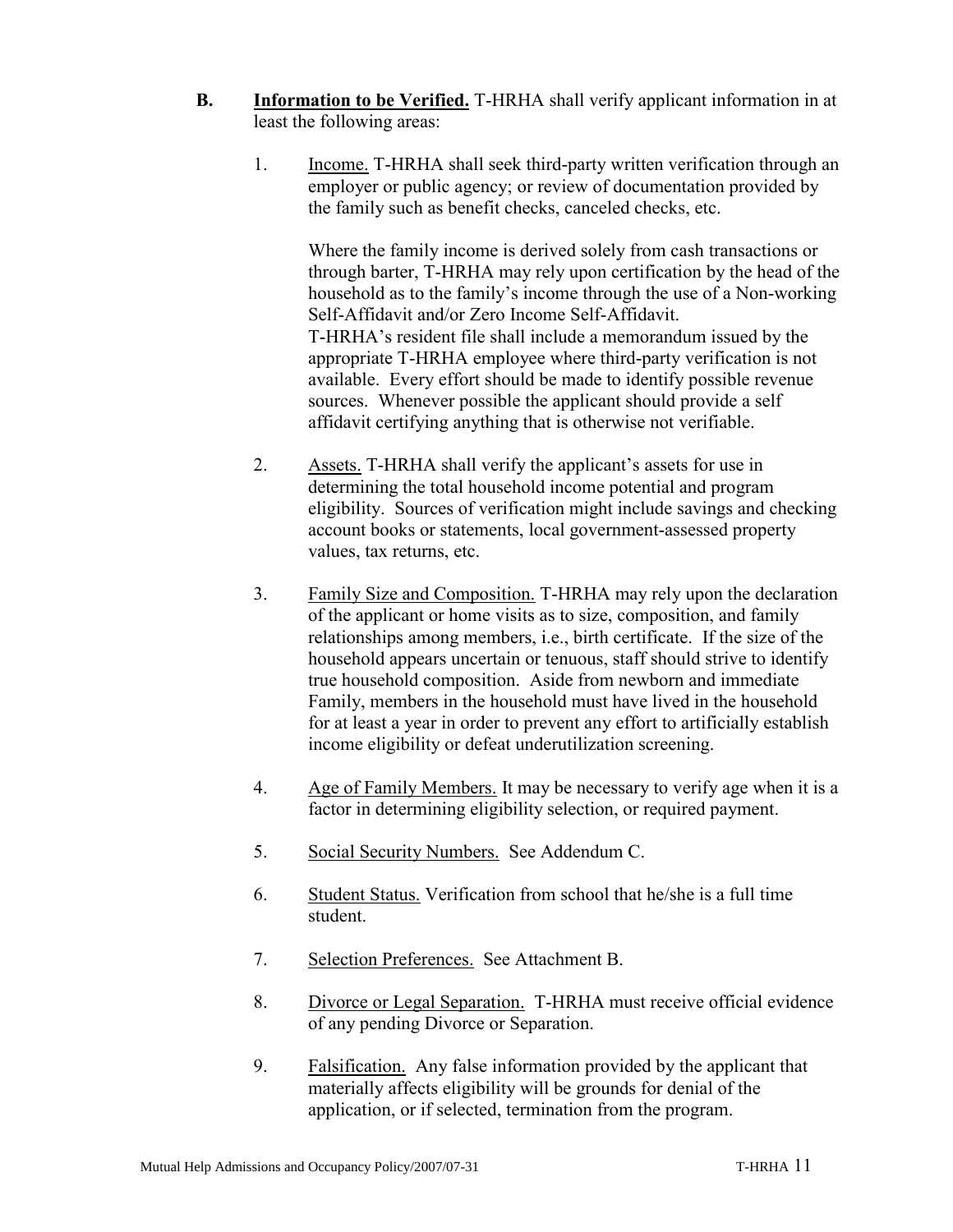- 10. Failure to Certify Accuracy. Failure of the applicant to complete and sign the required application and other forms required of T-HRHA constitutes grounds for denial of the application.
- **C. Verification Forms.** All verification forms utilized for third party verification should permit accurate and complete information to be given.
	- 1. Economic Verification. Since home buyer payments are based upon an estimate of the next 12 months income, T-HRHA's verification form must request information on the applicant's income, work patterns, numbers of hours per pay period worked, and other special conditions of employment or sources of income. There are a variety of specific and self-explanatory forms available that must be first signed by the relevant members of the household and then the revenue amounts verified by the anticipated players. The standard forms include but are not limited to:
		- a. Employment verification forms must be filled out for each anticipated employer;
		- b. Unemployment verification form must be completed if unemployment is anticipated;
		- c. Public Assistance/TANF form must be completed if anticipated;
		- d. Social Security Administration consent form for the release of information;
		- e. Child Support Verification form if there are Children eligible;
		- f. Native Corporation Dividend verification form for each corporation shares are held in;
		- g. Verification of Assets for all cash and savings
		- h. Non-Receipt of Child Support Self-Affidavit if Child support awarded is not received;
		- i. Non-working Self-Affidavit if there is no reasonable source of income claimed;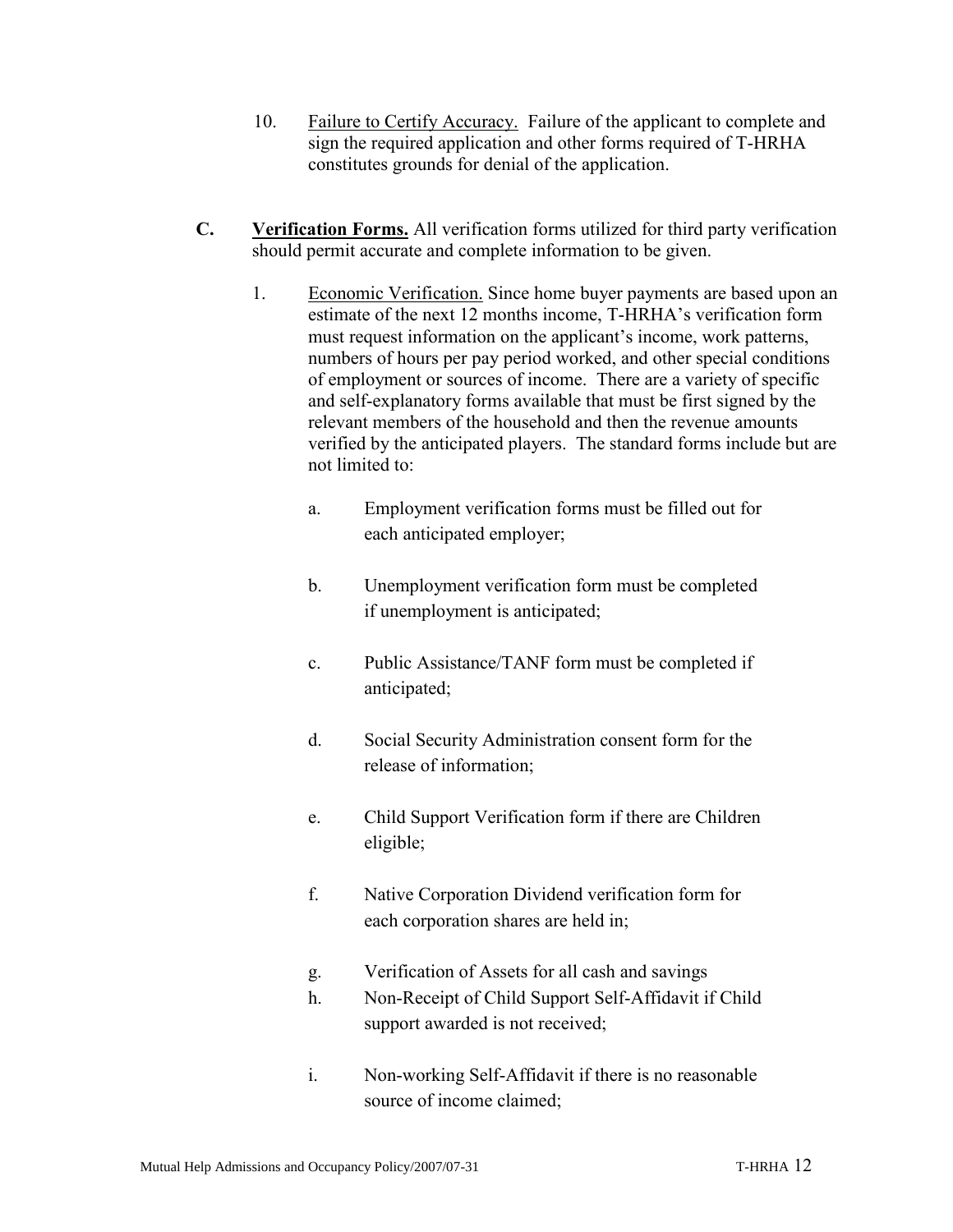j. Divorce decree, documentation of legal separation or affidavit that is used to determine which Family member is entitled to claim the Dependent deduction; and/or

- k. Self-Affidavit is used for any issue that T-HRHA indicates needs further clarification.
- 2. Non-Economic Verifications. Information which provides the basis for denial or approval of eligibility based upon non-economic reasons must be adequately documented. Verification forms needed are:
	- a. Full-time Student Eligibility Self-affidavit. The form must be completed by each adult student and a single form for all minor Full-time Students.
	- b. Handicapped or Disability Verification.As evidenced by a physician's certification of medical condition and a prognosis. Verification by a clinic, welfare agency, social security administration, rehabilitation agency, and other similar sources may also be accepted.
	- c. Landlord Reference Check Form. Used to verify past payment history and the Home buyer's demonstrated ability to properly maintain their housing obligations including information from mortgage companies.
	- d. Social or Criminal Verifications.As evidenced by a third party or written Verifications from the court or police records.
	- e. Displacement Due to Domestic Violence, Natural Disaster or Family Reunification.As evidenced by a physician, and/or public facility that provides shelter to victims of natural disaster or counseling to victims of domestic violence; or a letter from the Division of Family and Youth Services supporting the need for housing to achieve Family reunification.
	- f. Substandard Housing.As evidenced by a physical inspection of the unit by T-HRHA staff or letters adequately describing the deficiencies from two separate social workers, or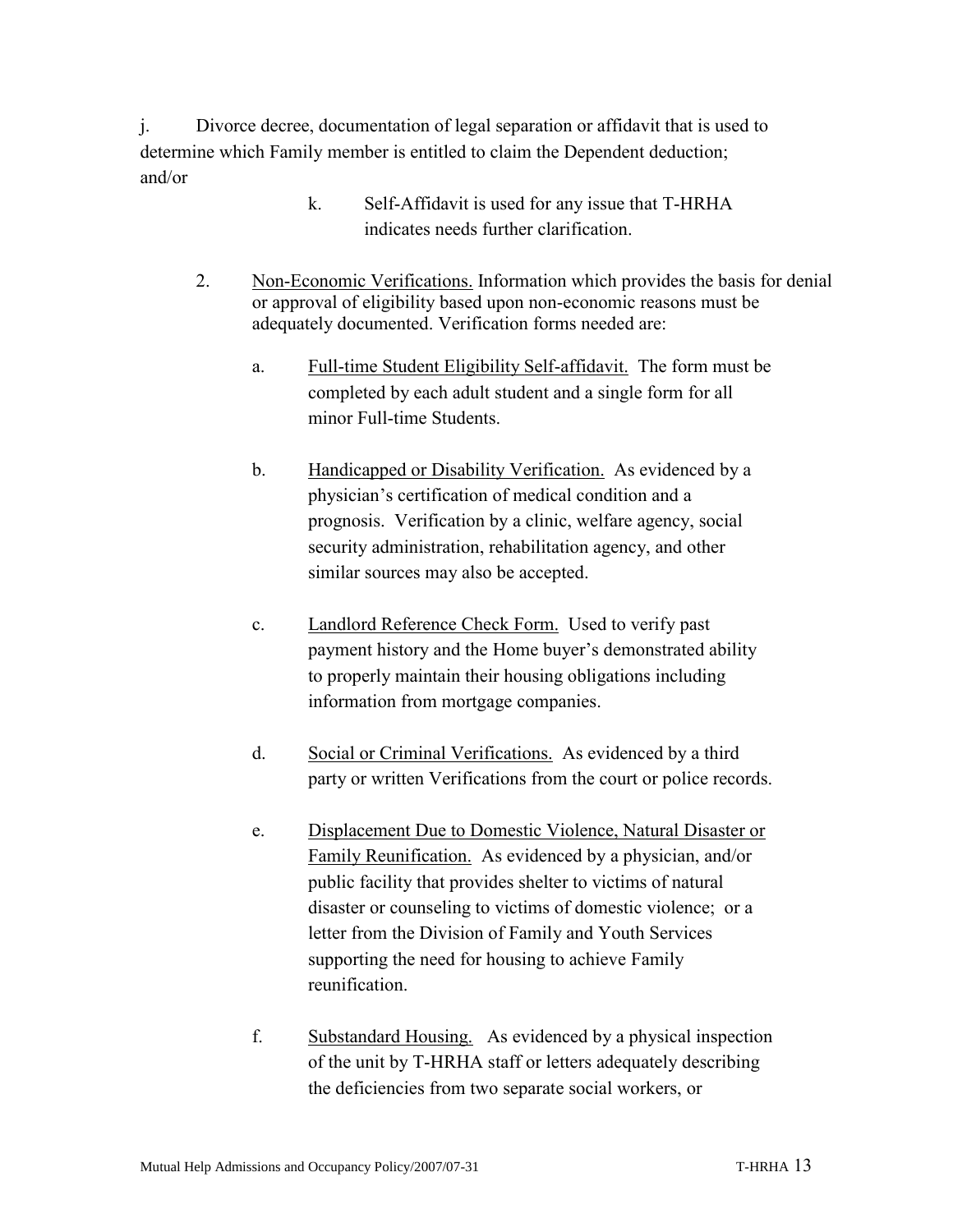members of the clergy; or it has been declared unfit for habitation by any agency or unit of government.

- g. Terminally ill. As evidenced by a letter from an attending physician indicating that life expectancy is two (2) years or less.
- h. Homelessness. As evidenced by a letter from a shelter, a social service agency or member of the clergy stating an applicant's current residency in their shelter or facility.
- i. Working Family, Disabled and Elderly. Each adult with a job must provide evidence of employment such as a current pay stub. Each adult receiving benefits because of disability or age must provide evidence from the agency that provides the benefits.
- j. Excess Rent Burden. As evidenced by proof of income and the most recent three (3) months rent and utility receipts (or average) indicating over 50% of Gross income is required to be paid.
- k. Honorably Discharged U.S. Veteran.As evidenced by a letter from the Armed Services or Veterans Administration, or proper discharge papers which indicate dates of service which coincide with dates or conditions listed in Attachment B.

#### **VI. ELIGIBILITY DETERMINATION**

The following eligibility requirements must be met by persons selected for the New Mutual Help Program:

- 1. At least one family member must meet the definition of Indian. Any person recognized as being an Indian or Alaska Native by an Indian tribe, the Federal government or any state. This can be verified with a Tribal Enrollment Card from a Federally Recognized Tribe.
- 2. T-HRHA may provide for admission of a Non-Native applicant if no Native applicants are on the waiting list and T-HRHA has advertised for a minimum of 30 days to seek eligible Native applicants for that community. T-HRHA may select a non-Native if deemed essential by the following criteria.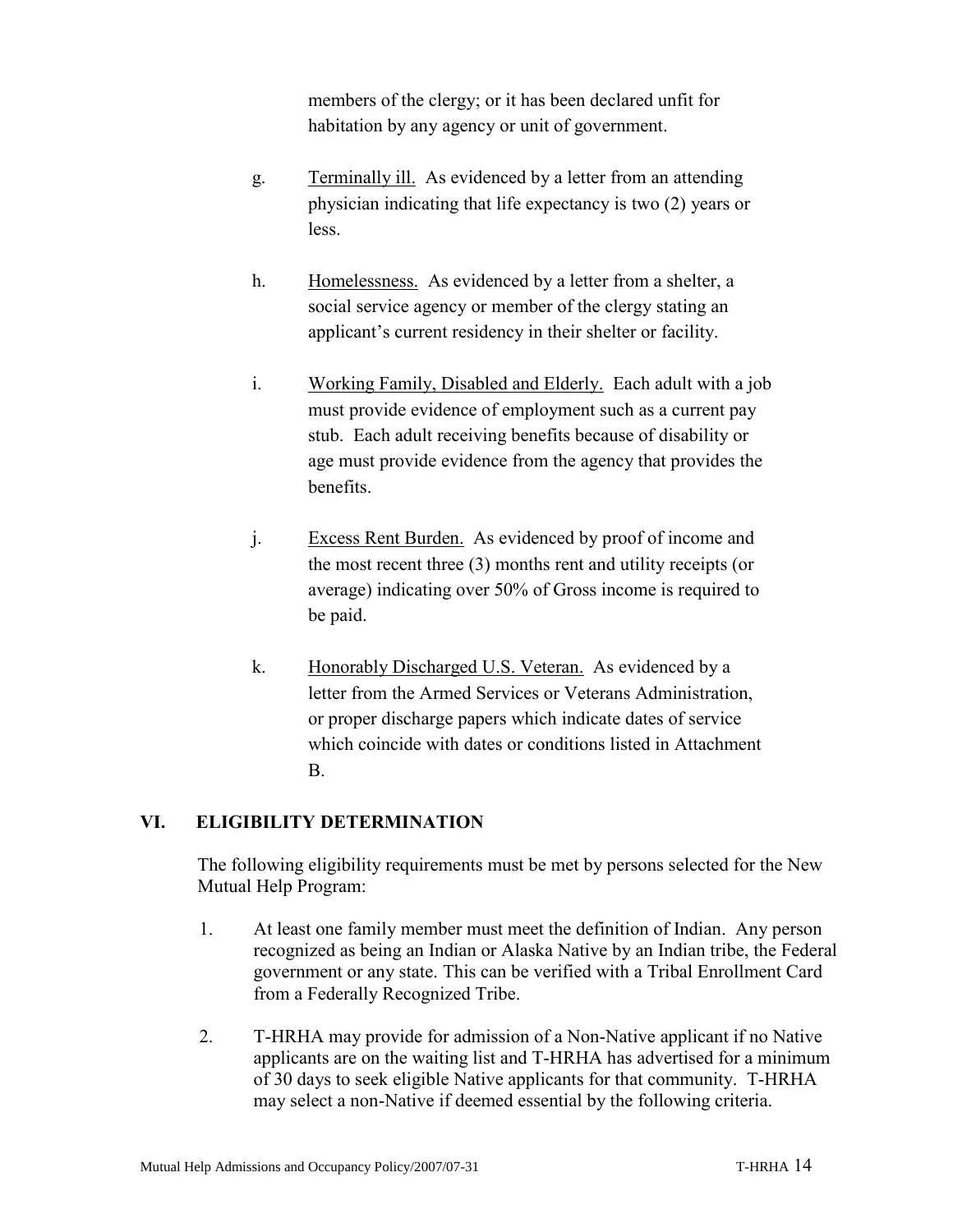Examples are positions that cannot be filled by local Natives such as doctor, dentist, school teacher, state trooper, etc. T-HRHA determines that the presence of the family at the project is essential to the well-being of Indian families and the need for housing for the family cannot reasonably be met without assistance under this program.

- 3. The applicant family must have an annual income at or below income limits established and approved by HUD. (See Addendum A)
- 4. T-HRHA may provide for admission to the MH program applicants whose family income exceeds the income levels established for lower income families if T-HRHA demonstrates to HUD's satisfaction that there is a need to house such families that cannot reasonably be met except under this program.
- 5. Family means two or more persons related by blood, marriage or adoption, or who have evidenced a stable family relationship by living regularly together in the same dwelling unit for at least one (1) year; in addition to:
	- a. An elderly family or single person as defined in this section;
	- b. The remaining member of a Home buyer family; and
	- c. A displaced person.
- 7. Eligibility of Admission by Single Pregnant Applicants To be admitted, a single pregnant woman must have an income at or below the income limit for two-persons. In establishing the appropriate space standards, T-HRHA must consider the size of the household with the unborn child included, however, the single pregnant woman would not be entitled to the benefit of the \$480.00 dependent allowance until after the birth of the child. If the pregnancy is terminated prior to an offer being made, the T-HRHA must deny eligibility if the individual no longer constitutes a need based on the bedroom size of the home. If the pregnancy is terminated after admission, the individual constitutes the remaining member of a Home buyer family and could continue in the program under the existing lease.
- 8. Eligibility of persons in the process of adopting an individual under 18 should be treated identically to a single pregnant woman but persons in the process of securing legal custody through other means must provide evidence of a reasonable likelihood of success to be admitted to occupancy prior to obtaining custody. This determination of "reasonable likelihood of success" should be made at the time an offer of unit is to be made to an individual. If at that time it is determined that there is not a reasonable likelihood of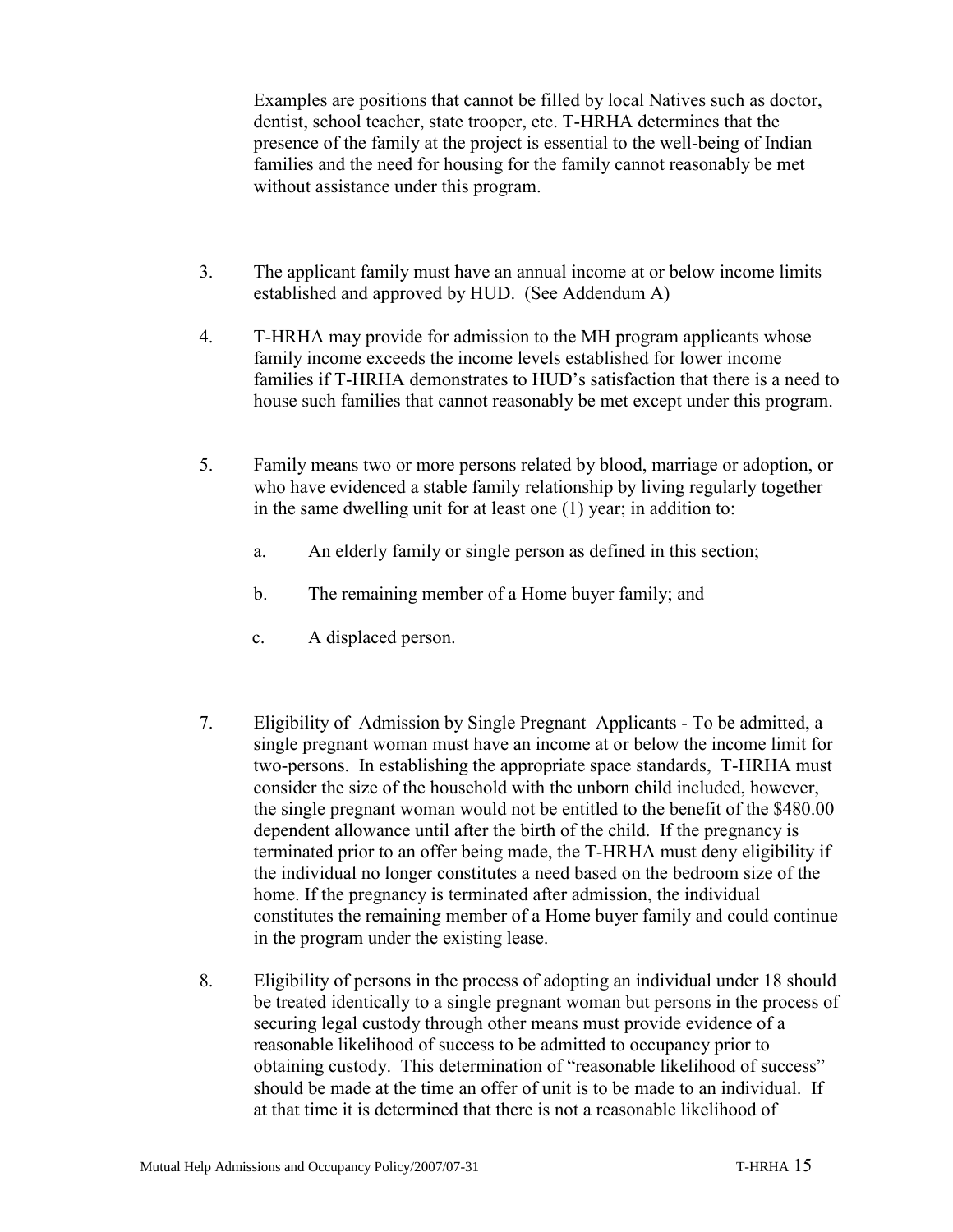success, then that individual nonetheless shall be allowed to retain his or her place on the waiting list, with any preference for which he/she remains eligible and with his or her original date and time of application until custody is secured at which time the individual will be offered an appropriate unit in accordance with his or her position on the waiting list.

- 9. Eligibility of persons in the process of divorce or legal separation. When more than one Family shares custody of a Child and both families are applicants for assisted housing, only one Family at a time can claim the Dependent deduction. The Family that counts the Dependent deduction also counts the unearned income of the Child. The other Family claims neither the Dependent deduction nor the unearned income of the Child. T-HRHA shall require the applicant to produce a divorce decree or to sign an affidavit of separation. In addition to the affidavit of separation, the applicant must provide one of the following four (4) items as documentation:
	- a. An affidavit from the absent household member stating that this individual will not be living in the unit and that the individual has obtained residence elsewhere. If the absent household member provides financial support of any kind, this shall also be stated in the affidavit.
	- b. Documentation of domestic violence to include police reports, restraining orders or medical records.
	- c. Documentation of legal separation, to include a formal document from the State of Alaska or a separation agreement entered into by both parties that has been witnessed and notarized.
	- d. Third-party verification from an attorney retained by the applicant to file for divorce.
- 10. Annual family income for admission shall be determined by T-HRHA on the basis of an examination of income within two (2) months prior to move-in. Applicants on the waiting list for housing must inform T-HRHA of any changes in income, as they occur, to remain on the waiting list. At tentative selection or during the finalist stage, T-HRHA will re-verify eligibility of the applicant based on any change of income and ensure that the applicant continues to meet all eligibility requirements for admission and move-in. Should an applicant become ineligible based on a change in income, T-HRHA will notify the applicant in writing that he/she no longer qualifies for admission into the MH Program. Disqualification may also be caused by program and/or policy changes in addition to income changes. Because of the unusual nature of income patterns in an underdeveloped or semi-subsistence village, T-HRHA shall, in cases where annual income is seasonal or sporadic (i.e., fishing, construction, Logging, etc.), use a method that provides the best estimate of projected annual income. (Last years Income Tax Return or an average of the last three (3) years of Income Tax Returns, etc.)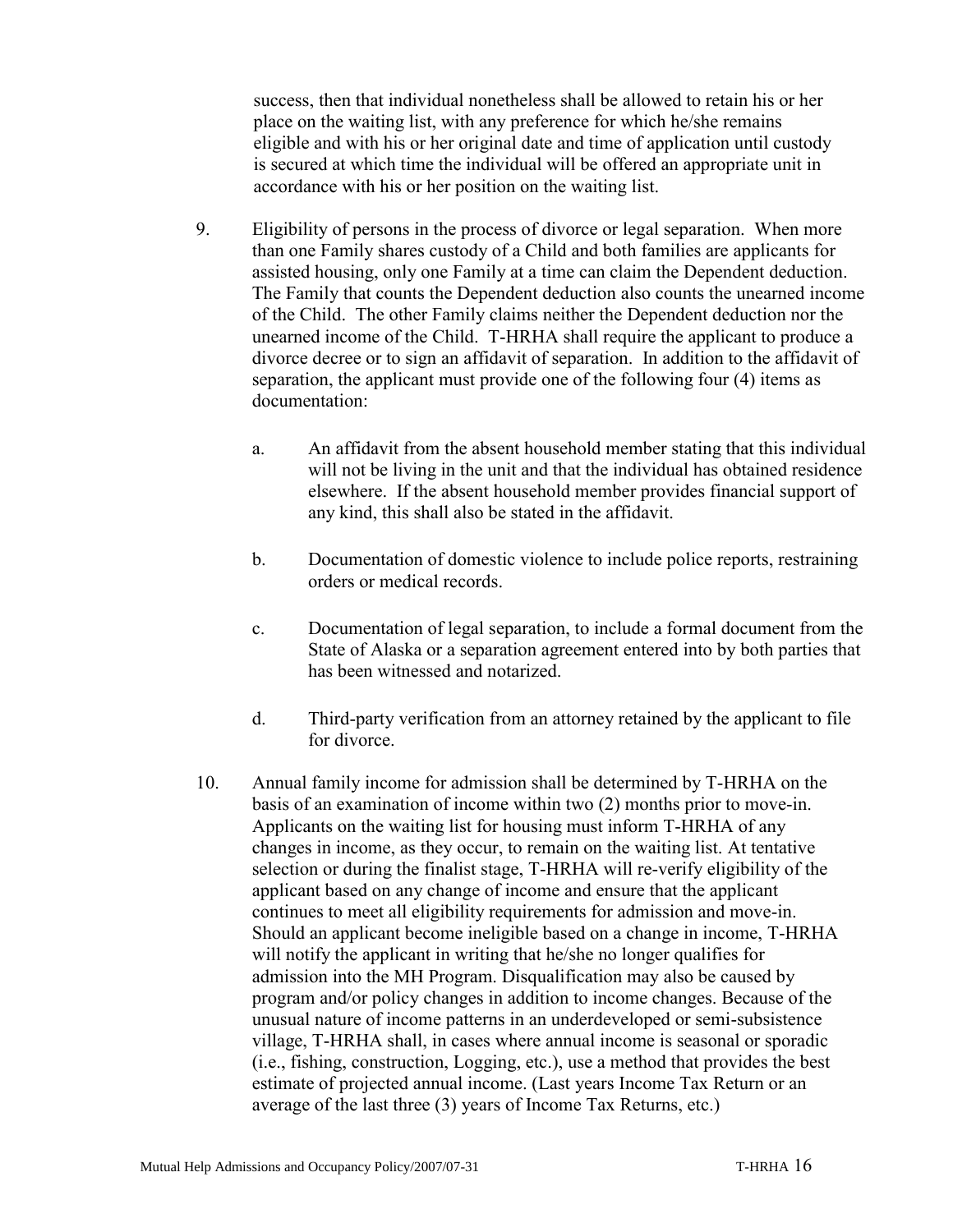11. To be eligible, families must have the ability to pay a monthly administrative charge in support of T-HRHA's cost of operation and other costs associated with the home, such as utility and maintenance expenses. Utility expenses will be based on the latest HUD approved utility allowance per project. Maintenance allowances will be based on the estimated maintenance expenses for routine and non-routine expenses projected for the life of the MHOA (25 years). (See Attachment A)

In addition to having an income sufficient to meet the costs of paying the administrative charge, utilities and estimated maintenance expenses, the applicant must have a satisfactory credit and maintenance history. Determination of a satisfactory credit and maintenance history shall be verified by:

- a. Credit history verification of an applicant's credit history shall be determined by either one or all of these sources: Landlord references detailing the applicant's rental payment history; or, all credit references provided by the applicant;
- b. Maintenance history verification of an applicant's maintenance capabilities will be documented by a landlord reference, for those applicants on the waiting list who own their own homes, T-HRHA may make a determination by an on-site visit to the Applicant's homes. The on-site visit will be documented for file and future use.
	- i. If negative references on either the credit or maintenance history are obtained, T-HRHA will notify the applicant in writing of the negative items found. The applicant will be afforded an opportunity to respond in writing on any negative information derived from any source. The response will be taken into consideration in determining the applicant's final eligibility. T-HRHA may determine an applicant ineligible based on the applicant's written response. Lack of credit history (as opposed to a poor credit history) is not sufficient justification to reject an applicant. T-HRHA will take into consideration the time, nature and extent of the past occurrences and the reasonable probability of future favorable performance by the applicant.
- 12. T-HRHA shall deny any applicant whose habits and practices may be expected to have a detrimental affect on other residents or on the housing project environment. T-HRHA shall determine an applicant's history in connection with prior residences, i.e., history of disturbing the neighbors; destroying property; living or housekeeping habits which would adversely affect the health, safety or welfare of other residents. This evaluation shall also include the applicant's previous history of criminal activity, such as: substance abuse, drug-related or violent crimes. However, and except as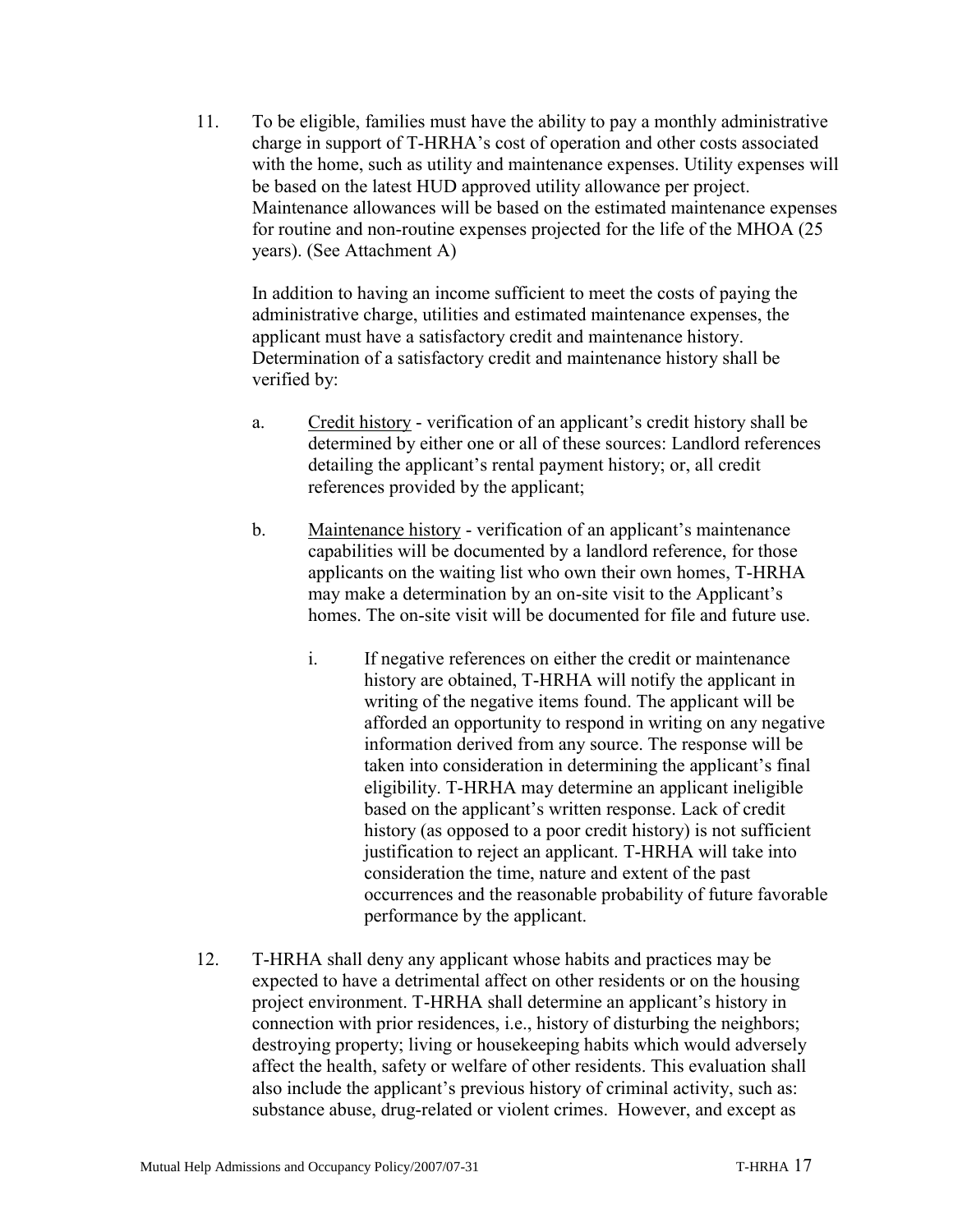provided in paragraph (a) below, a criminal record will not automatically exclude an applicant from consideration.

- **a. Mandatory Exclusions.** T-HRHA has a no tolerance policy and shall deny admission indefinitely to:
	- i. Any applicant or member of his/her household that has been convicted of methamphetamine production;
	- ii. Any person or member of his/her household who has ever been registered, is currently registered, or pending registration, as a sex offender on the State of Alaska Sexual Offender list, or for any other state; and
	- iii. Any person or member of his/her household currently engaged in the illegal use of drugs.

In addition to the exclusions referenced above, an individual or member of his/her household shall not be eligible for any T-HRHA program for a period of seven (7) years following a conviction for a violent or drug-related felony and for a period of three (3) years following an eviction from any assisted or public housing for drug-related criminal activities.

- **b. Discretionary Exclusions.** T-HRHA may preclude admission of an applicant if the individual or a member of his/her household exhibits a pattern of disruptive alcohol consumption or has engaged in any other criminal activity that would threaten the safety, welfare or peaceful enjoyment of other residents. Admission decisions will be based on the nature and remoteness of the applicant's offenses as well as evidence of mitigating circumstances and rehabilitation. In order for T-HRHA to make an effective determination of whether or not the person would be a suitable resident, T-HRHA shall request the person to submit a letter with supporting documentation of their conviction, sentencing and rehabilitation efforts, as outlined in **Article VIII**, (E).
- 13. T-HRHA must consider only information that is reasonably related to the individual's attributes and not what might be attributed to a particular group or class.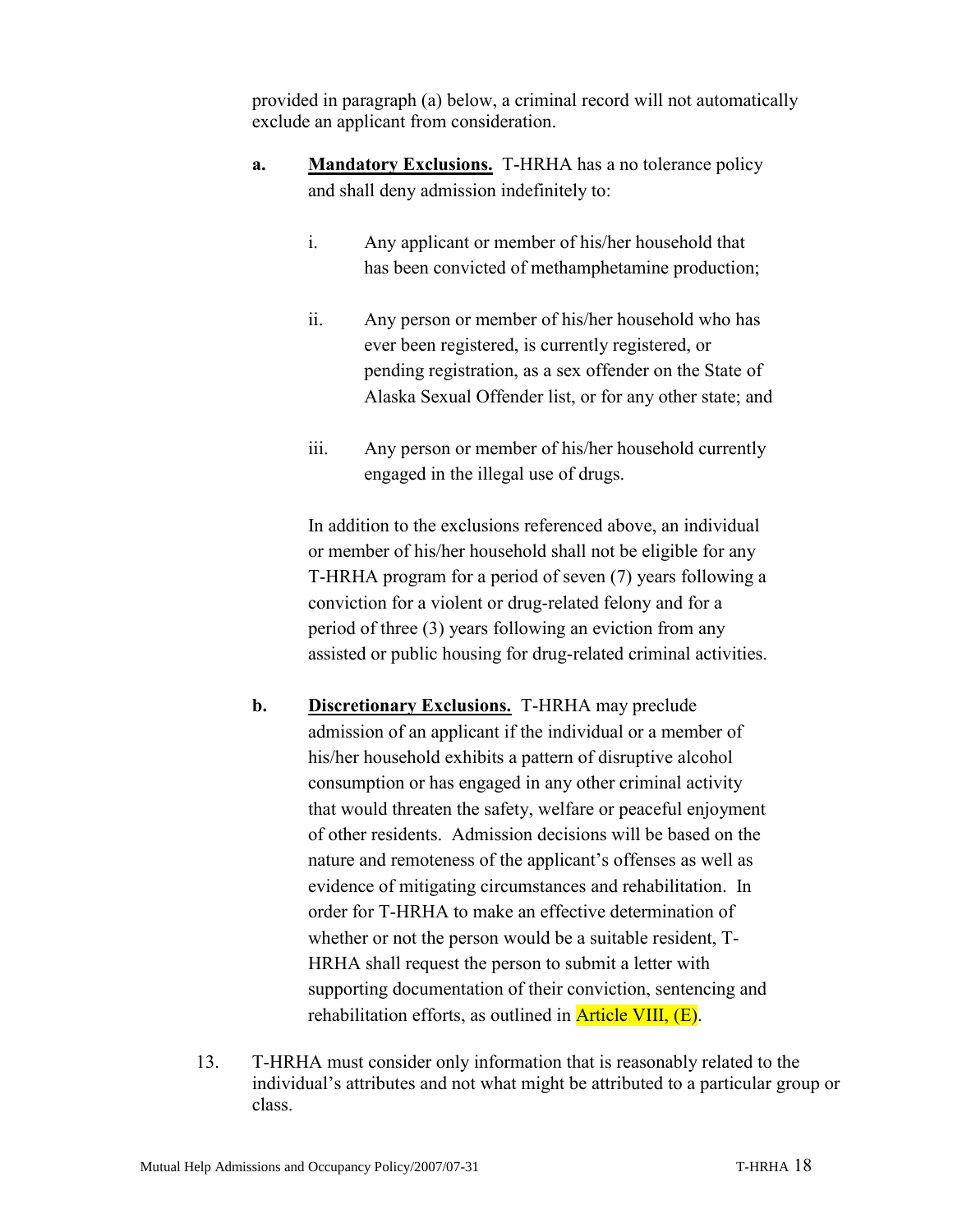- a. Federal law prohibits discrimination based on race, color, creed, religion, national origin, sex, age or handicap.
- b. T-HRHA may not exclude applicants solely because they have children, have children born out of wedlock, are on welfare, or students.
- 14.
- 15. T-HRHA may charge the applicant for the costs involved in the application.
- 16. Applicants should be evaluated as soon after submission of an application as possible. However, if T-HRHA has a long waiting list, it may prefer to do an initial assessment of a family's suitability at the time of application and wait to do a more complete evaluation until shortly before admission. By doing this, T-HRHA would avoid the time and expense involved in evaluating applicants who may drop from the waiting lists before their names are reached.
- 17. To be eligible, a selected family's rent and utilities must fall below fifty percent (50%) of the monthly household income.
- 18. To be eligible, families must be willing to sign a Mutual Help and Occupancy Agreement (MHOA). The applicant must be willing and able to meet all obligations of the MHOA, including provision of maintenance and utilities for the unit, attendance at mandatory home buyer counseling sessions and payment of the administration fee. All MHOA's for a development must be executed prior to execution of the construction contract (unless T-HRHA has obtained written exception from HUD). If the development fails to proceed the MHOA is subject to revocation and any MH contribution will be returned to the family (or tribe or other entity where the contribution was made on behalf of the family).
- 19. To be eligible, families must disclose and verify Social Security number for all family members over the age of six years (See Addendum C).
- 20. To be eligible, families must not be current participants in another THRHA Home- Ownership program, or have already received a home under another home ownership program. The family must use the home as their primary place of residence. See section XI.
	- a. Participants in other Housing Authority programs may apply for T-HRHA programs, and be placed on the waiting list. Verification that the applicant has terminated the other assisted unit agreement will be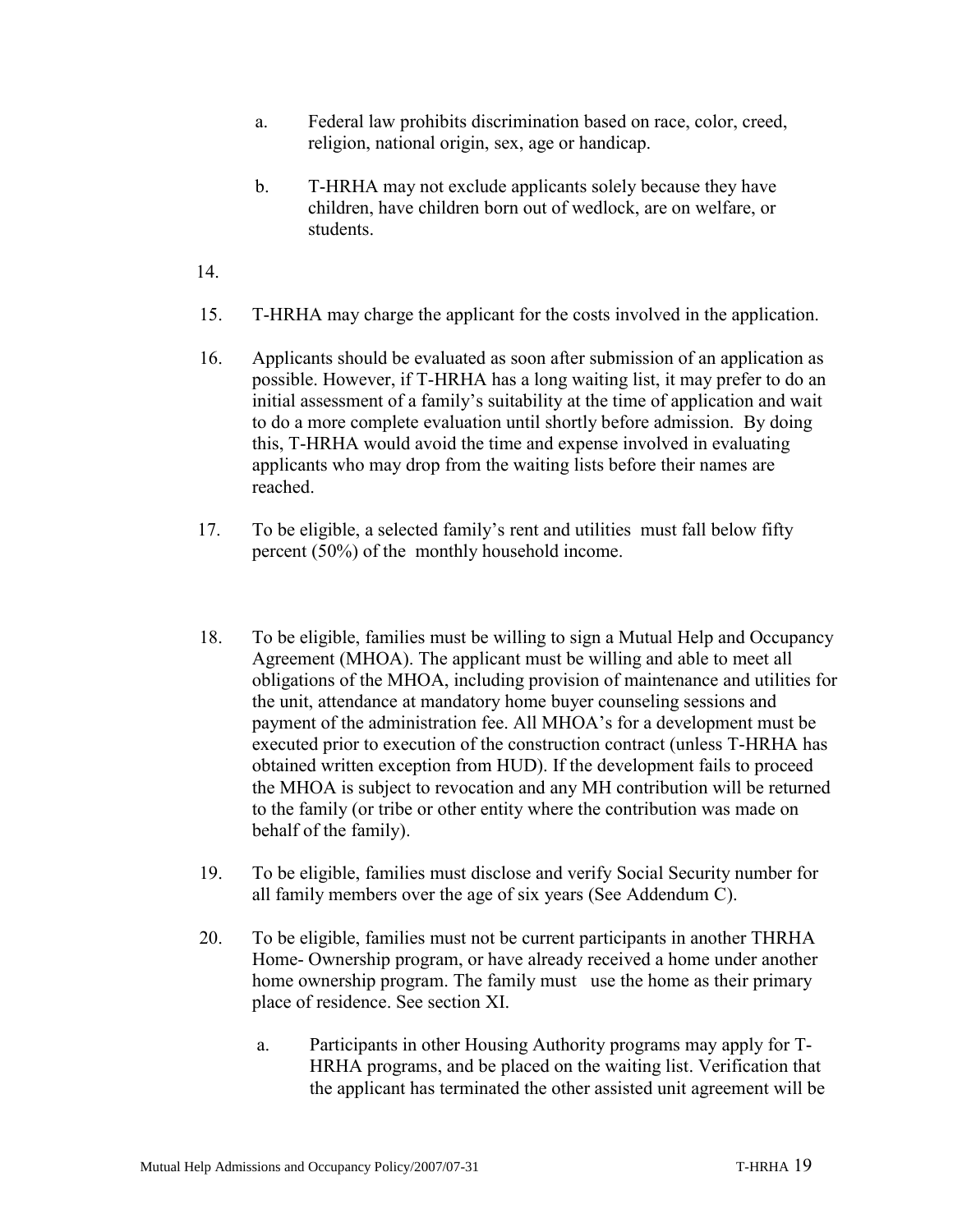obtained before the applicant will be allowed to execute a MHOA with T-HRHA.

- b. Failure to disclose current participation in another subsidized housing program is grounds for termination of assistance in accordance with 24 C.F.R. 950.446 (2).
- 21. Ineligibility. Families who have applied for housing, and who, for any reason, have been determined ineligible will be notified by T-HRHA in writing. The notification shall state the reason for their ineligibility and offer a time limited opportunity to appeal in writing. The family would then be entitled to an informal hearing by the President/CEO, in which case, the facts of the decision will be presented. The informal hearing will be conducted by telephone or the ineligible applicant can appear in person or prepare a written response and send it to the President/CEO. All information relative to the rejection of an applicant shall be documented and placed in the applicant's file for future reference. Applicants may be considered ineligible for any of the reasons above not meeting **Sections One (1) and Two (2)** above or for any of one or more of the following:
	- a. Failing to repay previous debts owed to any Housing Authority or other HUD Housing related Programs;
	- b. Committing fraud in connection with any HUD program. Failing to disclose previously committed fraud in connection with any HUD Program;
	- c. History of engaging in activities that have been determined to threaten the health, safety or peaceful enjoyment of other residents;
	- d. Currently registered, or pending registration, on the State of Alaska Sexual Offender list or any other State;
	- e. Providing false information on the application;
	- f. Home buyer non-cooperation. Refusing or failing to complete required forms or to supply requested information; and/or
	- g. Applicants who appear on HUD's List of Suspensions, Debarments, and Limited Denials of Participation

#### **VII. WAITING LIST**

A. General. Families who wish to be considered for the New Mutual Help Program shall apply specifically for such housing, per community. A family on any other IHA waiting list, or a Home buyer in our rental program, shall also submit an application in order to be considered for the New Mutual Help Program.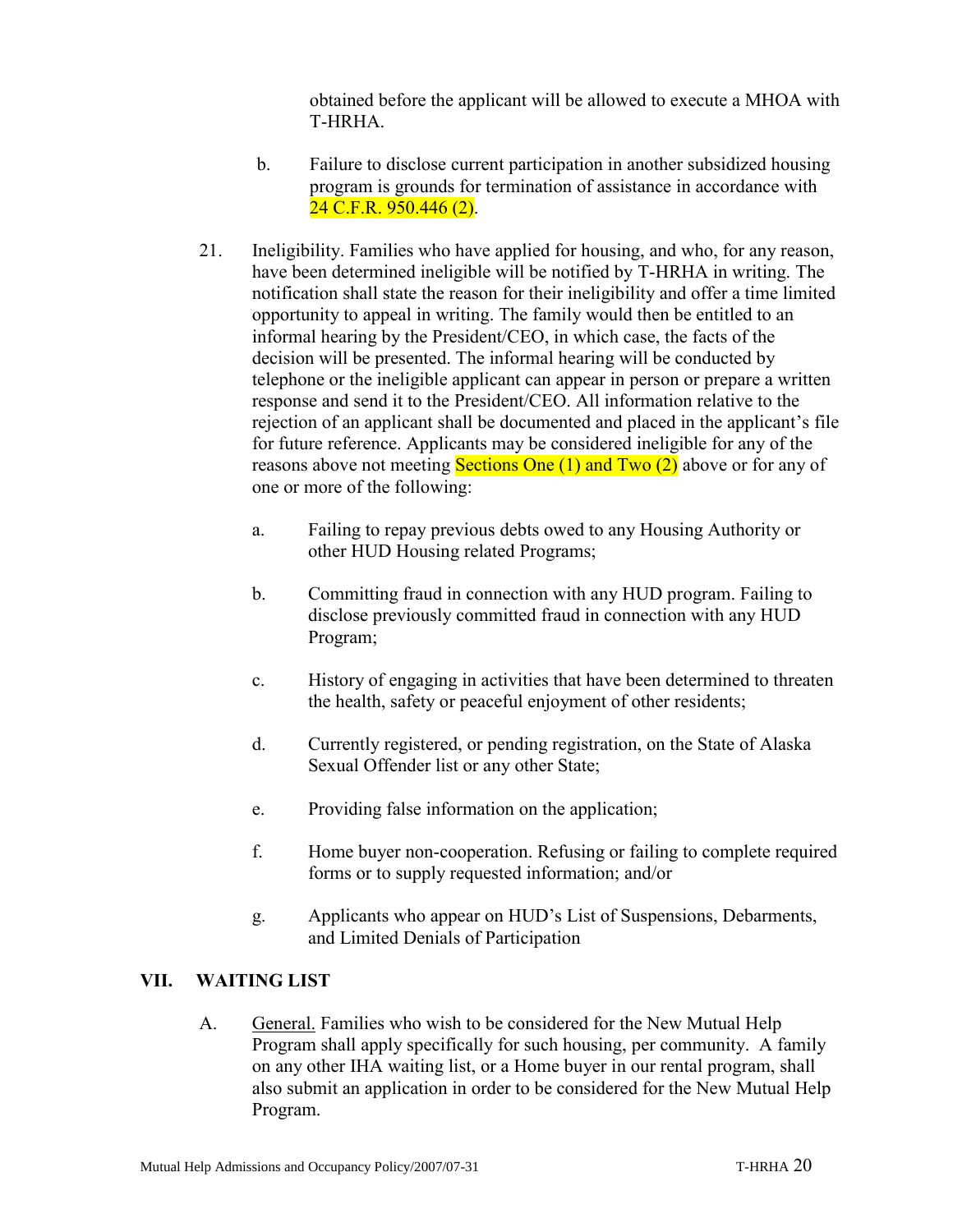T-HRHA shall maintain a separate waiting list of eligible applicants for each community. Eligibility will be determined in accordance with the admissions requirements. T-HRHA will rank the eligible applicant on the waiting list by:

- 1. Preference points;
- 2. Determination of bedroom size needed; and
- 3. Time and date the application.

T-HRHA will give preference to a disabled individual if the unit is an accessible unit, but will not make a determination based solely on the application or visual contact. Verification of the disability will be conducted.

B. Managing Waiting Lists. The waiting lists are only open when there is a vacancy in a particular development/project. Developments/projects with no vacancy shall not have an open waiting list and will not be accepting applications until a vacancy notice has been posted. Applications are only accepted for currently advertised vacancies. Interested applicants must submit a new application form for each vacancy of interest. Required verifications listed on the application checklist are valid for 120 days and need not be resubmitted for each vacancy application during this period. Third party verifications are valid for 120 days from the date of completion by the third party. Verifications older than 120 days must be re-verified.. Each applicant is required to submit a completed application to reaffirm the applicant's eligibility, interest and need for housing if the application is older than 120 days Each applicant may either mail in their updated application, or submit one in person. Failure to submit an updated application will result in the removal of their name and status from the current waiting list for the community.

#### **VIII. SELECTION OF FAMILIES –**

The selection of families for the New Mutual Help Program will be based on their ability to meet home buyer obligations. A family shall not be selected for the Mutual Help Program, unless, in addition to meeting the income limits and admission requirements, the family is able and willing to meet all obligations of the Mutual Help and Occupancy Agreement, including the obligations to perform or provide the required Mutual Help Contribution, and to pay for Utilities and the Administration charge. In addition, T-HRHA will also take into consideration the family's ability to provide maintenance for the home; and the potential for them maintaining at least the current income level.

- A. Selections for eligible families from the waiting lists shall be made by a selection committee designated by the President/CEO.
- B. T-HRHA will apply the following admission preferences: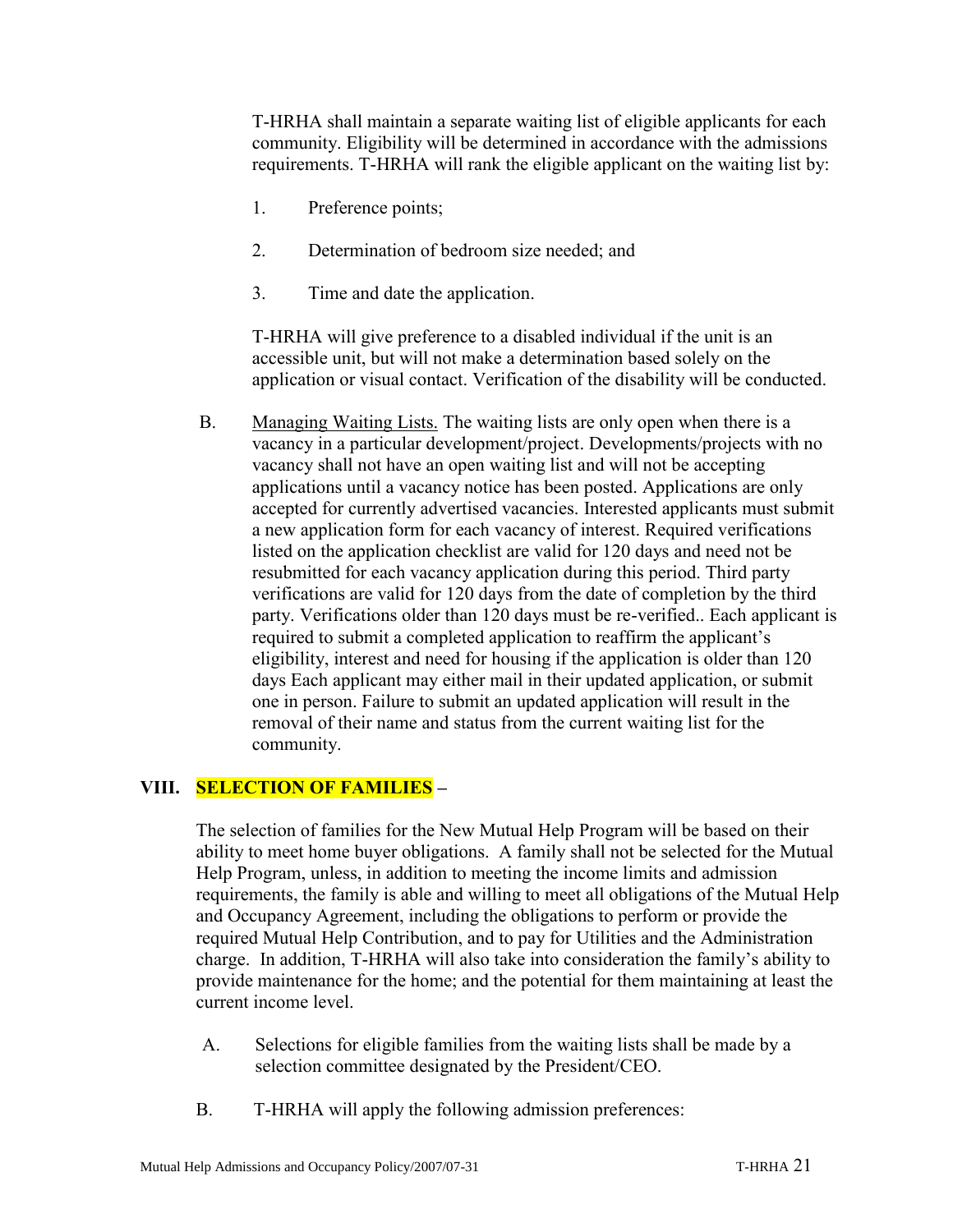- **1. Living in the community**, according to the definition of residency preference. (2–Points)
	- a. "**Residency preference**" means preference for admissions of families living in the community. Applicants who are working or who have been notified that they are hired to work in the community shall be treated as residents of the community.
- **2. Overcrowded Conditions***.* The Family is living in overcrowded conditions as outlined in Article IX of this policy and explained further in Attachment B of this policy. (1-points)
- **3.** An accessible and equipped unit is available and the applicant has a member of the household who is **handicapped or disabled**. (5-Points)
- **4. Displacement** due to Domestic Violence, Natural Disaster, or Family Reunification.
	- *a. Victim of Domestic Violence*: (3 Points) Means actual threatened physical violence directed against one or more members of the applicant Family by a spouse or another member of the applicant's household. The violence must have occurred in the last six (6) years or is of a continuing nature. A victim displaced from their household as a result of the violence qualifies for a "displacement" preference as opposed to "Substandard housing/Homelessness."
	- **b.** *Natural Disaster*: (1 Point)These are persons whose Homes become uninhabitable because of a disaster such as Earthquake, Fire or Flood.
	- **c.** *Family Reunification*: (1 Point) A Family may qualify for this preference if the Family needs housing to remain intact or to become intact.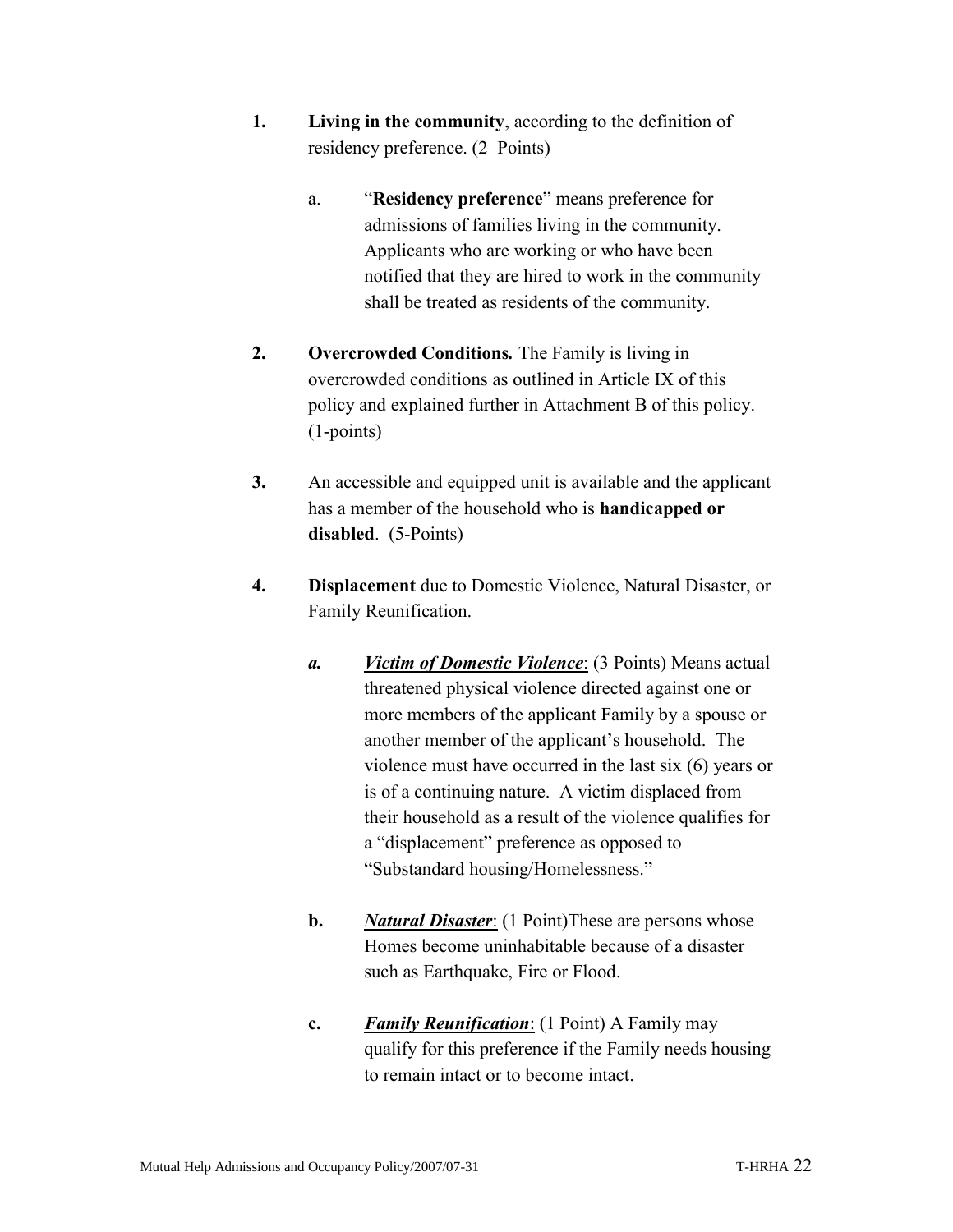- **5. Substandard Housing or Homelessness**. (1-Point)
	- *a. Substandard Housing*. A unit is considered substandard when it meets one of the following conditions:
		- Is dilapidated to the point that it does not provide safe and adequate shelter, and endangers the health, safety or well being of a Family;
		- Does not have operable indoor plumbing excluding minor repair;
		- Does not have a usable flush toilet in the unit for the exclusive use of the household;
		- Does not have electricity or has inadequate or unsafe electrical service;
		- Does not have a safe or adequate source of heat;
		- Does not have a kitchen (Does not include Single Room Occupancy SRO);
		- Has been declared unfit for habitation by any agency or unit of government.
	- *b. Homelessness*. A "Homeless" Family includes any individual or Family which lacks a fixed, regular, and adequate nighttime residence that is:
		- A supervised publicly/privately-operated shelter designed to provide temporary living accommodations (including welfare hotels, congregate shelters and transitional housing);
		- A public/private place not designed for or ordinarily used for sleeping by humans.
- **6. Rent Burden** plus utility expense is greater than 50% of Gross Monthly Income. (1-Points)
- **7. Terminally Ill.** The applicant or a Family member has an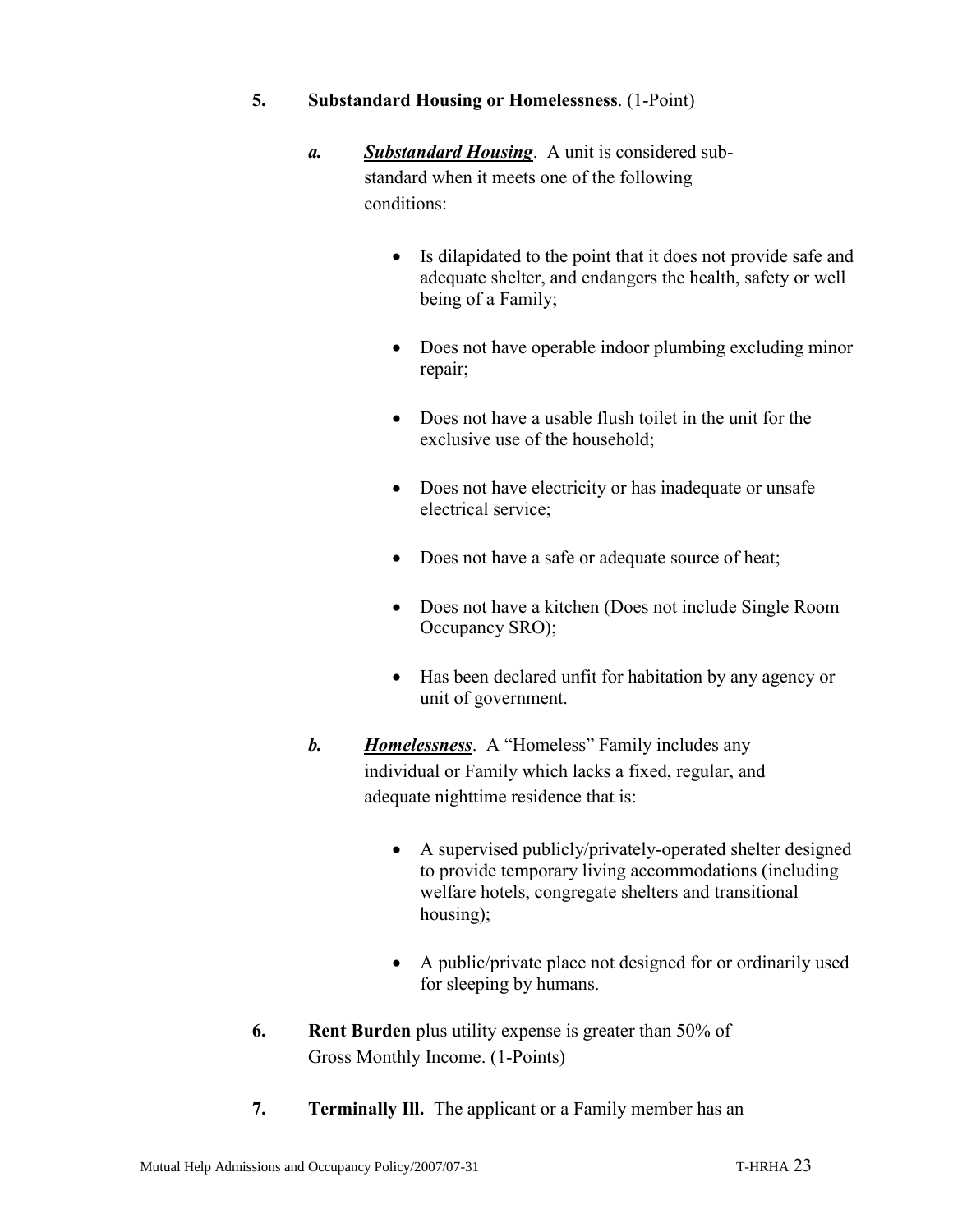incurable, terminal illness. (1-Points)

- **8. Working Family.** (5-Points)
	- **a. Working Family.** A working Family is defined as one that:

#### Has at least one adult that is working

- **9.** *Qualified Veterans* will be given consideration. (2-points)
- **10.** *Related Dwelling Resident at Time of Home buyer's Death.*  The direct descendant or direct ancestor of a Home buyer who was a bona fide, full-time resident of the Dwelling at the time of the Home buyer's death. (1 points)
- **11.** *Public Rental Assistance Voucher Holder,* as evidenced by receipt of verification from the agency providing the Section-8 Voucher rental subsidy indicating that the applicant has been pre-authorized for the subsidy program. (5 points)
- **12.** *Elderly Preference:* (2-Points) Has at least one adult who is at least 62 years of age or older.
- **13.** Disabled. (1 Point) Is defined as a household that has at least one adult that is receiving social security disability, supplemental security income disability benefits, or any other payments based on an adult family member not being able to work.

A comprehensive definition of the Selection Preferences is located in Attachment B.

- C. The selection preferences used by T-HRHA shall be established and administered in a manner that is consistent with HUD's affirmative fair housing objectives.
- D. Prohibition of preference if an applicant was evicted for drug-related criminal activity: T-HRHA may not give any preference points to an applicant if any member of the family is a person who was evicted during the past three years because of drug-related criminal activity from housing assisted under a 1937 Housing Act Program. However, and unless the criminal activity otherwise disqualifies the person from eligibility under Section VI (8) of these policies, T-HRHA may give consideration to accept preferences in the following cases: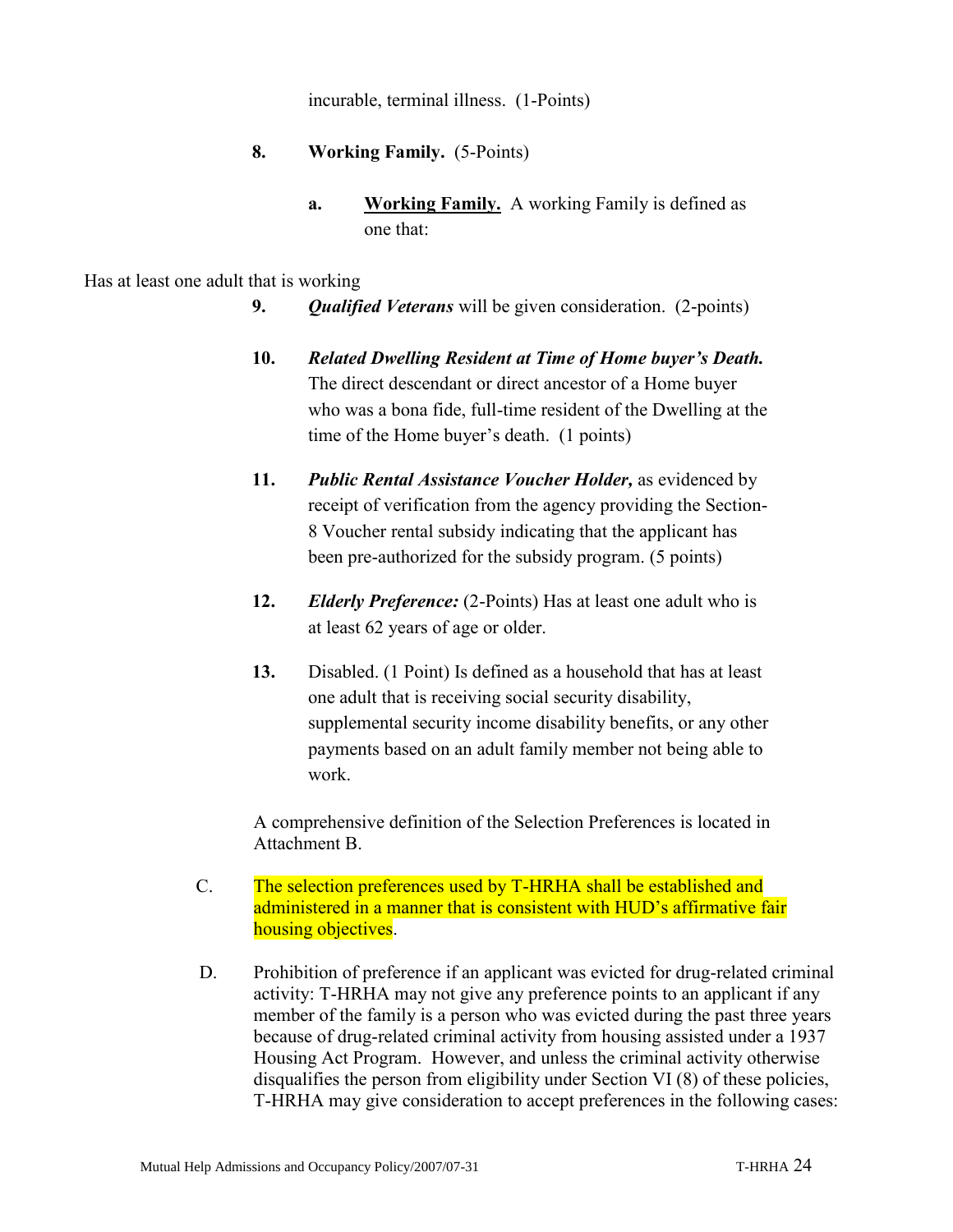- 1. The evicted person has successfully completed a rehabilitation program approved by T-HRHA;
- 2. T-HRHA determines that the evicted person clearly did not participate or know about the drug-related criminal activity;
- 3. T-HRHA determines that the evicted person no longer participates in any drug-related criminal activities; or
- 4. T-HRHA determines that the circumstances leading to the eviction no longer exist because the evicted individual died or is imprisoned.
- E. T-HRHA will formally notify all applicants of the availability of selection preferences and will provide all applicants with an opportunity to assert their eligibility for, and most importantly, to provide T-HRHA with documentation that substantiates their eligibility for any selection preferences indicated.
- F. If T-HRHA Selection Committee determines that the applicant does not qualify for a selection preference they requested to be considered eligible for, the applicant will be mailed a letter containing a brief statement of the determination; and the applicant has the right to appeal the determination. The applicant must submit their appeal in writing and has the right to discuss his/her appeal with a T-HRHA employee during the appeal process. If a formal appeal is received, T-HRHA staff will review the determination with the applicant and be available to answer any questions the applicant may have. The President/CEO will make the final decision. If necessary, the applicant may make the case directly to the President/CEO.
- G. The waiting list is arranged in decreasing selection preference point order. Applicants are selected from the top of the current waiting list for any community. Eligible applicants are placed on the waiting list according to their point value, date and time of their application, and bedroom size. In the event that two or more applicants have the same number of points, the applicant with the earliest date and time will be selected.
- H. To the maximum extent feasible, T-HRHA will strive to attain residency that includes families with a broad range of incomes and that avoids concentrations of the most economically deprived families with serious social problems.
- I. Within 30 days after HUD approves T-HRHA's application for a new project, T-HRHA will proceed with a preliminary selection of new home buyers and alternate home buyers for the project. T-HRHA recognizes that it is essential to select home buyers early in the development process to afford the families the opportunity to comment on the planning and design of the houses. A letter, Notice of Preliminary Selection, will be sent to the applicants informing them that they have been selected to participate in the program. The Notice of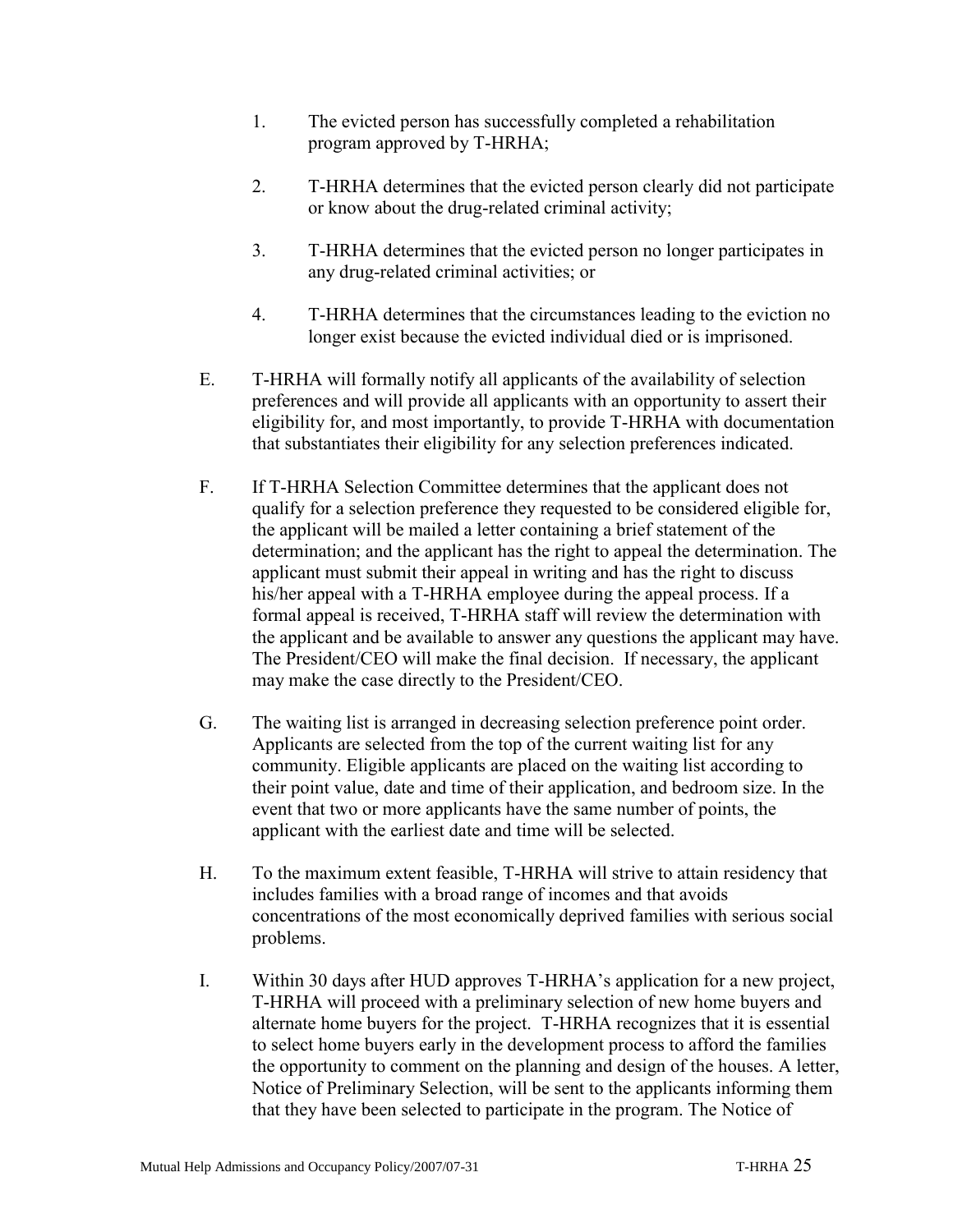Preliminary Selection does not constitute contractual obligations by T-HRHA or the applicant.

- J. Changes in family income after initial determination of eligibility may change the applicant's right to enter the Mutual Help Program. Prior to the completion of the new project, T-HRHA will make a final eligibility determination of the preliminary list of eligible home buyers.
	- 1. If the family no longer meets the admissions requirements, or does not have the ability to meet the obligations of the program, T-HRHA may terminate a Mutual Help and Occupancy Agreement, prior to occupancy.
	- 2. The T-HRHA staff will counsel the family on other housing alternatives and programs. If they qualify for the Low Rent Program they will be transferred to the waiting list.
	- 3. If the family is over income, they still qualify under Section VI, Eligibility Determination, Paragraph 4.
- K. T-HRHA will give prompt written notice of a family's preliminary selection, and final selection; and will make every attempt to contact the family by telephone to confirm their acceptance in the New Mutual Help Program. If the family can not be reached within 10 days of selection, an alternate with the next highest preference points will be selected from the waiting list.

#### **IX. SELECTION CRITERIA FOR BEDROOM SIZE OF UNIT**

In an effort to ensure that overcrowded or under utilization of units is not occurring, T-HRHA will use selection criteria for determining the bedroom and unit size needed per applicant on the waiting list.

The criteria for determining the appropriate bedroom size or unit size per family will be based on the following:

1. The total number of family members. The chart below will outline the minimum and maximum number of family members per bedroom sized home:

#### NUMBER OF PERSONS

| <b>BEDROOMS</b> | <b>MINIMUM</b> | <b>MAXIMUM</b> |
|-----------------|----------------|----------------|
|                 |                | $1$ or $2$     |
|                 |                | 3 or 5         |
|                 |                | 5 or 6         |
|                 |                |                |
|                 |                |                |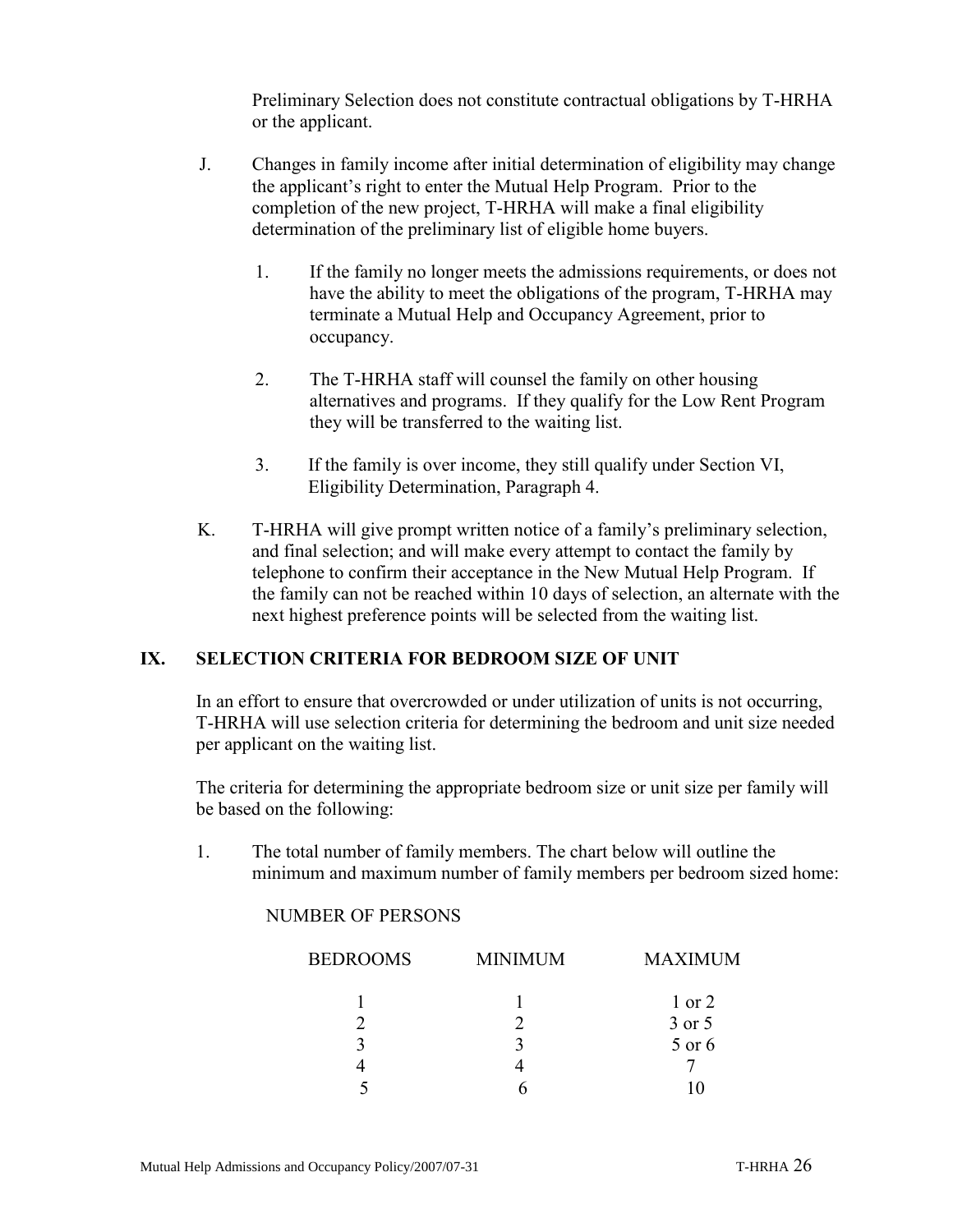- 2. In addition to the chart, the following will be considered in determining the required bedroom size per unit per applicant:
	- a. Head of household/spouse 1 bedroom required
	- b. Male member of family other than head or spouse 1 bedroom required
	- c. Female member of family other than head or spouse 1 bedroom required
	- d. Two members of the same sex may share a bedroom
	- e. The age difference between two family members of the same sex, with a minimum age difference of five (5) years or greater, will be considered in determining the need for an additional bedroom sized unit.
- 3. Exceptions to the occupancy standards can be made for:
	- a. Single parent families requiring an additional bedroom which is not reflected in the schedule.
	- b. The occupancy of extended family members when necessary.
	- c. The accommodation of families requiring an additional bedroom due to health or medical reasons.
	- d. Possible growth potential of a family.
	- e. To include a pregnant single woman.
	- f. Chronic vacancy
	- g. In the selection process, consideration should be given to identify possible intentional overcrowding or homelessness. If suspected, an effort should be made to determine the true reality and a decision made by the Selection Committee. Members in a household should have lived together for the preceding twelve (12) months, with the exception of pregnancy or mitigating circumstances determined acceptable by the Selection Committee that acceptably warrant recognition as homeless or overcrowded.

#### **X. ADMISSION INTO THE PROGRAM**

As a condition of occupancy, the selected home buyer is required to provide a Mutual Help Contribution.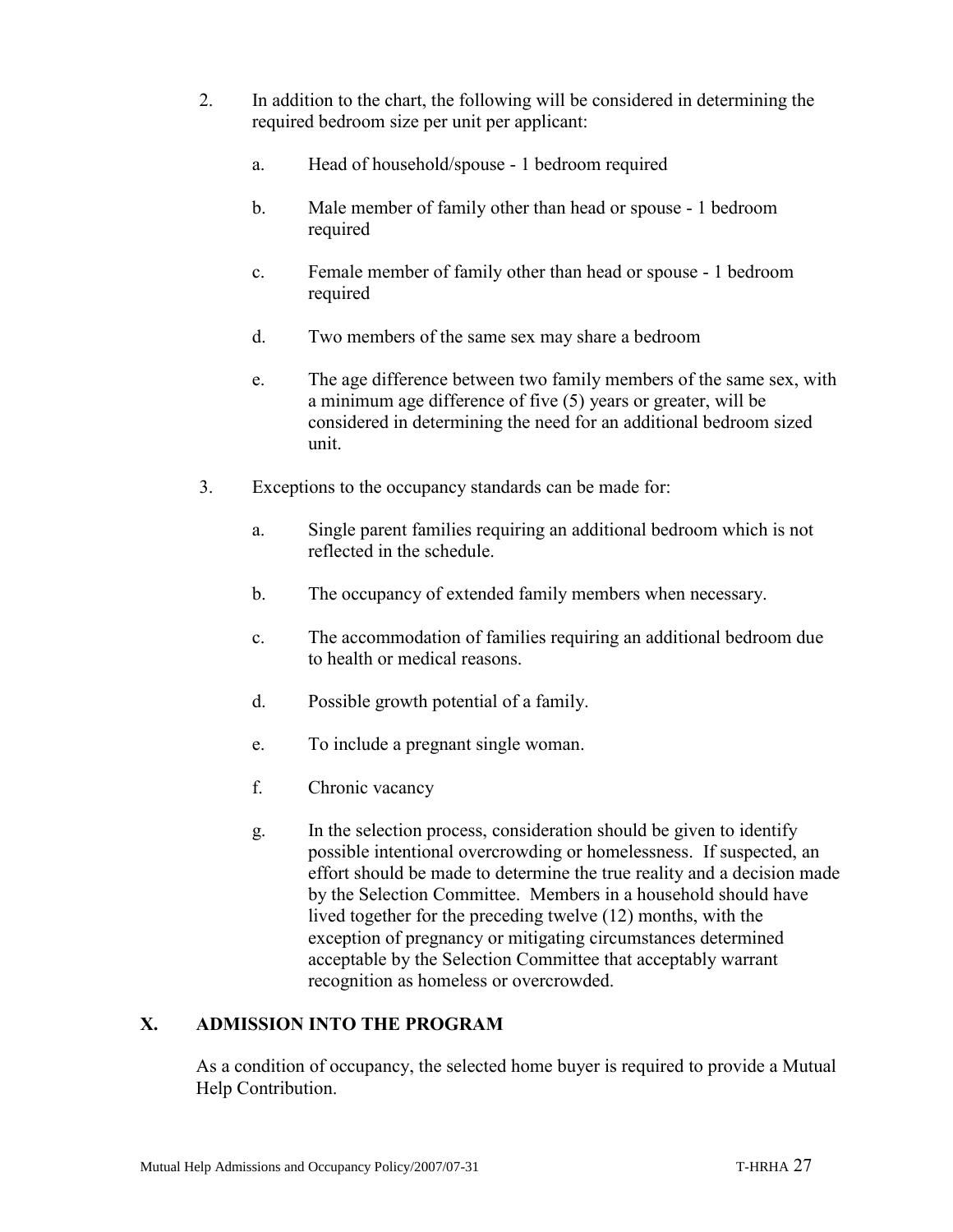- 1. The applicant must provide T-HRHA with a \$1,500.00 contribution toward the program.
	- a. General. The required minimum MH contribution shall be \$1,500 for each family. The home buyer may contribute land, labor, cash, materials or equipment as a contribution toward the development cost. Tribes or other organizations may make a contribution, other than labor, on behalf of the family.

Amounts credited for land contributed by either the home buyer or by the tribe or other organization will be determined by T-HRHA, but for not more than \$1,500 per site. Any determination less than the required minimum shall be augmented by non-land contribution. (See 24 C.F.R. 950.419 for further details concerning the MH contribution).

- b. Contribution before Occupancy. The home buyer cannot occupy the unit until the entire Mutual Help Contribution has been made. If the home buyer is unable or unwilling to provide the contribution prior to occupancy, the Mutual Help and Occupancy Agreement shall be terminated and another home buyer chosen for the unit from T-HRHA's waiting list (or a previously named alternate home buyer) will be selected. Prior to the termination of the Agreement, T-HRHA must send a written notice to the home buyer stating a date by which the home buyer must satisfy this requirement. The notice must inform the home buyer that, in the event the Mutual Help contribution requirement is not met by that date, the Mutual Help and Occupancy Agreement will be terminated and an alternate home buyer family will be selected for the unit.
- c. If the Mutual Help and Occupancy Agreement for a home buyer is terminated prior to initial occupancy of the development, the home buyer (or tribe or other organization, as the case may be), is entitled to a refund of any Mutual Help contribution. The alternate home buyer has the same requirement to provide the Mutual Help contribution of \$1,500 cash or other acceptable contributions prior to occupancy of the unit.
- d. The selected home buyer is required to execute a Mutual Help and Occupancy Agreement before occupancy.
- 2. An applicant will be offered no more than two homes. The applicant has the option of denying the first home and wait for notification of the second available home. T-HRHA will mail a letter to the applicant to confirm that they have declined their first home. Should the applicant decline the second home, the applicant will be placed at the bottom of the waiting list and the new date and time of the application will be based on the date and time of rejection of the second home they declined. The applicant shall be notified in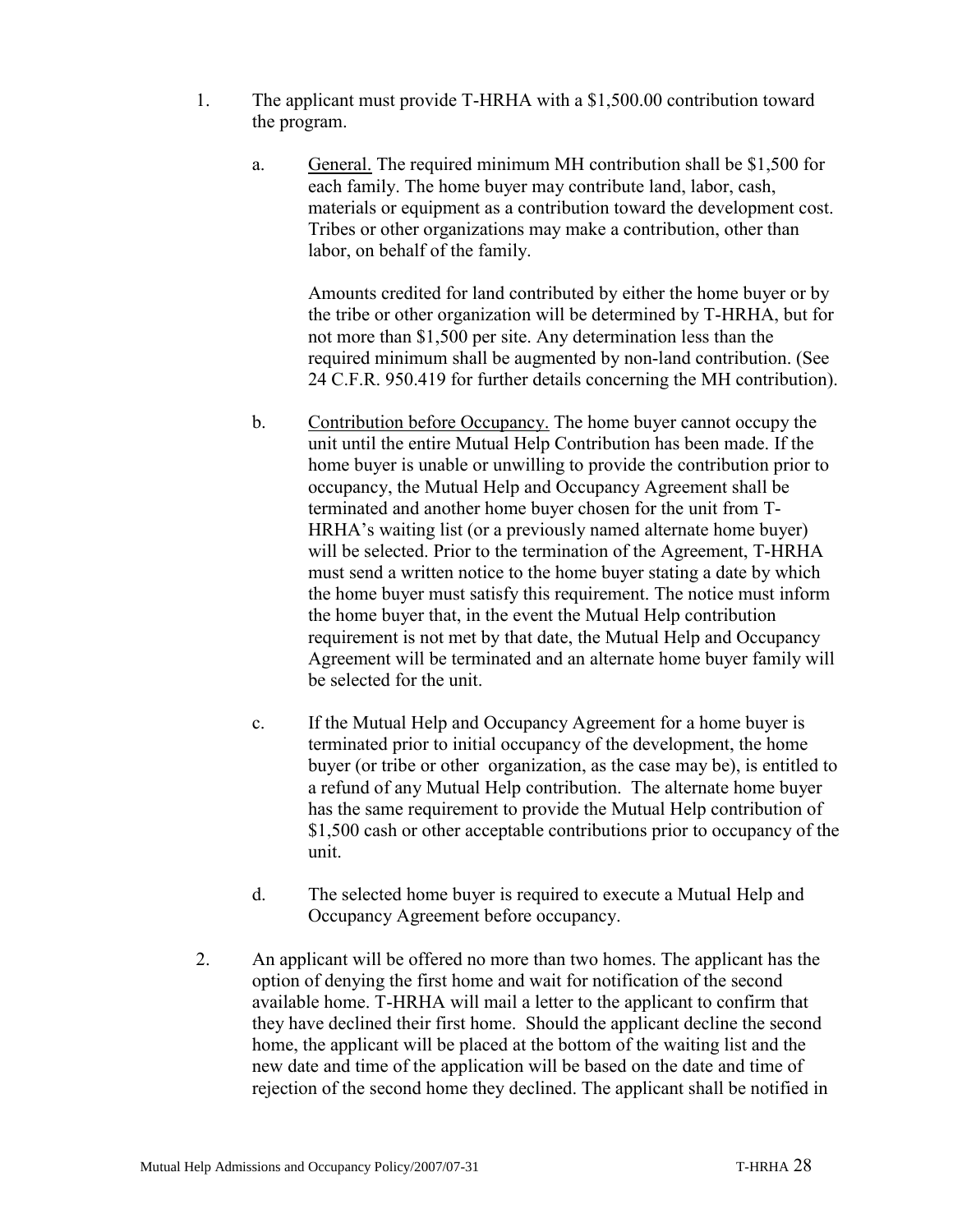writing that they have been placed on the bottom of the waiting list because they have declined their second home.

3. All successful applicants must have demonstrated: Capacity, willingness and sufficient income to properly maintain the home.

#### **XI. USE OF HOME**

- A. A condition for selection as a home buyer is that the family agrees to use the home as its principal residence during the term of the MHO Agreement. Ownership or use of an additional residence that is decent, safe, and sanitary at time of occupancy or acquisition during occupancy would disqualify a family from the Mutual Help Program. Failure by the Home buyer to use the home as the principal place of residence shall constitute grounds for termination of the MHO Agreement. However, the home may be sublet for temporary absences, in accordance with T-HRHA's Sublease Policy, Addendum E.
	- 1. The home buyer shall use the home as his/her primary residence for at least nine months of the year. The President/CEO may waive this ninemonth requirement on a case-by-case basis, and without requiring the home buyer to sublease the home to a third-party, if the home buyer must be absent from the home, per T-HRHA's Sublease Policy.
	- 2. During the terms of the sublease, the home buyer shall abide by all provisions of the MHO Agreement regarding the home buyer responsibilities, occupancy and use of home.
	- 3. The home buyer may request prior written approval from T-HRHA to operate a small business in the unit. T-HRHA may grant this authority when the home buyer provides the following assurances and may rescind this authority upon violation of the following assurances:
		- a. The unit will remain the home buyer's principal residence;
		- b. The business activity will not disrupt the basic residential nature of the housing site or disturb others;
		- c. The business will not require permanent structural changes to the unit that will adversely affect a future home buyer's use of the unit.

#### **XII. USE OF MONTHLY EQUITY PAYMENTS ACCOUNT (MEPA)**

T-HRHA shall maintain a separate MEPA for each home buyer and will credit this account with the amount by which each required monthly payment exceeds either the minimum or maximum administration charge. The home buyer shall have no right to receive or use the funds in any reserve or account except as provided in the Mutual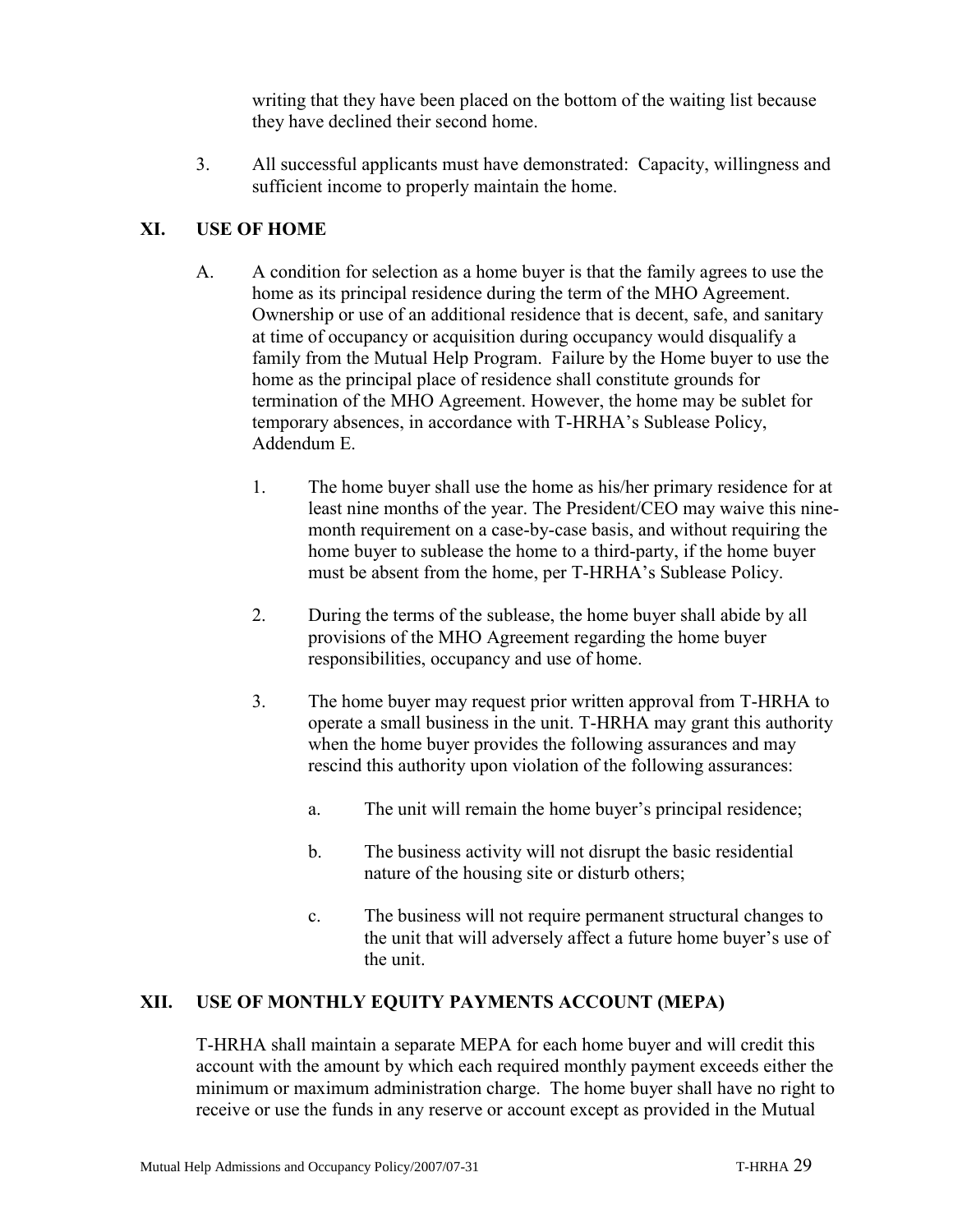Help and Occupancy Agreement, and the home buyer shall not, without approval of T-HRHA and HUD, assign Mortgage, or pledge any rights in the MHOA or to any reserve or account.

Use of the MEPA may be approved on a limited case by case basis, with the President/CEO's final authorization. The following conditions must apply for this approval:

- 1. In the event that T-HRHA determines that the home buyer has failed to maintain the home (this can be based on an inspection of the home and property), T-HRHA will require the home buyer to provide T-HRHA with a maintenance plan of action. The maintenance plan of action shall provide for maintenance work to be performed within a reasonable time by the home buyer. Failure by the home buyer to provide a maintenance plan of action and adhere to the agreed upon plan will result in termination of the MHO Agreement.
- 2. If T-HRHA determines that the condition of the property creates a hazard to the life, health or safety of the home buyer, family and community, or if there is an immediate risk of serious damage to the property if the condition is not corrected, the corrective work shall be completed promptly by the home buyer. If T-HRHA is required to perform the maintenance work, the cost thereof shall be charged to the home buyer's MEPA, or it will be applied to their Accounts Receivable, at the discretion of T-HRHA.
- 3. T-HRHA may elect to use a home buyer's MEPA for payment of monthly administrative charges, if the home buyer is unable to make this payment. This procedure shall be followed if the home buyer is experiencing extreme financial hardship that is temporary in nature. Should a home buyer need such use of his MEPA, the home buyer must complete budget counseling. The home buyer will be liable for payment to T-HRHA of all amounts above the administration charge.

#### **XIII. PURCHASE PRICE, PURCHASE PRICE SCHEDULE AND TRANSFER OF OWNERSHIP**

- A. T-HRHA will provide the family an opportunity to purchase the dwelling under the Mutual Help and Occupancy Agreement (a lease with an option to purchase), under which the purchase price declines over the period of occupancy.
- B. Determination of the Purchase Price Schedule and the ways for a home buyer to attain ownership of a unit will be in accordance with 24 C.F.R. 950.440.
- C. T-HRHA shall furnish to the home buyer a statement of the initial purchase price of the home, and a purchase price schedule.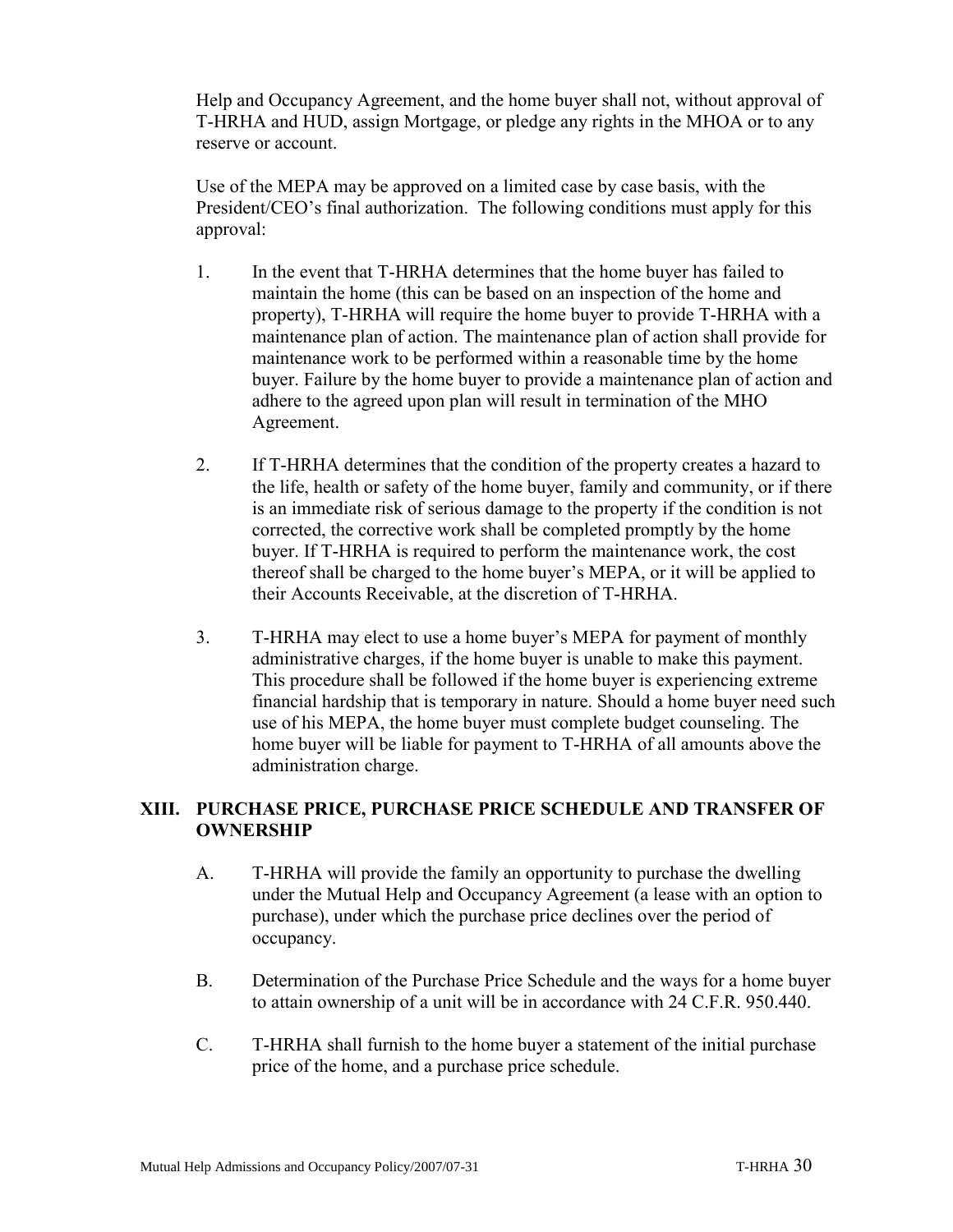- D. When a subsequent home buyer executes the MHOA, the purchase price for the subsequent home buyer shall be determined by T-HRHA.
- E. Each subsequent home buyer shall be provided with the purchase price, and a purchase price schedule, showing the declining purchase price over a period not less than 15 years or more than 25 years with an interest rate as determined by T-HRHA.
- F. A home shall become conveyance eligible only if:
	- 1. Three hundred (300) months have elapsed under the homebuyers Lease; or
	- 2. Cash-backed MEPA/VEPA equals the unamortized balance.

There will not be an actual conveyance unless home buyer has satisfied their obligations to the Housing Authority or home buyer has signed a promissory note for any outstanding obligations. The promissory note must be secured by a mortgage on the property.

#### **XIV. TRANSFERS WITHIN THE MH PROGRAM**

- A. Voluntary transfers of Home buyers between units, projects and programs are contingent upon approval of the President/CEO. The home buyer requesting a transfer must complete a shortened application with supporting documentation and meet initial eligibility requirements for admission in the Mutual Help Program. Approved applications will be placed on the Transfer Waiting List based on date and time of application. The Transfer Waiting List takes preference over the Application Waiting List.
- B. Approval will be based on initial eligibility requirements for admissions as outlined in Article VI of this policy, and the following criteria:
	- 1. The home buyer's income eligibility for the Mutual Help Program will be reevaluated. Under income or over income families will not qualify for the transfer waiting list because they are required to meet the initial admissions requirements of the Mutual Help Program. However, over income families may submit a letter to the President/CEO requesting special consideration. The applicant must provide documentation verifying there inability to secure conventional financing from a lending institution or T-HRHA's Home Financing program. The 10% or 5 units rule will be applied during the reevaluation of over income families.
	- 2. Transfers must be based on need (i.e., overcrowding or underutilization of current unit), or based on a documented medical need for transfer, including a handicapped family requiring a transfer to a unit which better accommodates their handicap.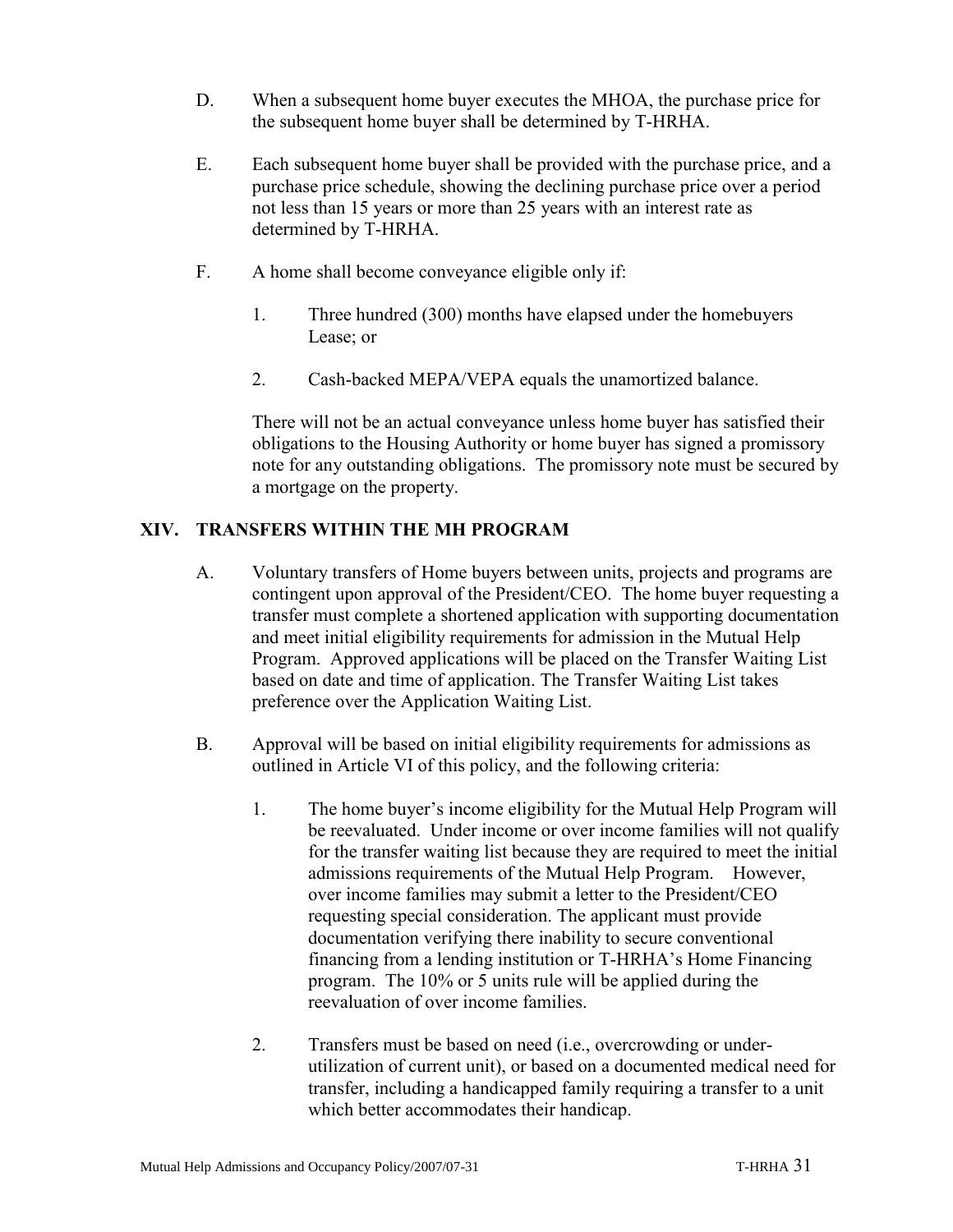- 3. In cases of overcrowding, the housing authority will evaluate the family's financial ability to enlarge its current unit. Transfers would only be authorized if the housing authority has determined that the family is financially incapable of remedying the overcrowded condition.
- 4. The home buyer must have a good payment history and have all accounts current including repayment agreement, if applicable.
- 5. The current unit must be maintained in an acceptable manner. If the above three criteria are met, an inspection will be conducted to determine condition of unit. If the unit is acceptable, according to the housing authority's standards for acceptable maintenance, the applicant will be placed on the Transfer Waiting List.
- 6. When a unit becomes available, the transfer applicant will be given at least a 30 day notice to move-in to the new unit. In addition, a moveout inspection report will be sent to inform them of all maintenance and repair work that must be completed in their home before transferring to the new unit. The actual move-out inspection will be conducted by a representative from T-HRHA.

At the time of transfer, the move-out inspection shall reflect total compliance and no deficiencies. The condition of the home must be an acceptable standard. If the transfer applicant fails to comply with the requirements of the inspection report, the transfer will be denied.

- 7. The purchase price of the unit will be based on the Fair Market Value, if the unit is not new construction. Fair Market Value will be determined by the Subsequent Purchase Price Committee. They will consider initial construction cost plus known CIAP/CGP rehabilitation costs identified, as well as, picture and other relevant market information. If the unit is new construction it will be the appropriate share of total development costs.
- 8. Any funds in the Monthly Equity Payments Account (MEPA), Voluntary Equity Payments Account (VEPA), and the refundable or non-refundable reserve will be transferred into the home buyer's new accounts.

#### **XV. CERTIFICATION AND RECERTIFICATION OF INCOME**

A. T-HRHA shall certify a selected family's income and earnings prior to initial occupancy and shall annually thereafter recertify for the purpose of adjusting payments in accordance with the family's ability to pay based on income and earnings.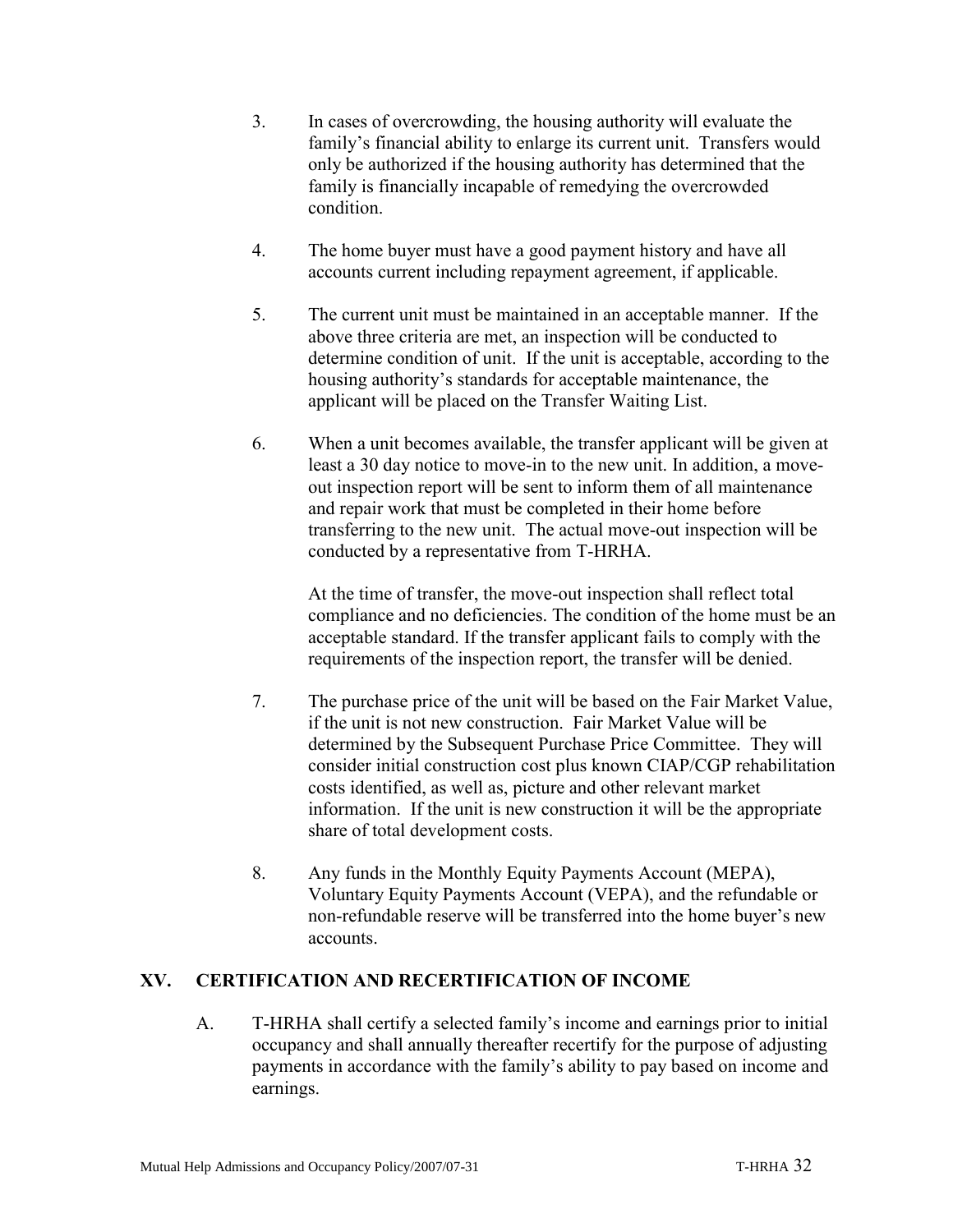- 1. In certifying income for eligibility or payments, the Participant shall be required to produce tax returns, check stubs and any other evidence of income for T-HRHA to determine the family's income. An Authorization for Release of Information shall be obtained from all adult family members. Written consent to T-HRHA must be provided so that information can be obtained from employers and from local, state, and Federal agencies providing payments on behalf of their families. Each family shall furnish T-HRHA information about the amounts and sources of all income to the family household.
- 2. The purpose of annual recertification of income by T-HRHA is to establish a reasonable payment for the family within the family's ability to pay. If, in the period between recertifications, circumstances result in the home buyer family receiving substantially less income than that projected at the time of its recertification of income, then an adjustment or an interim-recertification will be considered. The interim-recertification will be undertaken only after exhausting all efforts to secure payment assistance from unemployment, BIA, welfare or other applicable assistance programs. Adjustments will be made only after a thorough review of the home buyer's income, and will be made on a case-by-case basis.
- 3. Home buyers are to report all changes in family composition, income and assets as they occur. Interim recertifications shall be conducted as needed.
- 4. If a family reports during any recertification or interim recertification that they have no income or a minimal amount (such as unemployment), an interim recertification shall be scheduled and completed every sixty days.
- 5. At the time of each recertification T-HRHA shall determine whether or not the home buyer is eligible for IHA Homeownership Financing, in accordance with their New Mutual Help Agreement, and per article XXV of this policy.

#### **XVI. INSPECTIONS OF UNIT**

A. The home buyer or his/her representative is obligated under their New Mutual Help and Occupancy Agreement to participate in pre-occupancy, annual, premove out, final move-out and emergency or special periodic inspections. Failure of the home buyer to participate in the required inspections will result in termination of the MHO Agreement in accordance with this policy. Except for emergency inspections or entry: (a) T-HRHA will make one initial attempt to schedule a mutually-agreeable time to conduct the inspection and (b) if homebuyer refuses to schedule a mutually agreeable time; demands an extension or cancellation of that scheduled inspection; or fails to appear at the scheduled inspection, then T-HRHA staff may enter into the dwelling and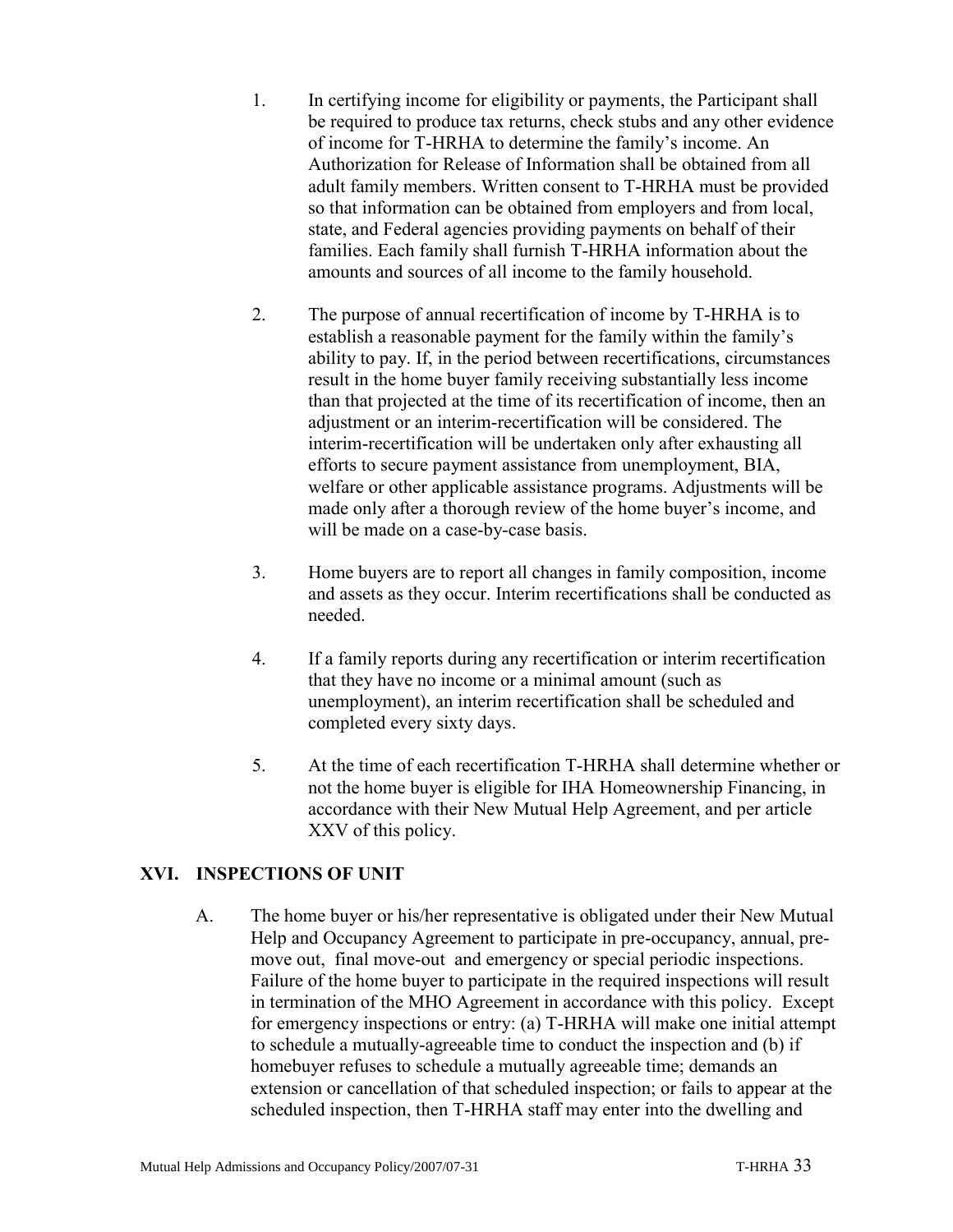conduct the inspection without further notice and with or without the presence of the home buyer, all at T-HRHA's discretion.

- 1. Special inspections. Subject to (4) of this section, T-HRHA has the right to make inspections of the home with prior notification to the home buyer if T-HRHA is informed that the interior or exterior of the home is not maintained in a decent, safe and/or sanitary condition. Prior notification will be in written form giving the home buyer at least a 24 hour notice of the inspection.
- 2. Ninety-day (90) Inspection. Approximately 90 days after move-in T-HRHA will have a brief unit inspection to ensure that home buyer is properly maintaining their unit. This is a courtesy inspection and may result in a warning violation with counseling and possibly a probationary follow-up inspection.
- 3. Probational Inspections. The Maintenance Officer can require and either schedule, or at random, cause a series of special inspections to occur to a unit in order to ensure that home buyer is fulfilling a counseling agreement and/or properly maintaining their unit.
- 4. Emergency Inspection. Housing Authority staff can conduct an immediate inspection of a unit if there is reasonable cause to believe that an emergency exists that presents an immediate threat to the health or safety of persons or an immediate threat of damage to project property.
- 5. Pre-occupancy Inspection. Prior to the move in, the home buyer and representatives of T-HRHA will conduct a pre-occupancy inspection to document the existing condition of the home. The pre-occupancy inspection will be part of the home buyer file and will be used for future reference, should the home buyer or T-HRHA terminate the MHO Agreement.
- 6. Annual Inspections. The home buyer and/or his/her representative along with a T-HRHA representative will conduct an annual inspection of the home. The annual inspection is conducted to ensure that the home is being maintained. The annual inspection also documents the condition of the home for the home buyer file and will provide T-HRHA with an insight for referral of the home buyer to T-HRHA's Resident Services staff for mandatory maintenance counseling.

T-HRHA may elect to perform inspections once every three years for Home buyers who meet their responsibility for maintaining the home in a decent, safe and sanitary manner. T-HRHA's determination of the Home buyers performing their responsibility for maintaining their homes shall be determined by two (2) years of annual inspections with no deficiencies noted. T-HRHA shall withdraw the three (3) year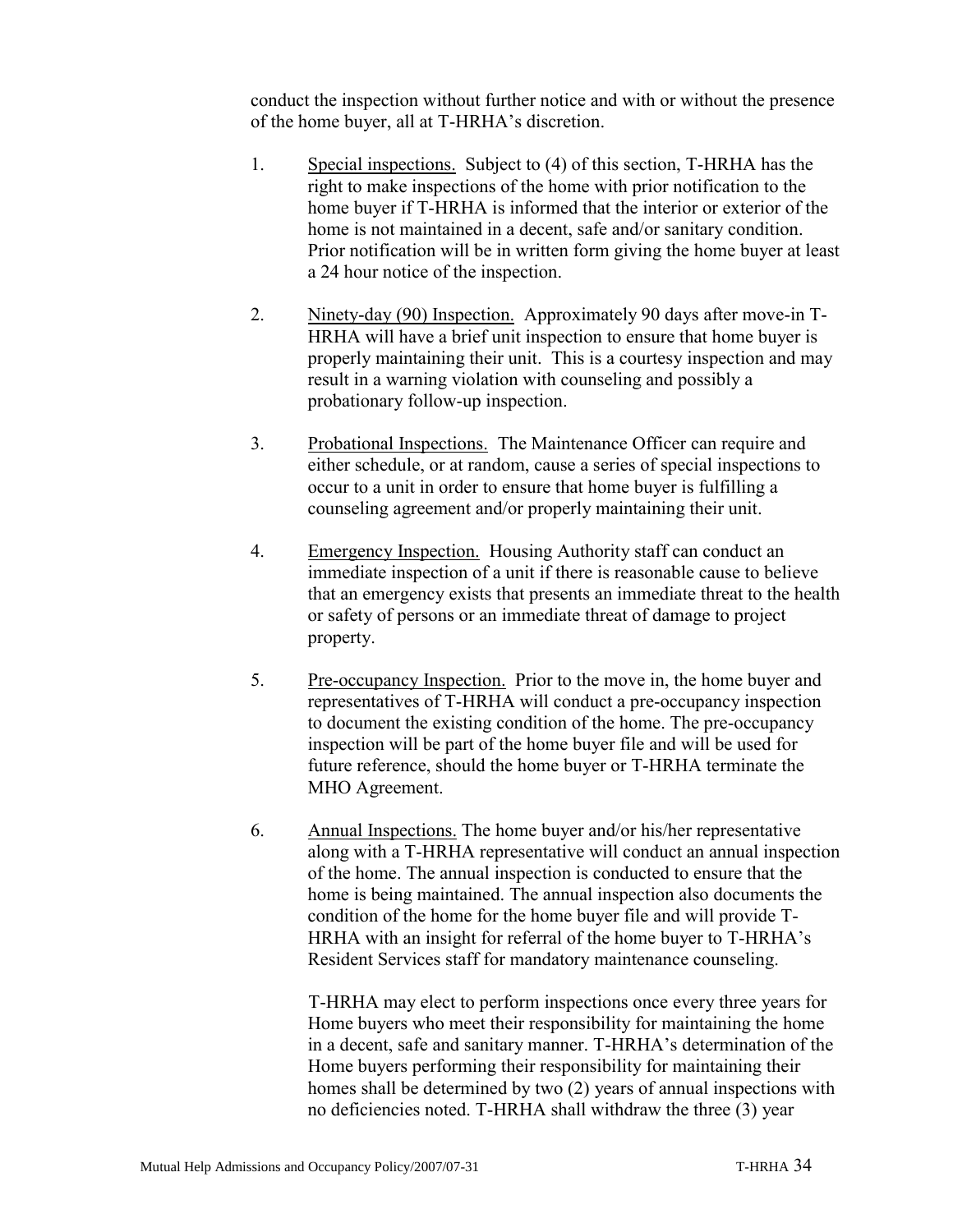inspections if T-HRHA determines that the home buyer is not performing his/her responsibility for maintenance based on an inspection and/or counseling session that shows negative performance.

- 7. Pre-move out Inspection. The pre-move out inspection is scheduled at the time the home buyer notifies T-HRHA with his/her thirty (30) day notice of intent to terminate the MHO Agreement. The pre-move out inspection is conducted to provide the home buyer with assistance in maintenance items that are required to be repaired/replaced or cleaned prior to T-HRHA regaining possession of the home.
- 8. Final Move-out Inspection. The final move out inspection documents the condition of the home at the time T-HRHA regains possession of the home. Any items needing repair/replacement or cleaning will be documented for the file. Any charges for rehabilitation of the home will be charged back to the home buyers MEPA and /or in accordance with T-HRHA's Collection Policy.
- 9. Termination Inspection. T-HRHA will perform an inspection of the premises whenever it takes action to terminate a home buyer agreement; the premises may be inspected prior to the home buyer moving out.

#### **XVII. PROGRAM VIOLATIONS**

- A. Home buyers commit a program violation by: Failing to submit T-HRHA requested verifications; failing to provide SSN's in line with Section 2; failing to complete recertifications; failing to pay rent or other charges; failing to keep utilities in service; failing to report changes in income and/or assets of household members in a timely manner; and/or vacating the unit in violation of the MHOA.
- B. Home buyers commit a criminal violation by: knowingly omitting income or assets of self or household members; knowingly under reporting income/assets of self or household members; transferring income or assets to obtain/retain false eligibility; overstating deductions/allowance/expenses; using a false identity or social security number; using false documents; falsifying number of household members, etc.
- C. If a home buyer commits a program or criminal violation, T-HRHA shall notify the home buyer in writing of the violation and provide the home buyer with an opportunity to request an informal hearing. Termination from the program may result.
- D. In the cases of fraud, T-HRHA has several options, including criminal prosecution, as an extreme. T-HRHA shall first notify the home buyer and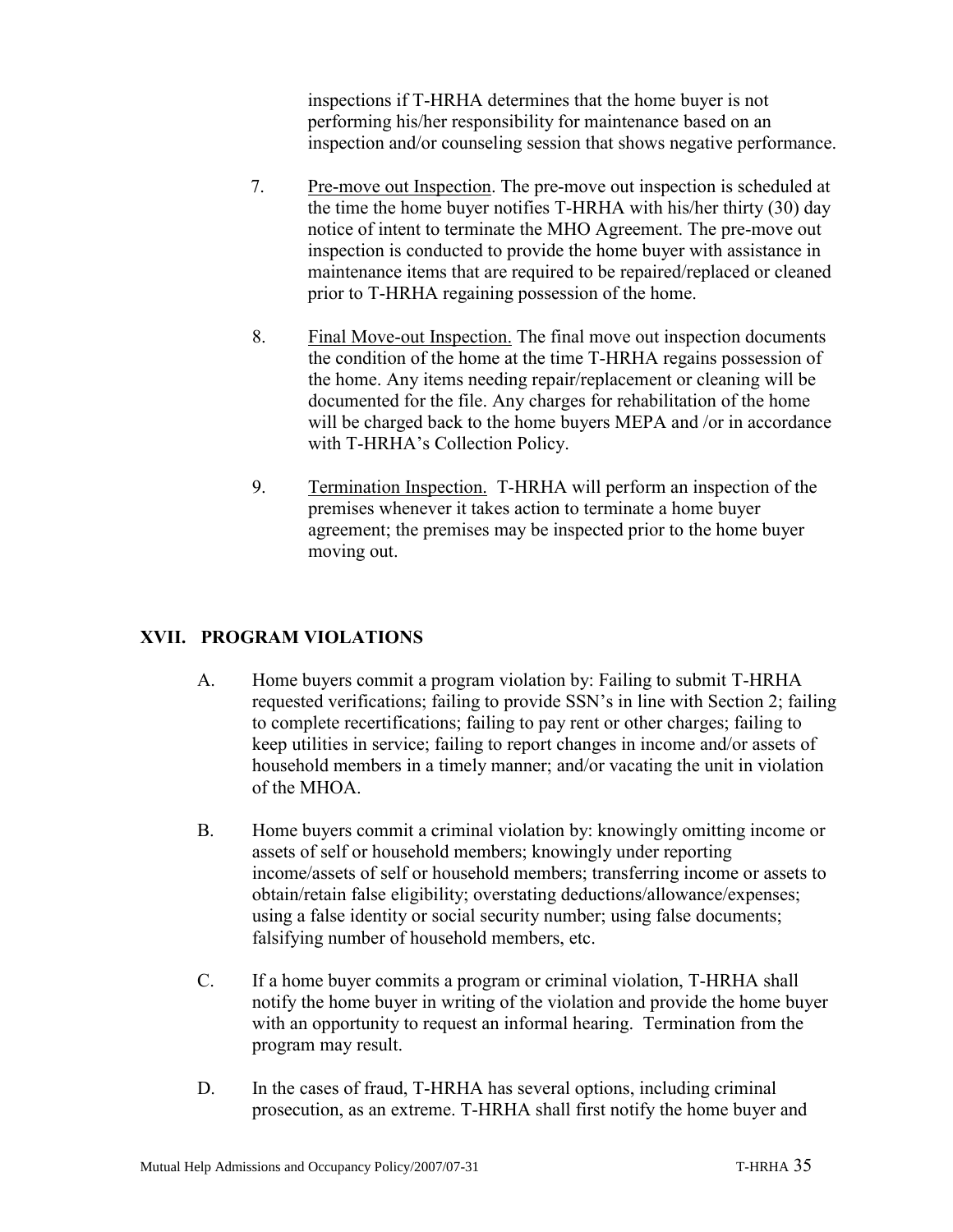attempt to enter into a repayment agreement. The repayment agreement is addressed in T-HRHA's Collection Policy. If the home buyer refuses to enter into a repayment agreement or, if the violation is continuous, T-HRHA shall terminate the home buyer's MHO Agreement.

#### **XVIII. TERMINATION**

A. Voluntary Termination. The home buyer is responsible to provide T-HRHA with a thirty (30) day written notice of his/her intent to terminate the MHO Agreement. If the home buyer vacates the home without notice to T-HRHA, the home buyer shall remain subject to the obligations of the MHO Agreement including the obligation to make monthly payments until T-HRHA terminates the MHO Agreement in writing. Notice of the termination shall be communicated by T-HRHA to the home buyer to the extent feasible and the termination shall be effective on the date stated in the notice.

Upon receipt of the Notice, T-HRHA shall schedule a pre-move out inspection. Any repairs that are necessary and attributable to home buyer abuse or neglect will be identified and the home buyer will be given five (5) days to acknowledge whether they intend to complete the repairs. If the home buyer refuses or fails to complete the repairs, the T-HRHA will complete those repairs determined to be caused by negligence and abuse and will charge home buyer's accounts. The home buyer will not be responsible for normal wear and tear of the unit. The definition of normal wear and tear is clarified in the Dwelling Maintenance Obligation contained in Attachment A.

- B. If the MHO Agreement is terminated by the home buyer or T-HRHA the balances in the home buyer's Reserves and Accounts shall be disposed of as follows:
	- 1. The MEPA shall be charged with any maintenance and replacement costs including repairs and repainting when necessary, incurred by T-HRHA to put the home in a satisfactory condition for the next occupant; any amounts the home buyers owes T-HRHA including Required Monthly Payments.
	- 2. If after making the charges in accordance with the paragraph above, there is a debit balance in the MEPA, T-HRHA shall charge that debit balance, first, to the VEPA, and second, to the Refundable MH Reserve, to the extent of the credit balances in such Reserves and Accounts. If the debit balance in the MEPA exceeds the sum of the credit balances in the VEPA and Refundable and Unrefundable MH Reserves the home buyer shall be required to pay to T-HRHA the amount of such excess.
	- 3. If, after making the charges in accordance with #1 above, there is a credit balance in the MEPA, VEPA or Refundable Reserve, the home buyer shall be refunded the balance. No amount of the Unrefundable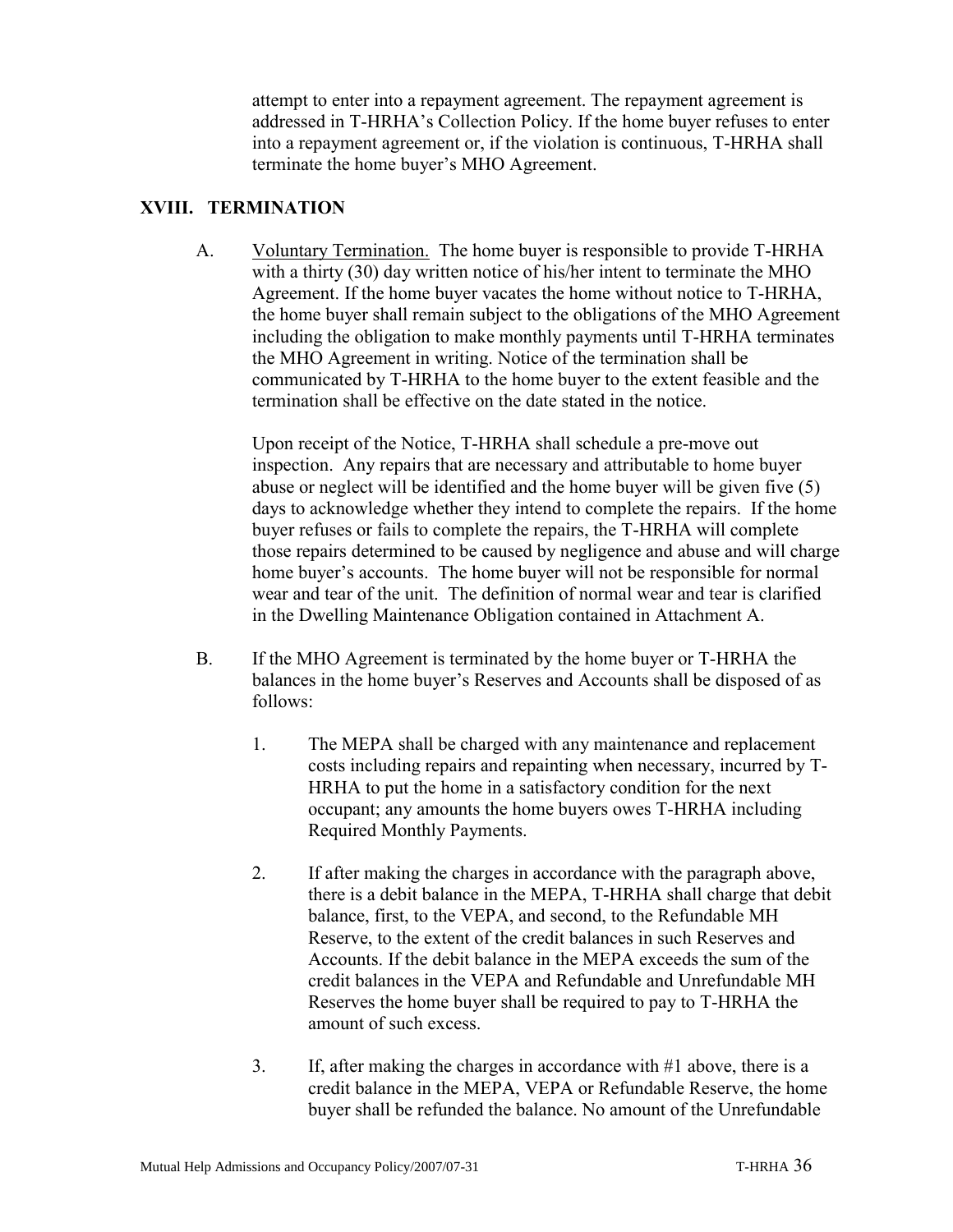Reserve shall be refunded but will be used for the subsequent home buyer.

C. Involuntary Termination. T-HRHA shall terminate any home buyer who has breached his/her MHO Agreement or any section of this Policy or who has failed to provide accurate information on the application or subsequent reexamination with a thirty day written notice. The home buyer shall be allowed to rectify the breach or violation with thirty days, or request a hearing before the Board of Commissioners. If the home buyer does not request a hearing or correct the deficiencies as noted in the Notice of Termination within the thirty days, the MHO Agreement is no longer valid. If the home buyer does not vacate the unit at this time, his/her file shall be prepared for eviction.

#### **XIX. INCOME AND DEDUCTIONS**

See Attachment D for allowable income and deductions.

#### **XX. SCHEDULE OF REQUIRED MONTHLY PAYMENTS**

- A. Amount of Required Monthly Payment Each home buyer shall pay an amount of Required Monthly Payment based on his/her annual income and the following factors:
	- 1. Annual income less any deductions (adjusted family income);
	- 2. Multiplying the Adjusted Family Income by fifteen percent (15%); and
	- 3. Subtracting the Utility Allowance for the home buyer's Unit as established in the approved Schedule of Utility Allowances.
- B. Minimum Required Monthly Payment Each home buyer shall be required to make a monthly payment of no less than the minimum administrative charge of \$110.00 for Home buyers whose annual income is less than 80% MFI or the maximum administrative charge of \$140.00 for Home buyers whose income is equal to or exceeds 80% of MFI.
- C. Maximum Monthly Payment The maximum required monthly payment each home buyer will be required to pay will be the sum of:
	- 1. The Administrative Charge;
	- 2. The monthly debt service amount shown on the individual home buyer's Purchase Price Schedule;
	- 3. If the required monthly payment exceeds the administration charge, the amount of the excess shall be credited to the home buyers MEPA.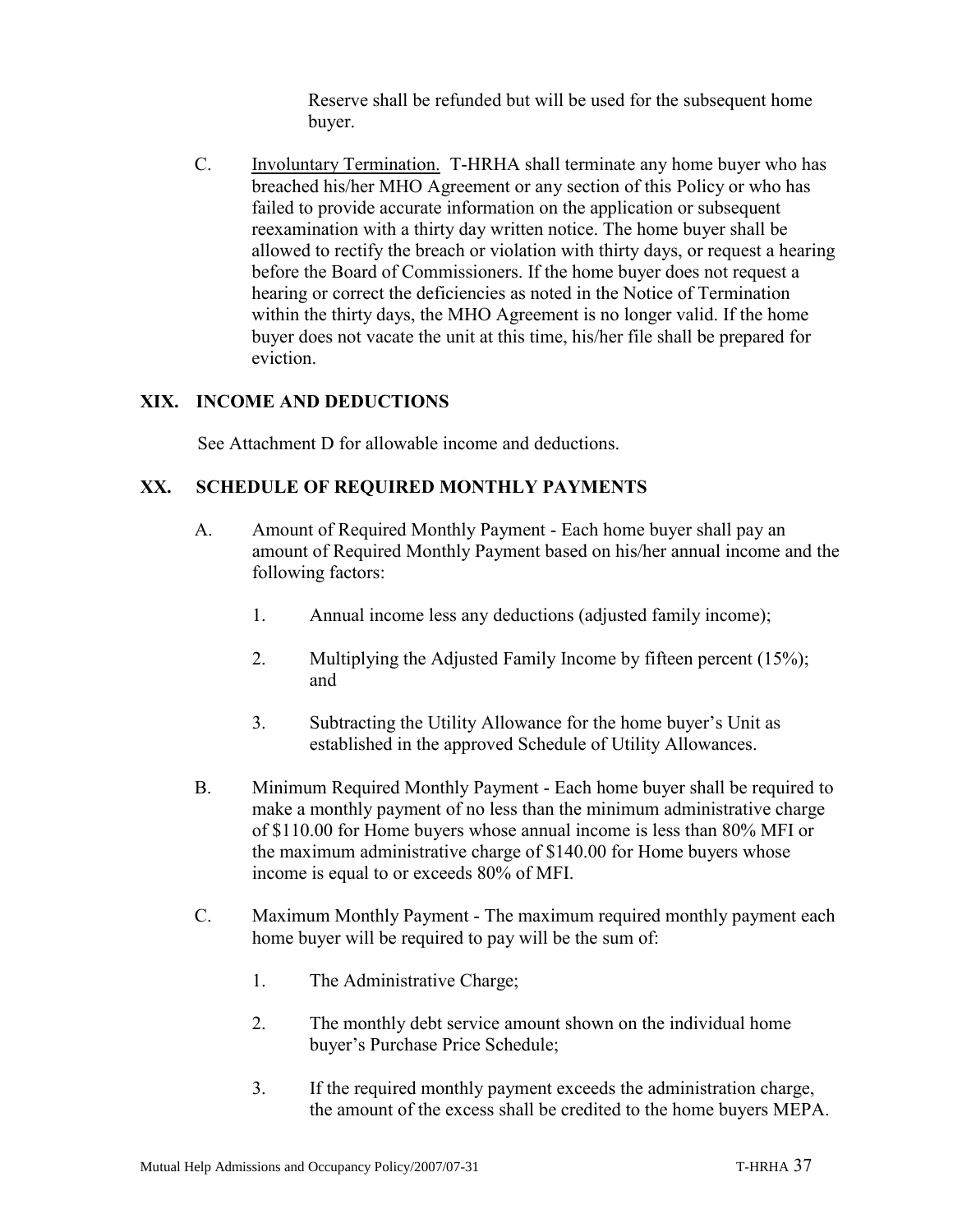D. Collection of monthly payments will be in accordance with the T-HRHA's Mutual Help Collection Policy in effect.

#### **XXI. UTILITY ALLOWANCE**

Each calculation of monthly payments will contain a deduction for the monthly cost of utilities (water, gas, electric, or other heating and cooking fuels) in an amount estimated by T-HRHA as reasonable for standardized quantities and annually current cost of utilities which the home buyer must directly pay.

#### **XXII. HOME BUYERS RESPONSIBILITY FOR MAINTENANCE**

- A. As stated in the Mutual Help and Occupancy Agreement, each home buyer is responsible for the routine and non-routine care and maintenance of the home, including all repairs and replacements (including repairs and replacements necessitated by damage from any cause). The units will be maintained in accord with the Dwelling Maintenance Obligation manual found in Attachment A to these policies. Home buyers are responsible for routine maintenance, including replacement of consumables such as light bulbs and periodic, customary and regular servicing of appliances and fixtures, including all plumbing and heating. T-HRHA shall not be obligated to pay for or to provide any maintenance of the home other than the correction of warranty items reported during the applicable warranty period. Home buyers are also responsible for repair or replacement and damage that occur due to:
	- 1. Home buyer's failure to use reasonable care to maintain all aspects of the dwelling;
	- 2. Home buyer's use of any aspect of the dwelling in an improper manner or a manner for which that aspect of the dwelling was not intended; or
	- 3. Damage to any aspect of the dwelling caused by the abuse, vandalism, or neglect of either home buyer or any other household member, invitee or permittee of home buyer, or by breach of the MHOA agreement.
- B. T-HRHA will periodically provide maintenance counseling opportunities and when necessary will repair problems that are determined to be outside the control of the home buyer.
- C. Home buyers are expected to do his or her best to properly maintain the unit. Both the interior and exterior areas (i.e. yards, walkways, etc.) should always be maintained and be continuously in a safe, sanitary and generally clean condition. Lawns should be routinely mowed and plants and shrubbery properly cared for. The homebuyer is also expected to maintain the walkways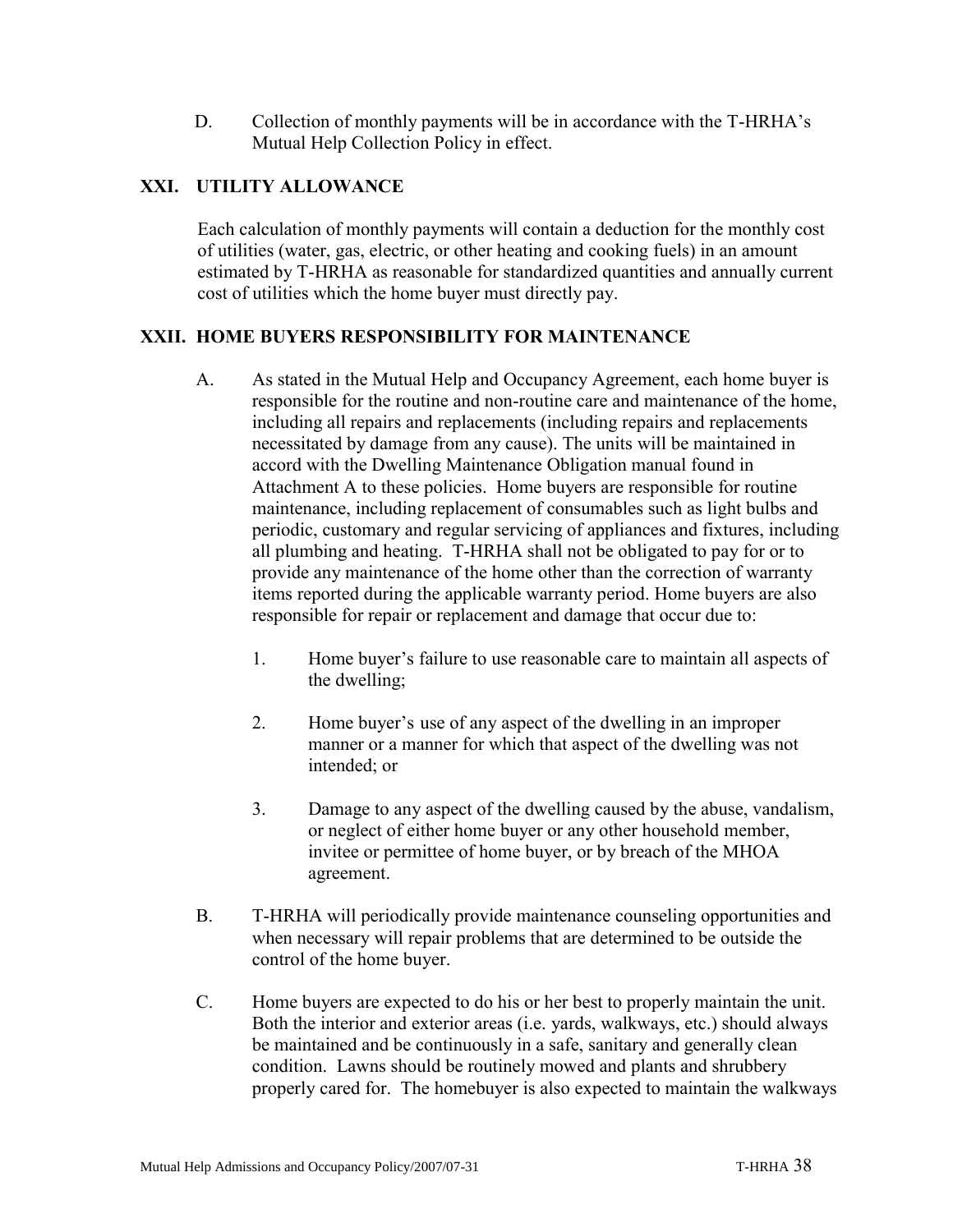and driveways so as to provide safe passage to the unit in winter weather, including prompt snow and ice removal.

- D. The home may be altered only after prior consultation and approval of the Housing Authority. Any home buyer that attempts to alter the design of the structure must first make a detailed proposal and acquire prior written approval from T-HRHA. T-HRHA will ensure that the proposed structural change(s) will not:
	- 1. Impair the value of the home, the surrounding homes or the project;
	- 2. Affect the use of the homes for residential purposes or in anyway violate HUD rules and regulations as to design and construction.
- E. The home may not be pledged or assigned for any debt of the home buyer participant.
- F. T-HRHA is responsible to HUD for reassuring that the homes are well maintained. Instances of serious abuse or misuse of the home, or failure to provide basic routine maintenance will be chargeable to the home buyer if work is performed by T-HRHA, and are causes for termination. The procedures listed below should be followed when T-HRHA determines that the home buyer has failed to perform the required maintenance:
	- 1. Upon determination by T-HRHA that the home buyer has failed to adequately perform maintenance, T-HRHA shall require the home buyer to agree to a specific plan of action to cure the breach and to assure future compliance. The plan shall provide for the maintenance work to be done within a reasonable time by the home buyer, with such use of the home buyer's account as may be necessary (or applicable, by program), or to be done by T-HRHA and charged to the home buyer's account. If the home buyer does not agree to a plan to cure the default or if the home buyer fails to carry out the agreed-to plan, the HOME OWNERSHIP agreement shall be terminated.
	- 2. IF T-HRHA determines that the condition of the property creates a hazard to the life, health or safety of the occupants, or if there is an immediate risk of serious damage to the property if the condition is not corrected, the corrective work shall be promptly completed by T-HRHA (with such use of the home buyer's accounts as may be necessary).
	- 3. Maintenance work is to be performed by T-HRHA without termination of the agreement only where there is an immediate threat to health or safety.

#### **XXIII. COUNSELING**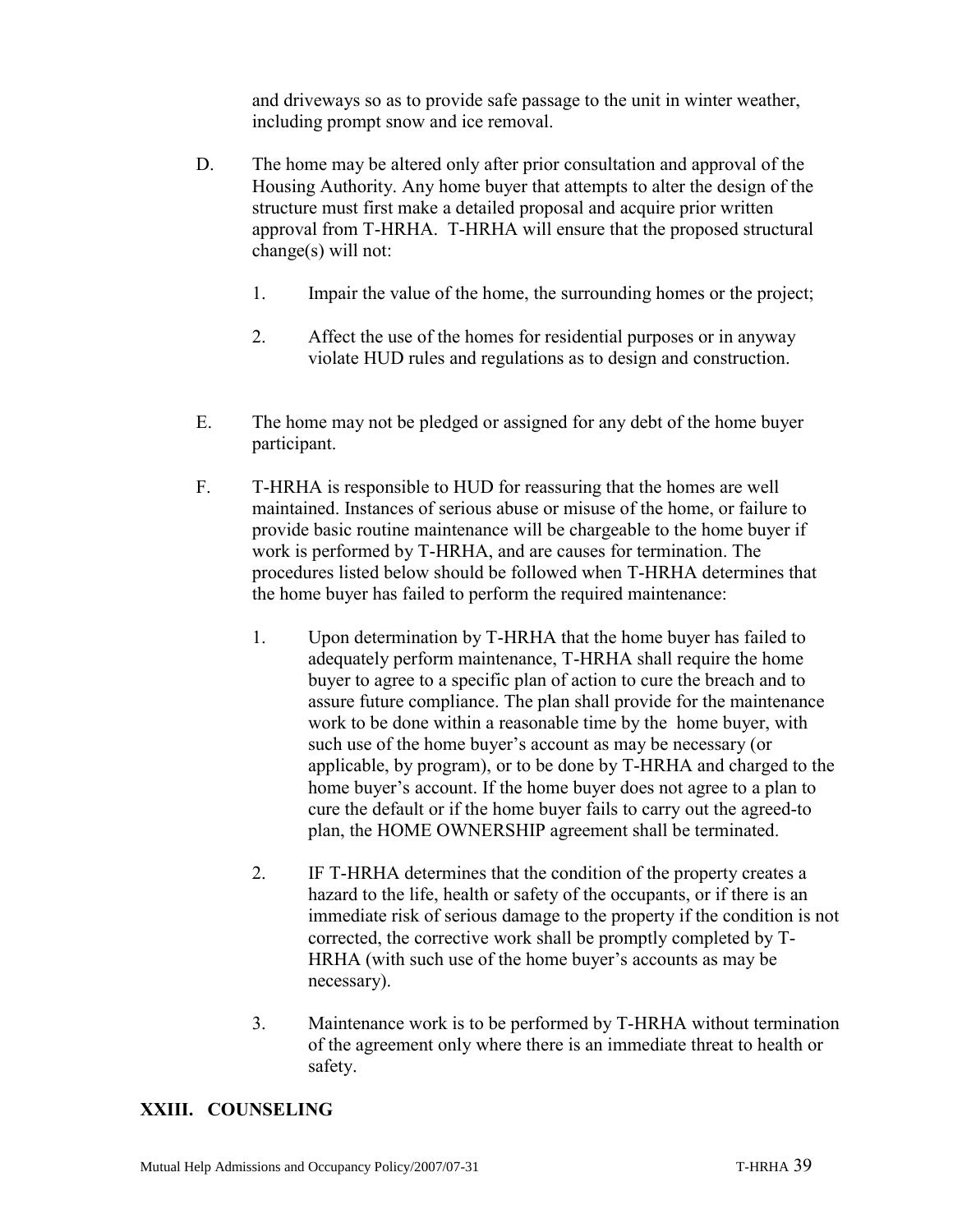- A. T-HRHA will provide counseling to home buyers for the purpose of developing a full understanding of their responsibilities as participants in the New Mutual Help Program; which include their ability to carry out these responsibilities and to have a cooperative relationship with other home buyers. Each home buyer shall be required to participate in and cooperate fully in all official pre-occupancy and post-occupancy counseling activities. Failure without good cause to participate in the program constitutes a breach of the Mutual Help and Occupancy Agreement.
	- 1. Pre-Occupancy Counseling: The pre-occupancy counseling session takes place prior to execution of the MHO Agreement. This session provides the applicant with informative program requirements and procedures. The MHO Agreement is reviewed and pertinent information is available to answer any program inquiries and to ensure that the participant realizes and understands his/her responsibilities under the MH Program.
	- 2. Post-Occupancy Counseling: Post occupancy counseling includes oneon-one or group counseling sessions in matters of post-occupancy, maintenance and budgeting.
		- a. Post occupancy counseling ensures that the home buyers are fully aware of their responsibilities under the program. The program is reviewed with the home buyer and a T-HRHA representative will be available to answer and provide information on the program.
	- 3. Maintenance counseling: is provided to the home buyer when it has become evident that the home buyer is not maintaining his home or at the home buyer's request. Assistance in maintenance includes, but is not limited to, furnace and water heater repair, plumbing, window, sheetrock and carpet and linoleum replacement is provided.
	- 4. Budget counseling: is provided to the home buyer when needed, based on the home buyer's payment history, or at the request of the home buyer. Budget counseling provides realistic budgets to the home buyer within the home buyer's income and expenditures.
- B. T-HRHA shall submit to HUD a copy of their annual counseling plan with a progress report of the previous years accomplishments, with its request for funding for approval.

#### **XXIV. SUCCESSION UPON DEATH OR MENTAL INCAPACITY**

A. Definition of "Event": The death, mental incapacity, or other conditions as determined by T-HRHA of all persons who have executed a Mutual Help and Occupancy Agreement as home buyers.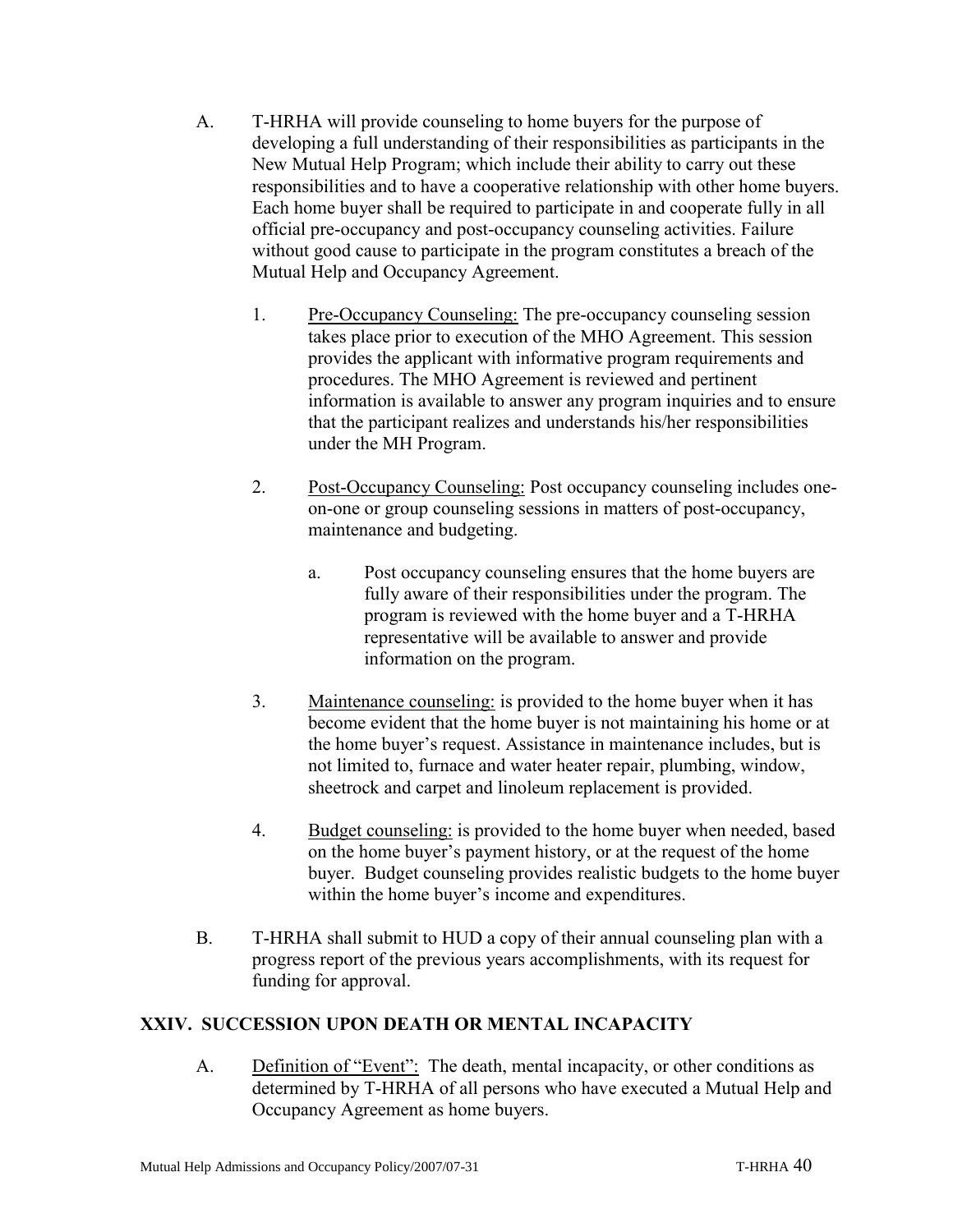B. Designation of Successor by home buyer. A home buyer may designate a successor who, at the time of the event, would assume the status of home buyer, provided that at the time of the event, the successor meets the conditions established by T-HRHA. The designated successor must, of course, satisfy all eligibility requirements.

If a home buyer has executed a Mutual Help and Occupancy Agreement and wishes to designate a new successor to the MHOA, the home buyer may, at any time, change the designation by signing an "Amendment" to their MHOA, and submitting this notice to T-HRHA. The Amendment must be signed by the President/CEO before it is considered effective.

If a home buyer has not submitted an "Amendment" to designate a new successor, the designation shall be made in accordance with the MHOA executed.

- C. Succession by Person Designated by home buyer. Upon occurrence of an Event, the person designated as the successor shall succeed to the home buyer's rights and responsibilities under the MHOA if the designated successor meets the following conditions:
	- 1. At the time of the Event, (1) the person designated as the successor is willing to make the home his or her primary place of residence;
	- 2. The successor is willing and able to pay the required monthly payment of at least the Administration Charge and to perform the obligations of this agreement;
	- 3. The successor satisfies program eligibility requirements; and
	- 4. The successor executes an assumption of the former home buyer's obligations under the MHO agreement.
- D. Designation of Successor by T-HRHA. If at the time of the Event there is no successor designated by the home buyer, or if any of the conditions of paragraph 3 above are not met by the designated successor, T-HRHA may designated as successor any family member who meets all of the conditions of paragraph 3 above. T-HRHA will make every attempt to designate a qualified successor. If one is not designated, T-HRHA will make a selection for a new Subsequent home buyer from the top of the current waiting list.
- E. Occupancy by Appointed Guardian. If at the time of the Event there is no qualified successor designated by the home buyer or by the T-HRHA, and a minor child or children of the home buyer are living in the Home, T-HRHA may, in order to protect their continued occupancy and opportunity for acquiring ownership of the home, approve as an occupant of the home an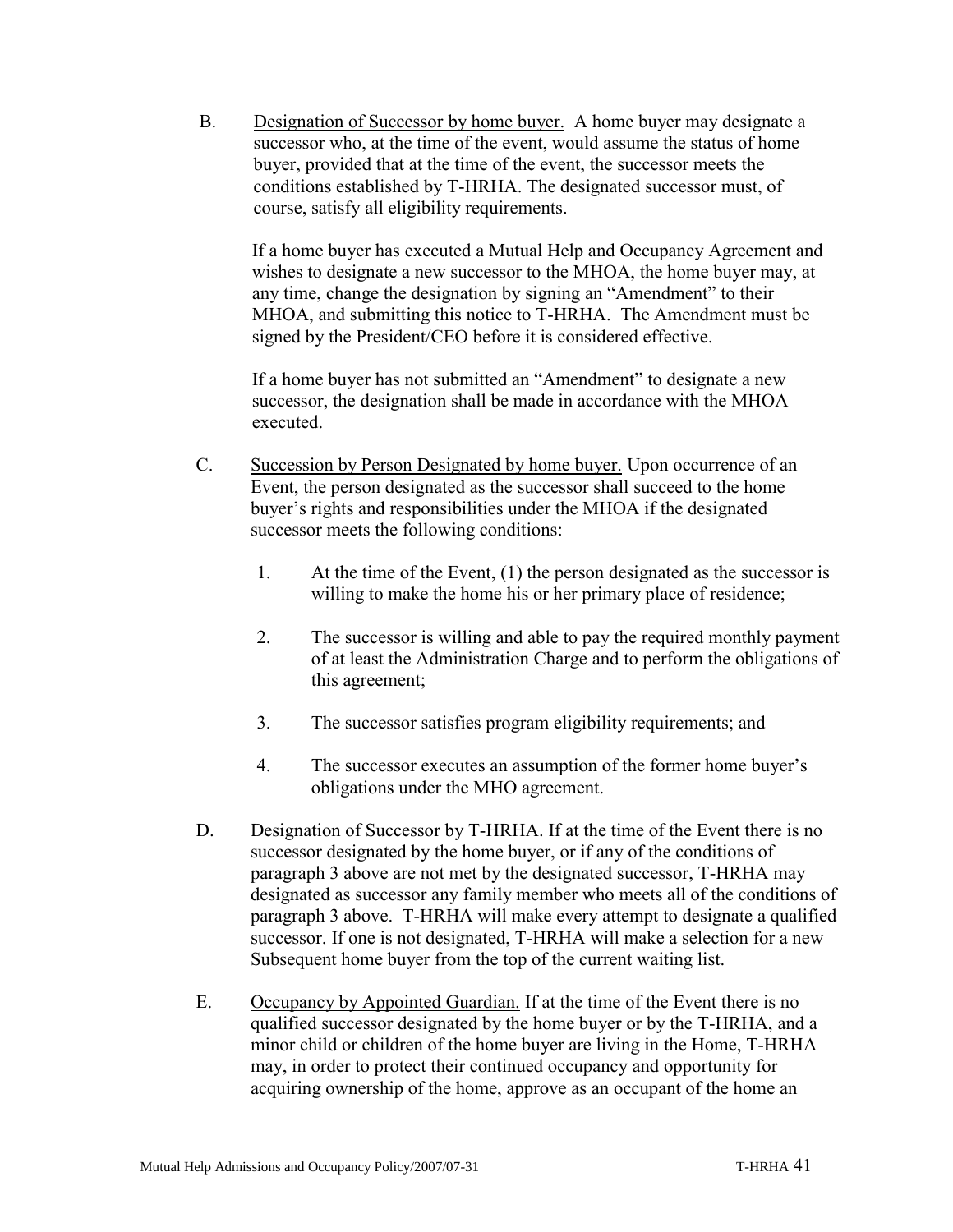appropriate adult who has been appointed legal guardian of the children with a duty to perform the obligations of the MHOA in their interest and behalf.

- F. Succession and Occupancy on Trust Land. In the case of a home on Trust Land, a person who is prohibited by law from succeeding to T-HRHA's interest on such land may, nevertheless, continue in occupancy with all the rights, obligations and benefits of the MHOA, modified to conform to these restrictions on succession to the land.
- G. Transfer of Ownership. T-HRHA shall require the transfer of ownership be completed within sixty (60) day's of notification. The designated successor shall be mailed a letter of notification requesting them to submit an application and all required documentation for eligibility determination in a timely manner, which may include: Verification of Family Income, Letter of Intent, and any other required correspondence, etc. The designated successor's failure to comply with this request will result in the Termination of the executed MHOA; and T-HRHA shall make a selection for a subsequent home buyer from the current waiting list.
- H. Termination in Absence of Qualified Successor. If there is no qualified successor, T-HRHA shall terminate the MHOA and select a subsequent home buyer from the top the current waiting list to occupy the unit under a new MHO Agreement. If a new home buyer is unavailable or if the home cannot continue to be used for Low-income housing in accordance with the New Mutual Help Program, T-HRHA may submit an application to HUD to convert the unit to the Rental Program.

#### **XXV. IHA HOME OWNERSHIP FINANCING**

A. The home buyer may obtain financing from an established lending institution, at any time, to purchase the home. T-HRHA will agree to release the home buyer from the New Mutual Help and Occupancy Agreement if the home buyer can provide official documentation they have acquired the financing, and they have satisfied all of the required obligations under the MHOA.

T-HRHA offers Home Financing programs with competitive interest rates and will provide the home buyer an opportunity to apply for the programs.

B. T-HRHA will also make a determination of the home buyers ability and eligibility for HOME OWNERSHIP Financing based on the following:

If the home buyer can pay from the balance in their reserves or accounts, or from other sources:

- 1. The amount necessary for settlement costs; and
- 2. The initial payment for fire and extended coverage insurance Carried on the home after conveyance; and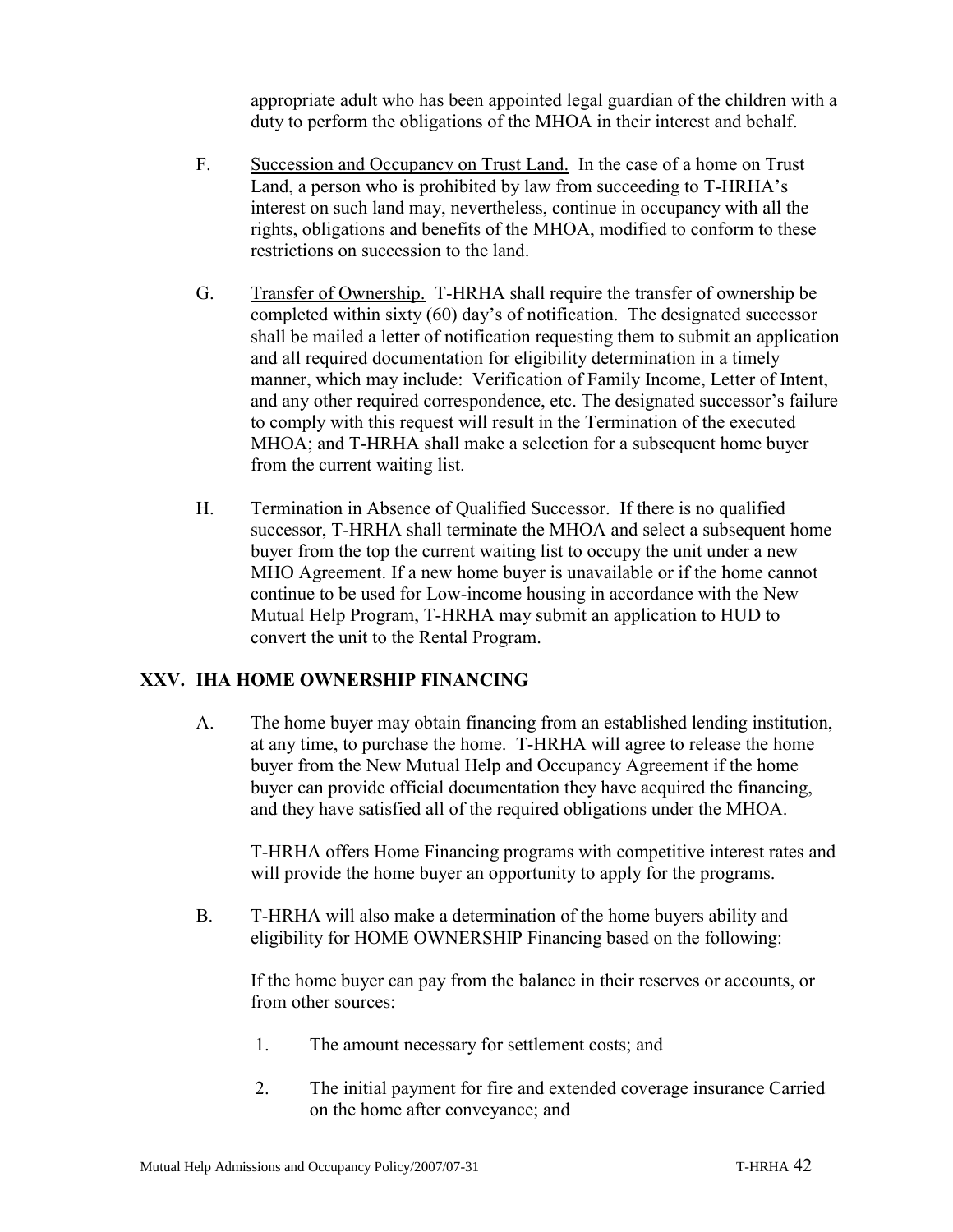- 3. Maintenance reserve.
- C. If the home buyer's income exceeds HUD's established income limits for the Mutual Help Program, or has reached the level, and is likely to continue at such level, at which 30 percent of monthly adjusted income is at least equal to the sum of the monthly debt service amount shown on the home buyer's purchase price schedule and T-HRHA's estimates of the following monthly payments and allowances:
	- 1. Payment for fire and extended coverage insurance;
	- 2. Payment for taxes and special assessments, if any;
	- 3. T-HRHA's mortgage servicing charge;
	- 4. Amount necessary for maintenance of the home; and
	- 5. Amount necessary for utilities for the home.

(Additional information relative to T-HRHA's HOME OWNERSHIP financing procedures will provided to the home buyer upon request)

#### **XXVI. GRIEVANCES**

All disputes concerning obligations of the Home buyer or T-HRHA, other than disputes related to termination, shall be processed and resolved, and if necessary, processed according to the T-HRHA grievance procedure, posted in the project office. Matters relating to termination are not subject to any grievance process. Grievable disputes should be appropriately documented and be timely filed in accordance with the T-HRHA Grievance policy. The first level of consideration should occur between the Home buyer and the Administrative Officer. If resolution cannot be achieved then the case should be considered by the President/CEO, and if resolution is still not achievable, the homebuyer should be made aware of and completely follow the Formal Grievance Procedure that is detailed in another policy.

### **ATTACHMENT "A"**

## **MUTUAL HELP - Policy and Procedures**

July 13, 2007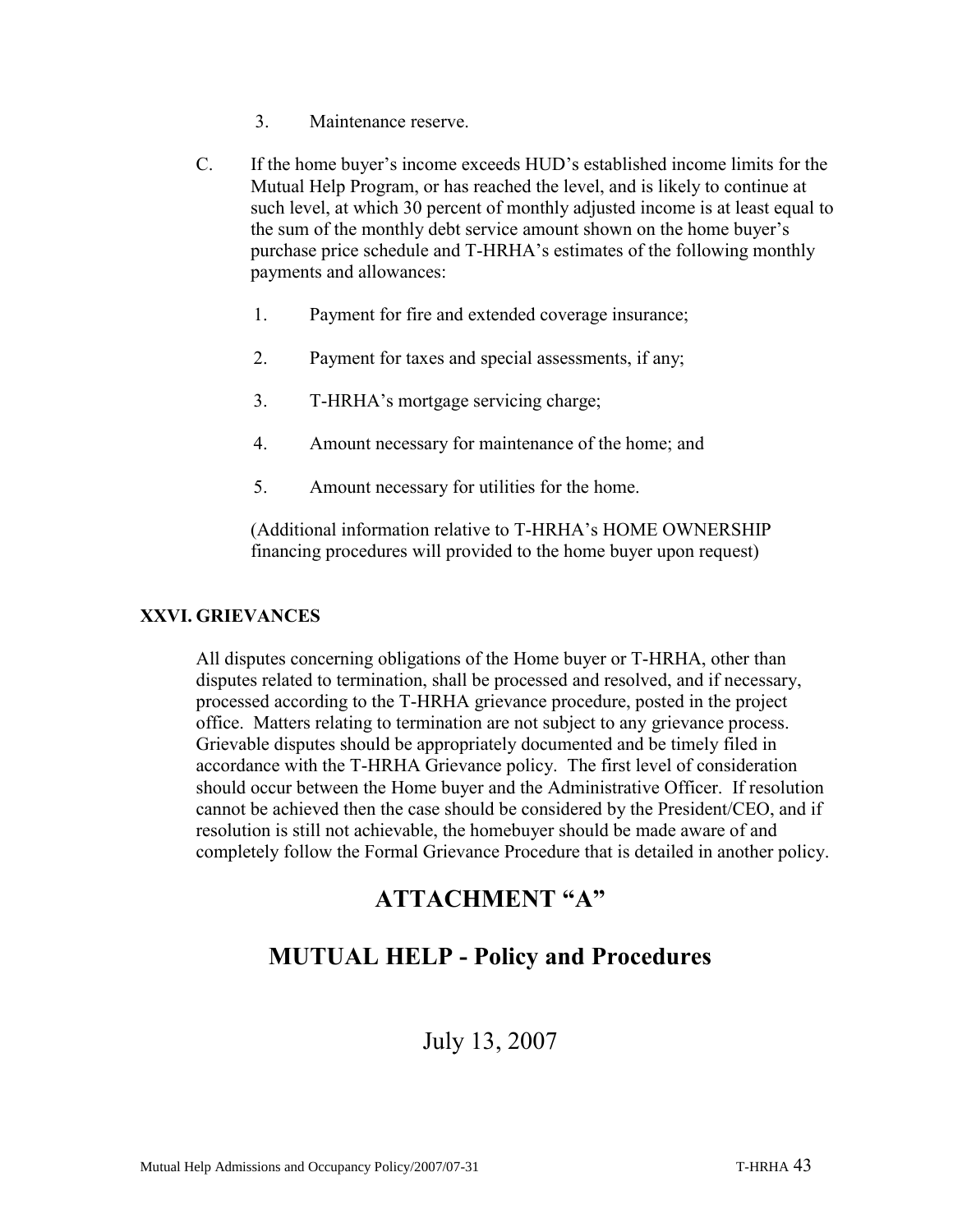# **Dwelling Maintenance Obligations; T-HRHA Costs**

**Tlingit-Haida Regional Housing Authority Property Management Division P.O. Box 32237 Juneau, Alaska 99803 (907) 780-6868 FAX: (907) 780-6895**

#### **ATTACHMENT A MAINTENANCE**

#### **Table of Contents**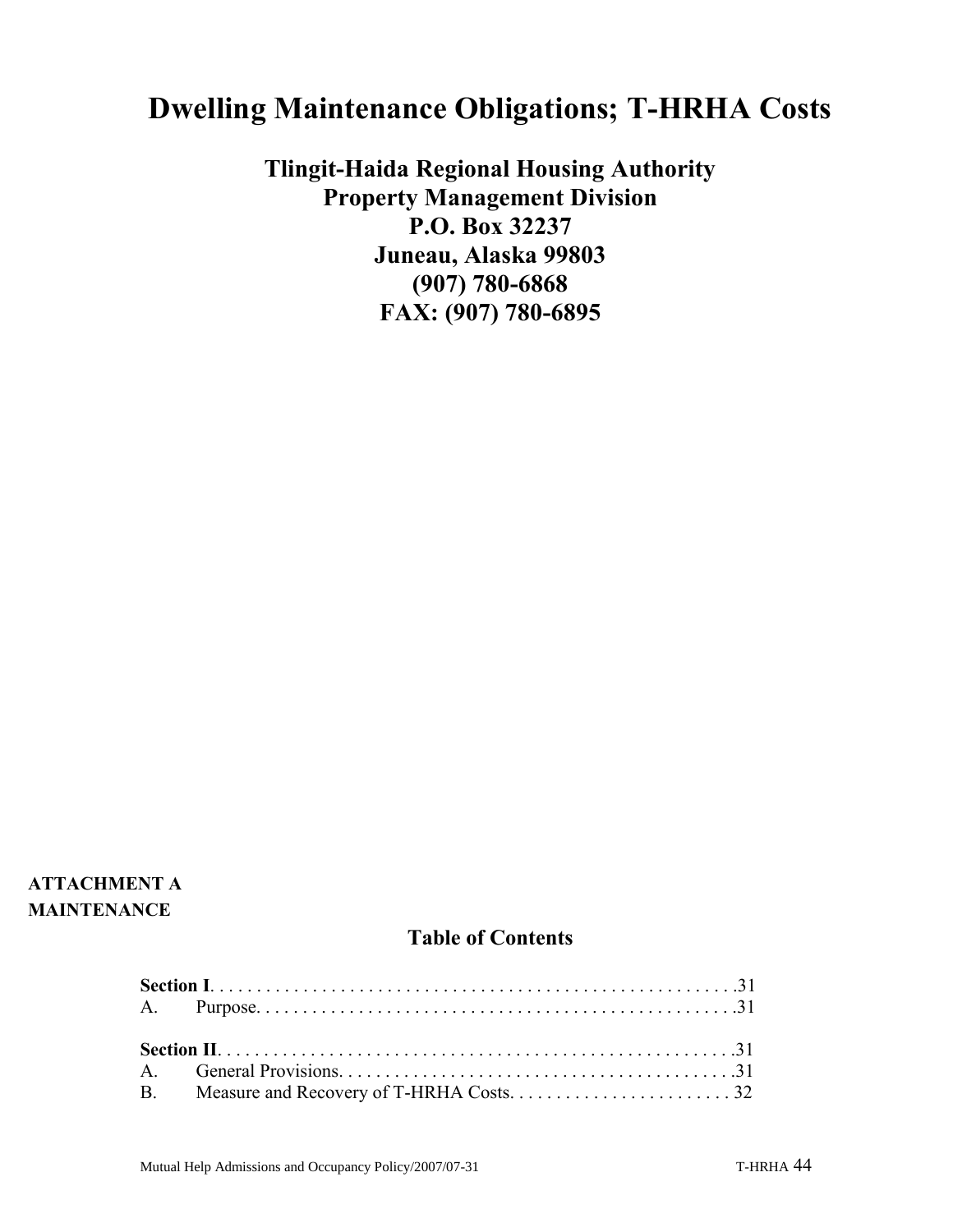## **MAINTENANCE**

#### **SECTION I**

#### **A. PURPOSE**

The Maintenance Policy and Procedures are being developed to establish parameters and limited procedures in order to properly maintain Mutual Help units administered by the T-HRHA. It is also used to establish consistent standards and practices while also providing for appropriate and systematic charges to Home buyers for repair expenses attributable to Home buyer abuse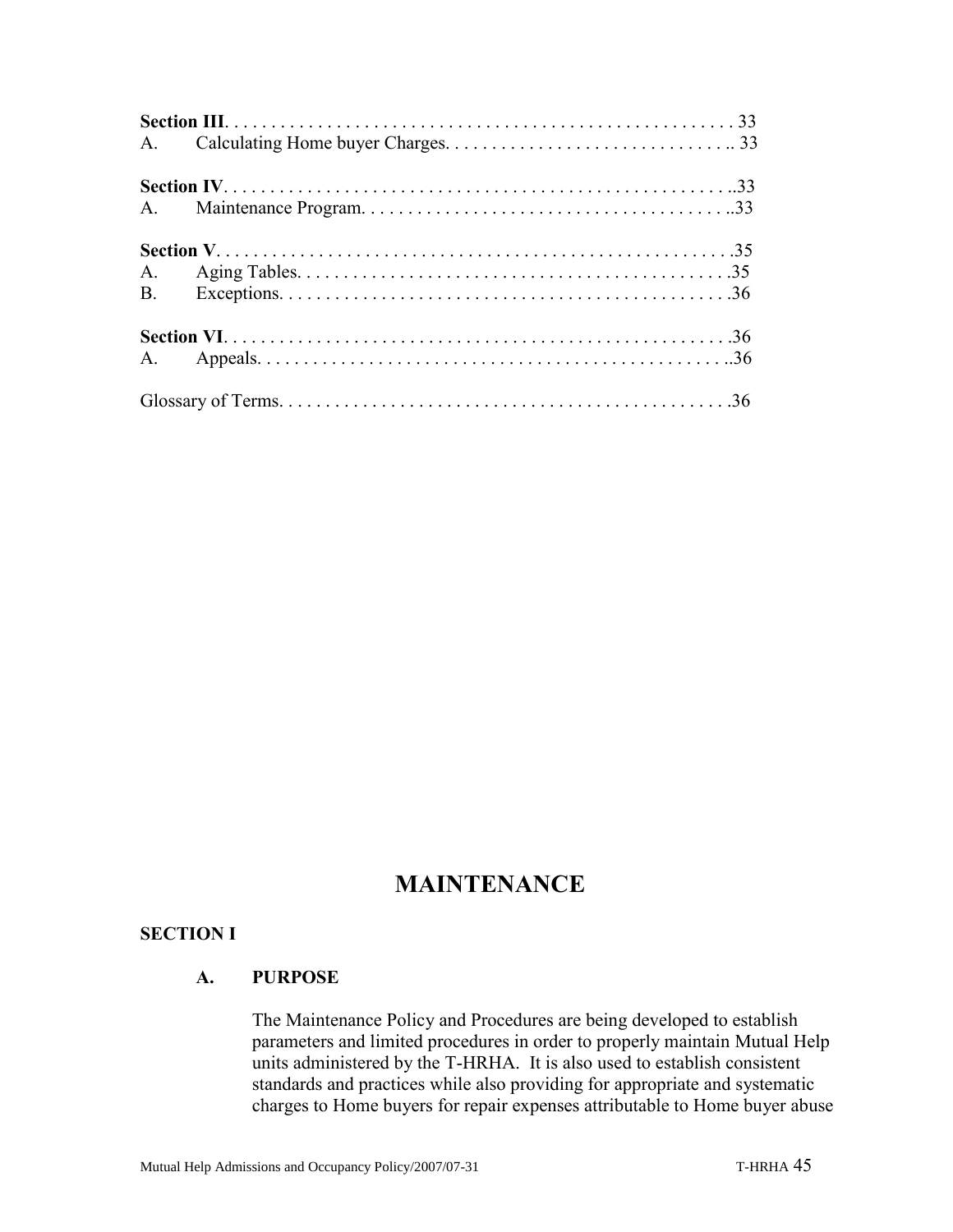and neglect of their units that are considered to exceed normal wear and tear tolerances.

#### **SECTION II**

#### **A. GENERAL**

- 1. Home buyers are responsible for routine Maintenance, including replacement of consumables such as light bulbs, and periodic, customary and regular servicing of appliances and fixtures, including all plumbing and heating. Home buyers are also responsible to repair or replace any damage that occurs due to any of the following acts or omissions by a Home buyer, a member of Home buyer's household, or an invitee or permittee of Home buyer:
	- a. Failure to use reasonable care to maintain all aspects of the Dwelling;
	- b. Use of any aspect of the Dwelling in an improper manner or a manner for which that aspect of the Dwelling was not intended; or
	- c. Damage to any aspect of the Dwelling caused by abuse, vandalism, or neglect, or by a breach of the MHOA (these three grounds for Home buyer liability being collectively referred to herein as "Home buyer Fault"). T-HRHA will periodically provide Maintenance counseling opportunities and when necessary will repair problems that are determined to be outside the control of the Home buyer.
- 2. A Home buyer will not be charged in cases of vandalism, stolen or missing items when supported by a police report, **unless** the damage is done by Home buyer, a member of Home buyer's household, or an invitee or permittee of Home buyer.
- 3. Normal wear and tear to the Dwelling units, common areas, building, or facility is to be expected and will not be charged to the Home buyer, either during the tenancy or after move-out. Home buyer Fault will be determined both on a case-by-case basis, and also by using the Aging Tables set out in Section V of this Addendum, both during the tenancy and at move-out.

#### **B. MEASURE AND RECOVERY OF T-HRHA COSTS**

1. Home buyers will be financially liable and accountable for loss, destruction, or failure to satisfactorily clean T-HRHA property, equipment or furnishings when the damage is due to Home buyer Fault. A Home buyer's liability will be based on physical inspection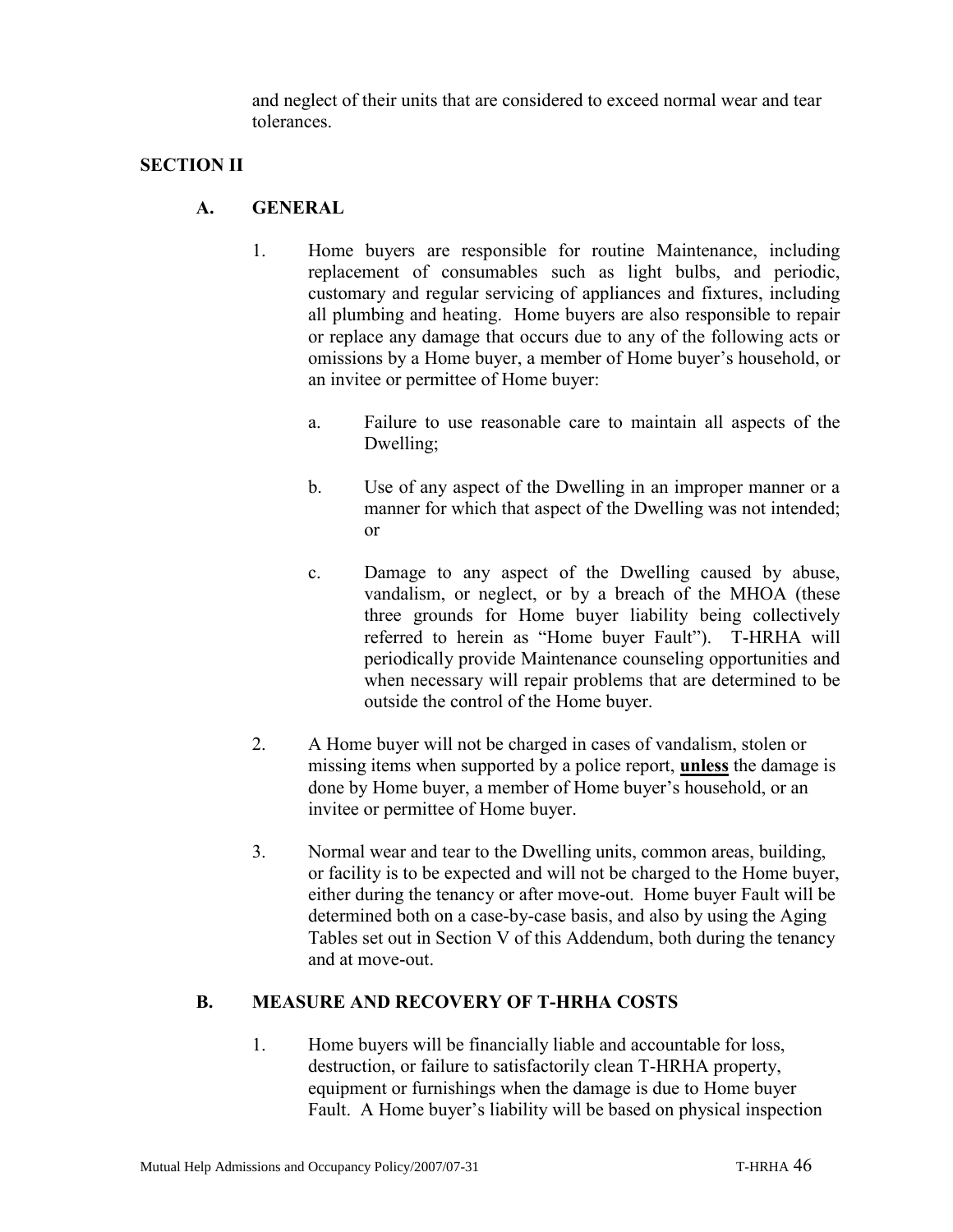and/or other documentation provided by T-HRHA employees. It is imperative that all inspections be accurate, thorough, and well documented (i.e. move-in, move-out, annual Housing Quality Standards (HQS), housekeeping) and kept on file in the Home buyer's unit folder in the Property Management Divisions Section.

Examples of how the division between Home buyer Fault and normal wear and tear will occur include the following:

#### **a. Restore Heat to a Unit.**

- When Home buyer's oil tank is emptied without refilling **CHARGE HOME BUYER**
- Mechanical failure **NO CHARGE, UNLESS DUE TO HOME BUYER FAULT**
- System blew out **NO CHARGE, UNLESS DUE TO HOME BUYER FAULT**
- **b. Sink/toilet Plugged up in Unit.**
	- Child's toy in toilet **CHARGE HOME BUYER**
	- Faulty flapper (flush valve) **NO CHARGE, UNLESS DUE TO HOME BUYER FAULT**

#### **c. Lockout**.

- Home buyer lost/left keys inside **CHARGE HOME BUYER**
- Mechanical failure of locking set **NO CHARGE, UNLESS DUE TO HOME BUYER FAULT**
- 2. Where Home buyer Fault is involved, or Home buyer fails to conduct routine Maintenance, Home buyer will be provided with an initial opportunity to conduct necessary repair, replacement or Maintenance at Home buyer's expense. T-HRHA will provide Home buyers with training opportunities to undertake repairs and Maintenance themselves. If Home buyer should fail to timely and (in T-HRHA's judgment) adequately perform the repair, replacement or Maintenance, then T-HRHA reserves the right to either:
	- a. contract with a third party to perform the repair, replacement or Maintenance; or
	- b. conduct the repair, replacement or Maintenance itself.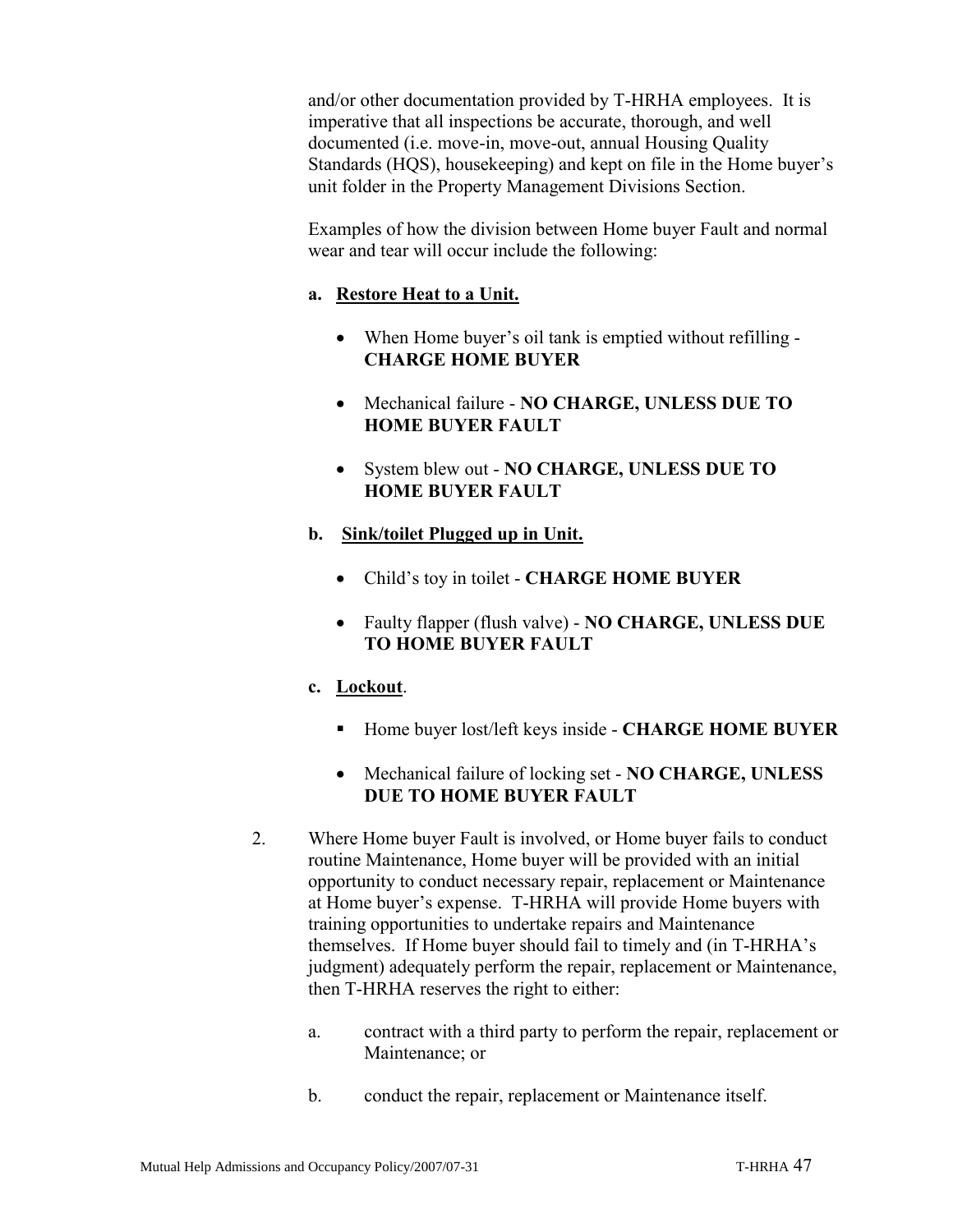In either event, Home buyer is liable for any costs incurred by T-HRHA when performing the repair, replacement or Maintenance, and T-HRHA's election to perform the repair, replacement or Maintenance itself does not constitute a waiver of T-HRHA's right to recover its repair, replacement or Maintenance costs.

#### **SECTION III**

#### **A. CALCULATING HOME BUYER CHARGES**

- 1. Whenever T-HRHA performs a repair, replacement or Maintenance task for a Home buyer under Section II, the amount of the charge will be based, in T-HRHA's discretion, on either:
	- a. T-HRHA's Actual Costs for labor and materials; or
	- b. A schedule of costs for specific repairs, replacements and Maintenance maintained by T-HRHA's Division of Development, Construction and Maintenance.
- 2. At the time Home buyer is advised of the need for repair, replacement or Maintenance, and given the option of performing the task himself or herself, Home buyer will be given an estimate of the cost of the task and the basis for that estimate.
- 3. In situations where the cost of repair exceeds the cost of replacement, the cost of replacement will be utilized.
- 4. When Home buyer charges under this Section are based on Actual Costs, then during normal working hours the wage rate for the employee times the actual time worked is charged to the Home buyer along with material cost. Time for pick up of supplies and travel time to and from the job site will be charged if they are significant and documented. Any Maintenance charges will be clearly documented in the work order. Work performed between the hours of 8:00 A.M. and 5:00 P.M. Monday through Friday, exclusive of holidays, is considered normal work hours (This includes those properties where the Maintenance employee works less than 8 hours). Work performed on weekends, holidays or after 5:00 P.M., and before 8:00 A.M. is charged at the overtime rate with a minimum charge of 1.5 hours in accordance with current labor practices.

#### **SECTION IV**

**A. MAINTENANCE PROGRAM.** Maintenance program procedures are as follows: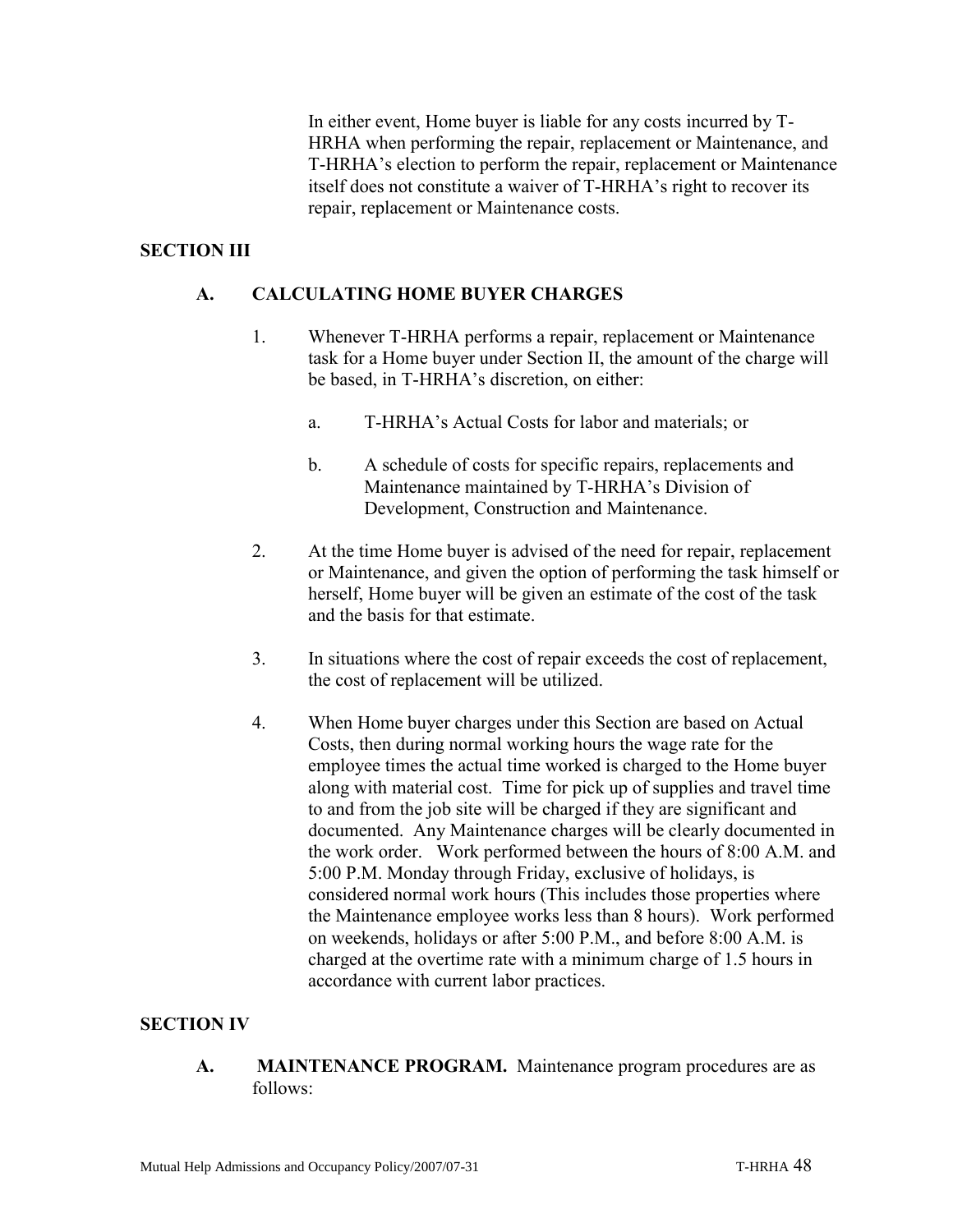- 1. All Move-In Inspections are to be conducted with the Head-of-Household, at which time the Maintenance Technician will review the Home buyer Responsibilities and the Housing Authority Responsibilities in reference to the Maintenance Policy.
- 2. A follow-up inspection and Maintenance counseling will be scheduled for ninety (90) days after the original move-in date, to assure that the unit has not developed any problems and that the Home buyer is in compliance with their Lease.
- 3. After the follow-up inspection, the following procedure will be followed to assure that both the Home buyer and the T-HRHA are in compliance with the Lease:
	- a. Home buyers are notified two (2) weeks in advance as to when the annual unit inspection will be conducted.
	- b. At the time of inspection, the deficiencies are noted and the inspection form is signed by both Housing Authority Staff and the Home buyer.
	- c. When deficiencies are found, the Home buyers are counseled on the requirements of their MHOA Agreement and the importance of preventive Maintenance. Home buyer counseling will be documented, with date and signature of the Home buyer.
- 4. For the expediency in correcting deficiencies found, a plan with time frames will be developed and agreed upon by the Housing Authority Inspector and the Home buyer. This plan for correction of deficiencies will be itemized on a carbon form that will be signed by and executed at the time the plan is agreed upon. Failure to agree to a plan for correction is grounds for termination.
- 5. Results of the unit inspection and executed plan are entered into the Maintenance Log by the Maintenance Technician. The Inspection Log will be monitored monthly by the Maintenance Technician.
- 6. In the event no deficiencies are found and the Home buyers are in compliance with all provisions of the MHOA Agreement, Housing Management will send a positive letter recognizing their efforts in continuing with their compliance with the MHOA Agreement.
- 7. Compliance with the plan will be monitored by the Maintenance Technician not later than thirty (30) days from the date of implementation. Failure to comply with the agreed upon plan constitutes a breach of the MHOA Agreement and grounds for termination. At the end of the given time to correct the deficiencies,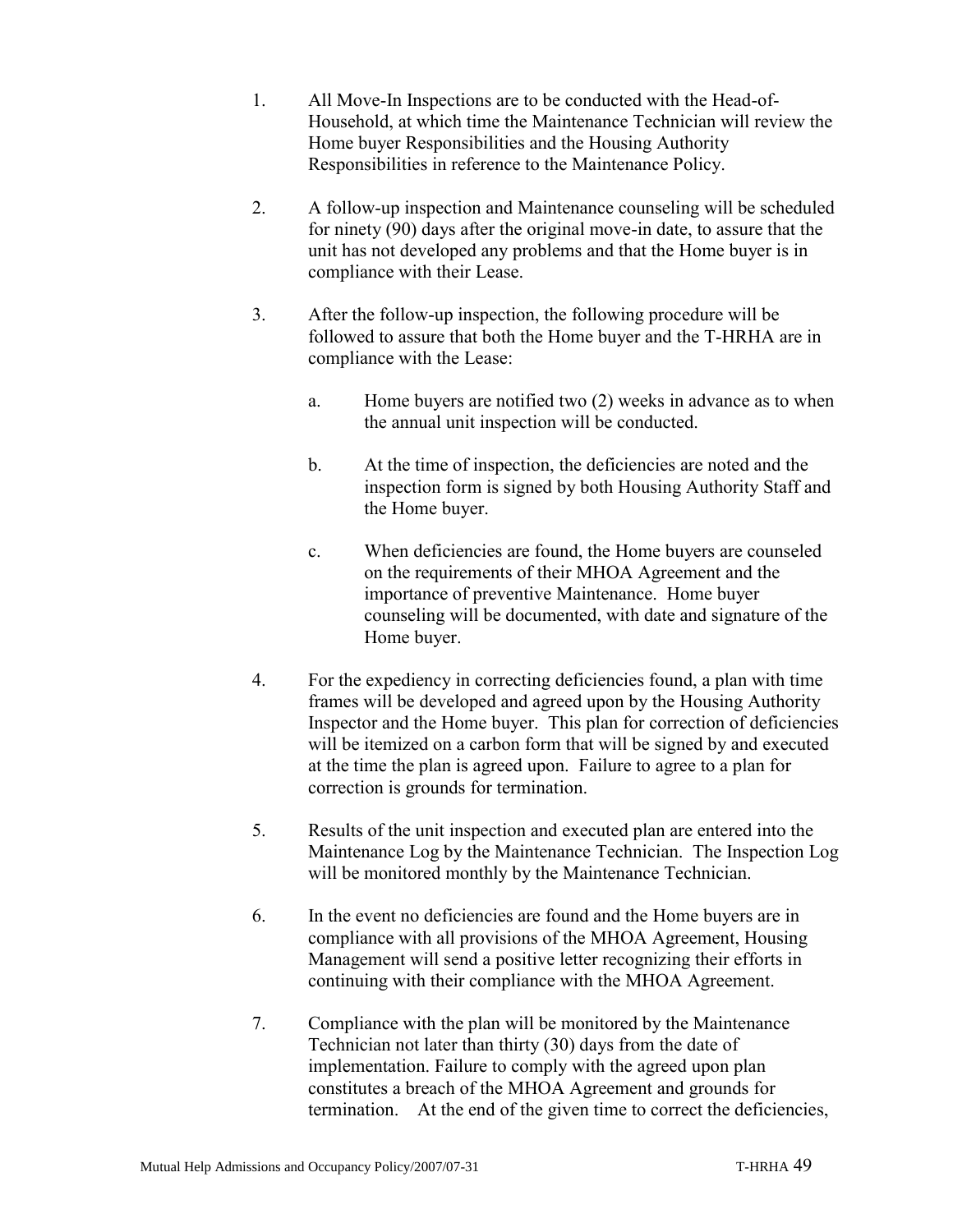the Home buyer will certify to T-HRHA that the repairs are completed, i.e., pictures, invoices/receipts for materials and witnesses to attest that the work was performed.

- 8. Should the Home buyer fail to send in their certification that the plan has been completed, the Housing Authority will contact said Home buyer to discuss why the plan has not been adhered to.
- 9. Home buyers that fail to agree to a plan or timely carry out the agreed upon plan, are given the opportunity to identify any extenuating circumstances which may exist causing their noncompliance. A plan of action may be implemented or extended that will specify how the Home buyer will return to compliance. If Home buyer fails to timely carry out the agreed upon plan to T-HRHA's satisfaction, T-HRHA may either:
	- a. Contract with a third party to perform any Maintenance, repair or replacement; or
	- b. Undertake the Maintenance, repair or replacement itself.

In either event, Home buyer is liable to T-HRHA for the costs of the repair or replacement, as calculated pursuant to Section III of this Addendum.

- 10. When a condition is found that threatens the life, health or safety of the Home buyer, or the structural integrity of the unit and the Home buyer does not have the resources to correct the condition, the Housing Authority may immediately have the corrective work done without first offering Home buyer the opportunity develop a plan of correction or to correct the condition himself or herself. The charge for the work done is charged to the Home buyer's account. The Home buyer will be given a copy of the Maintenance to be performed and details of the cost.
- 11. Whenever, for any reason, T-HRHA incurs Maintenance, repair, cleaning or replacement costs that are attributable to Home buyer under these policies or the MHOA Agreement, T-HRHA will invoice the Home buyer and:
	- a. Withhold the sum due from Home buyer's accounts if the cost was incurred in connection with Home buyer move-out; and/or
	- b. Add the sums to Home buyer's MHOA Agreement obligation. Failure to timely pay all sums due under these policies constitutes a breach of the MHOA Agreement and grounds for termination.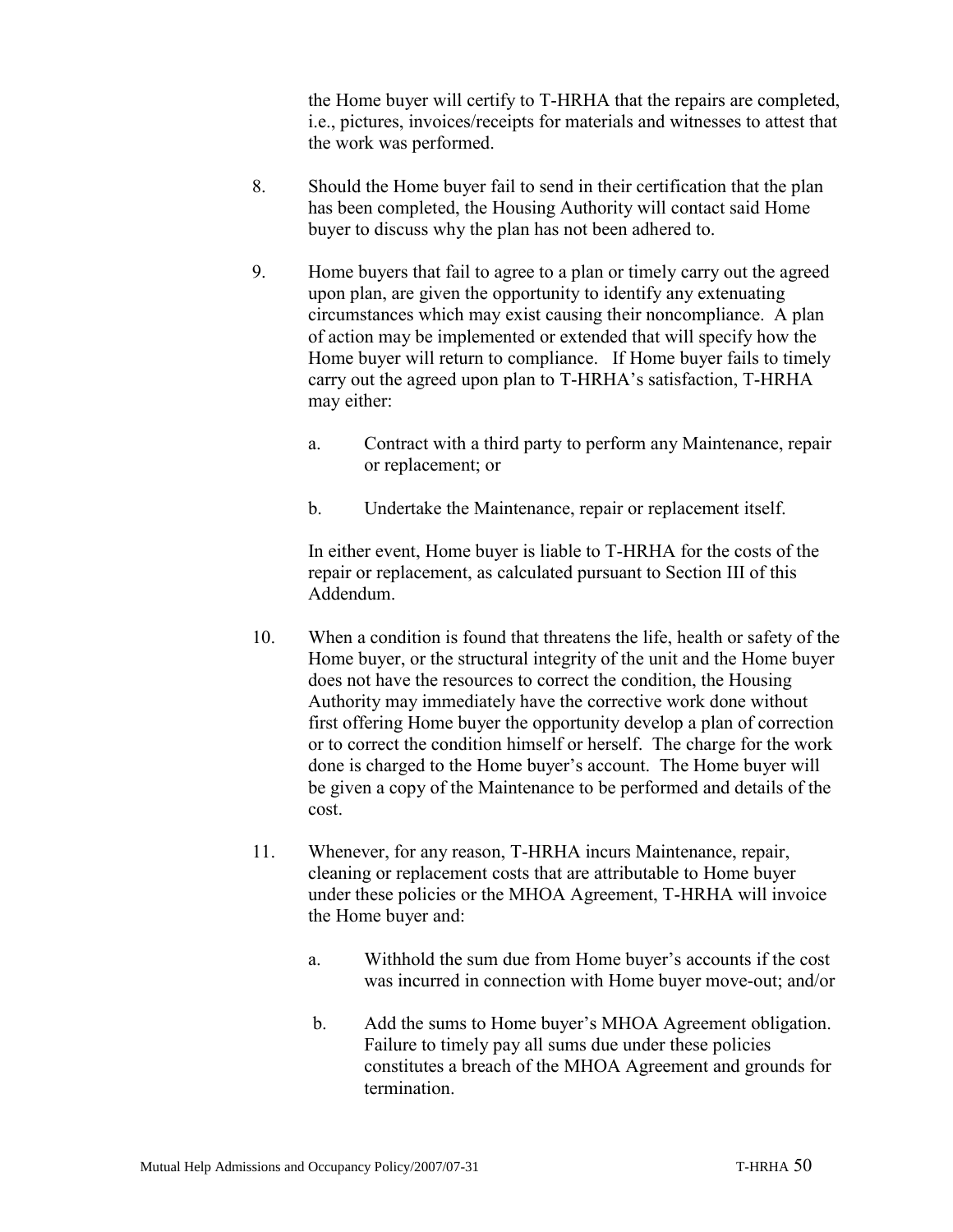- 12. It is the intent of the Tlingit-Haida Regional Housing Authority to work with the Home buyer to ensure that the units are well maintained. When all resources have been exhausted to bring the Home buyer into compliance with the MHOA Agreement, the Maintenance Technician will bring such matters to the attention of the Housing Manager. The Housing Manager will bring it to the attention of the President/CEO for concurrence with issuing a Notice to Terminate.
- 13. Home buyer charges originate during occupancy or at the time of move-out with a statement of charges. Procedures are outlined in the MHOA Agreement concerning Move-out Inspections.
- 14. It is important to determine any Maintenance charges as soon as possible after the Home buyer vacates. If the Home buyer fails to clean the vacated unit to T-HRHA's standards or has damaged T-HRHA property, charges will be deducted from the Home buyer's accounts. If the account is insufficient to cover the charges, then the Home buyer will owe T-HRHA the balance remaining and must make arrangements for payment.

#### **SECTION V**

A. **AGING TABLES.** For fixtures, appliances and other parts of the Dwelling that require non-routine repair or replacement, the following Aging Tables set out a presumption as to what percentage of the repair or replacement cost is attributable to normal wear and tear, and what percentage is attributable to Home buyer Fault. Pursuant to Section II, these tables will be utilized for Home buyers both during the tenancy and/or at the time of move-out.

#### **Refrigerator and Range**

| <b>Age of Appliance</b> | $V^r$ | $V^r$ | <b>Vr</b> | <b>Vr</b> | vr | Vf | vr | $\mathbf{r}$ | $V^r$ | ) vr |
|-------------------------|-------|-------|-----------|-----------|----|----|----|--------------|-------|------|
| % payable by            | 100   | 90    | 80        | 70        | 60 | 50 | 40 | 30           | 20    | 10   |
| Home buyer              |       |       |           |           |    |    |    |              |       |      |

#### **Flooring**

| <b>Age of Flooring</b> | vr  | Vf | vr | $V^r$ | $\mathbf{r}$      | $V^r$ | $V^r$        | $V^r$ | $V^r$  |
|------------------------|-----|----|----|-------|-------------------|-------|--------------|-------|--------|
| % payable by           | 100 | 88 | 76 | 64    | $5^{\circ}$<br>◡▵ | 40    | $\cap$<br>20 | 10    | $00\,$ |
| <b>Home buyer</b>      |     |    |    |       |                   |       |              |       |        |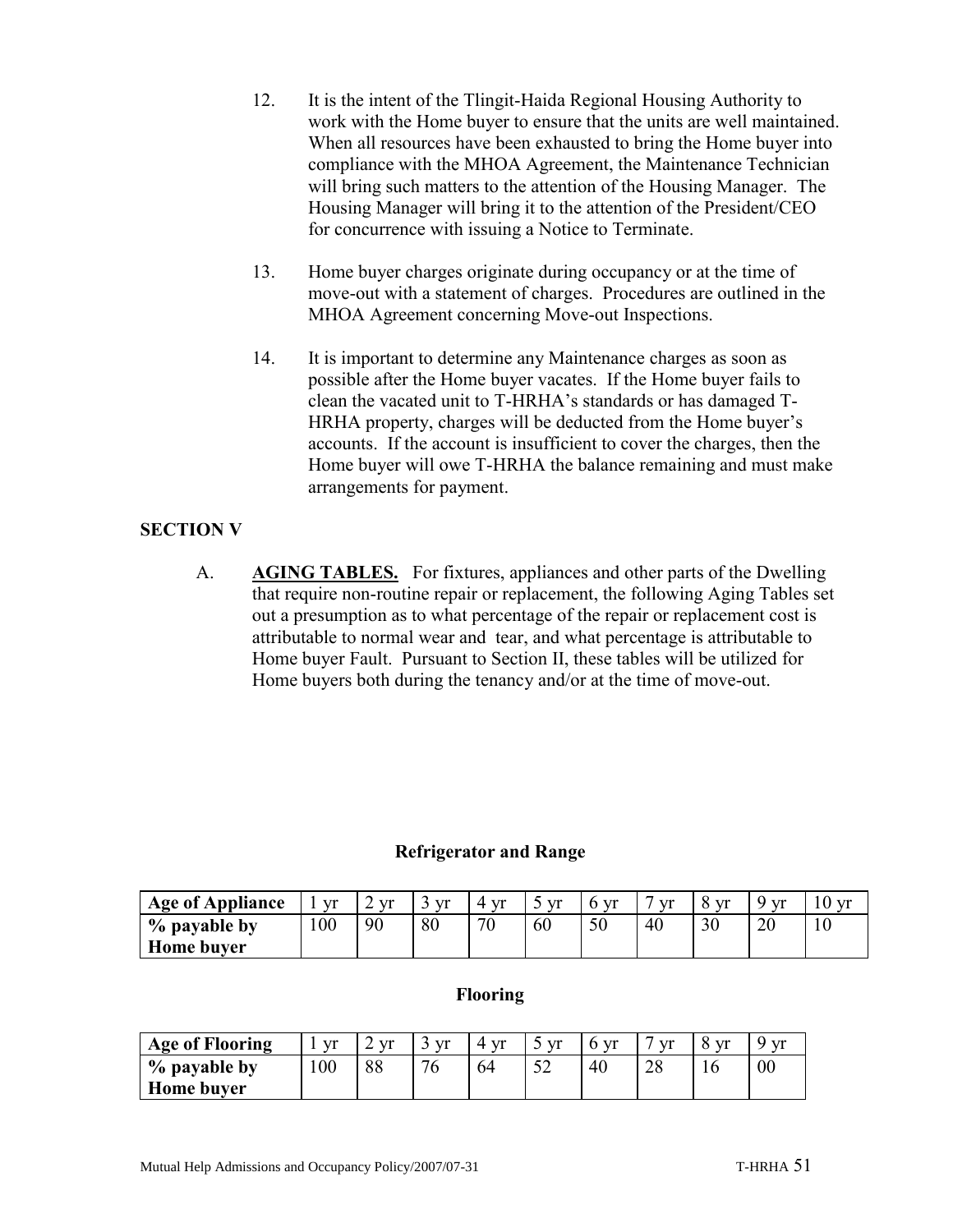Square floor tile, vinyl and carpet repair/replacement will be Actual Cost of the repair or replacement. Family size may be taken into account for determining fair wear and tear on all floor coverings.

#### **Drapes and Blinds**

| Age of        | yr  | <b>Vrs</b><br>∠    | 3 yrs  | <b>Vrs</b><br>4 |
|---------------|-----|--------------------|--------|-----------------|
| Drapes/blinds |     |                    |        |                 |
| % payable by  | 100 | $Q \subset$<br>OJ. | $\tau$ | 60              |
| Home buyer    |     |                    |        |                 |

Home buyers shall pay a minimum of 25% replacement cost.

#### **Painting**

| Painting          | up to $12$ | up to 24 months $\vert$ up to 36 months $\vert$ Under 48 |        |
|-------------------|------------|----------------------------------------------------------|--------|
|                   | months     |                                                          | months |
| % payable by Home | 100        | 50                                                       | 30     |
| buyers            |            |                                                          |        |

Repainting a unit after four (4) years is considered as being attributable to normal wear and tear. Units that require painting after being vacated prior to four (4) years will be assessed charges for repainting based on a percentage of useful life remaining.

#### A. **EXCEPTIONS.** Notwithstanding (A) of this Section:

- 1. T-HRHA may charge Home buyer a greater portion of the repair or replacement cost if it determines that, in an individual case, a greater portion of the damage is attributable to Home buyer Fault; and
- 2. T-HRHA may charge Home buyer a lesser portion of the repair or replacement cost if Home buyer demonstrates to T-HRHA's satisfaction that a lesser portion of the damage is attributable to Home buyer Fault.

#### **SECTION VI**

**A. APPEALS.** A Home buyer may appeal Maintenance charges in writing and postmarked within five (5) working days from receipt of T-HRHA's billing. Such appeals shall be directed to the President/CEO, and be responded to within five (5) working days of receipt.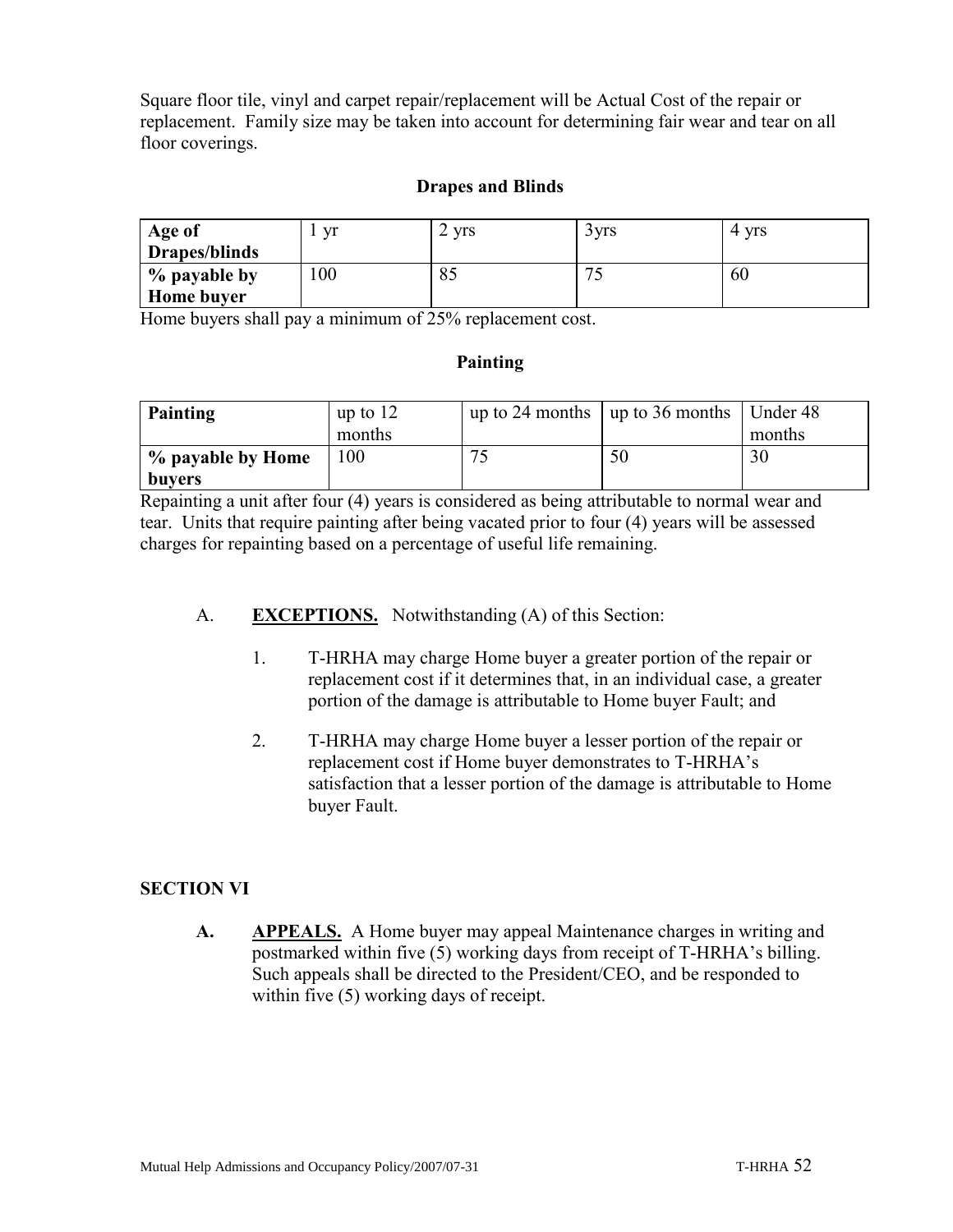#### **GLOSSARY OF TERMS**

**ACTUAL COST:** Cost to T-HRHA to repair or replace damaged property.

**ACTUAL MAN-HOUR:** Man-hours used to repair or replace damaged or missing T-HRHA property.

AGE OF APPLIANCE: Serviceable years an appliance is in use.

**HOUSING MANAGEMENT/RENTAL MANAGEMENT:** Employees who manage T-HRHA property.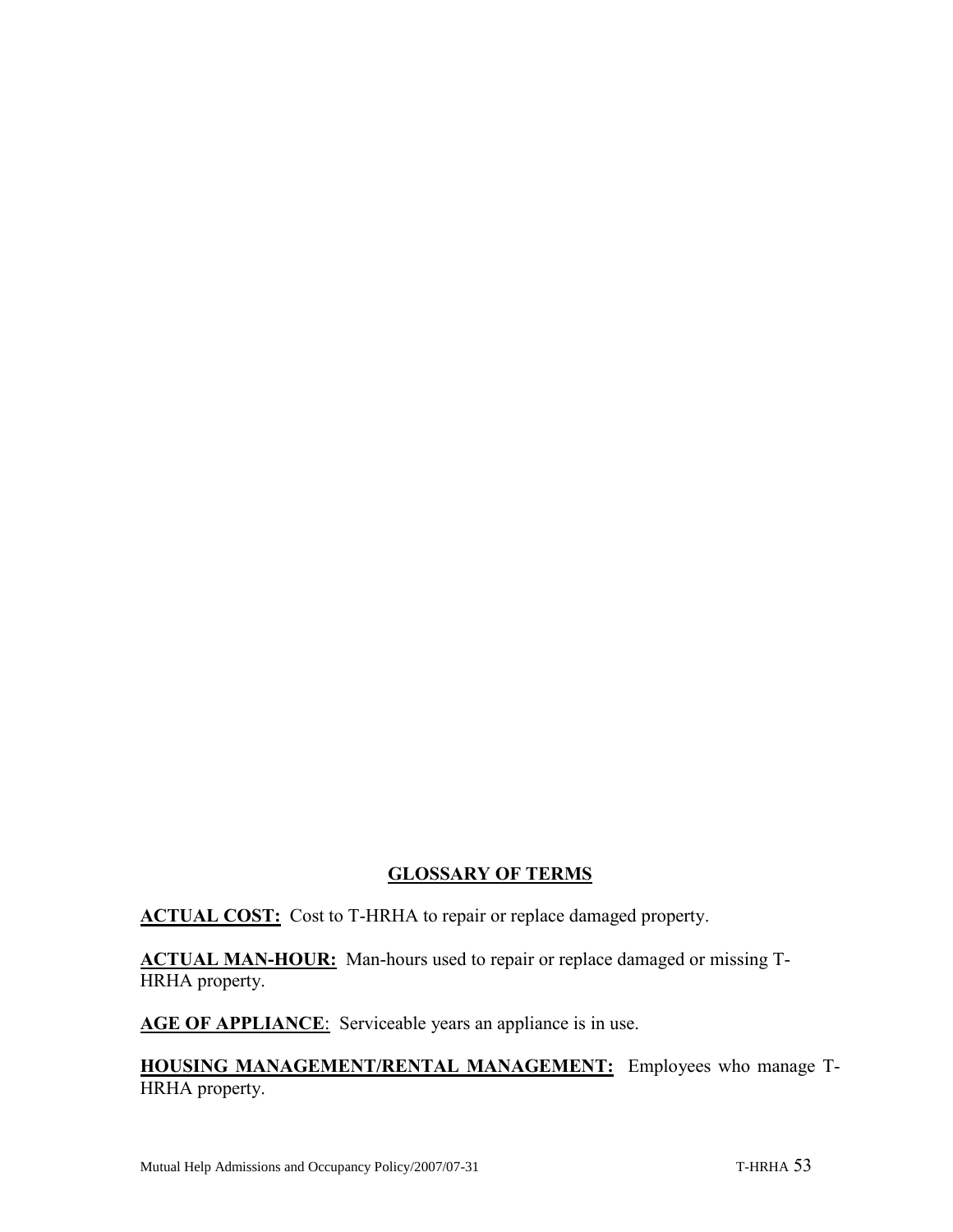**MAINTENANCE:** Employees, who perform Maintenance, work on T-HRHA property.

**INFORMAL HEARING:** A hearing following an Informal Settlement Meeting if the disputed charges/items are not resolved. This hearing must be requested by the Home buyer.

**FIELD REPRESENTATIVE:** An employee who is designated as the building manager, inspector, and representative of T-HRHA.

LABORER: An employee who performs semi-skilled work.

**MAINTENANCE MECHANIC:** An employee who performs skilled work.

**MOVE-OUT INSPECTION:** An inspection conducted when a Home buyer moves. Any damages beyond normal wear and tear are determined at that time.

**ORDINARY WEAR AND TEAR:** The expected wear and tear that occurs in the normal use of a product. Examples: refrigerators and ranges – ten (10) years, door knob sets – ten (10) years, interior paint – two  $(2)$ -years, and exterior paint – five  $(5)$  years.

**PERCENTAGE PAYABLE BY HOME BUYER:** The percentage of cost that must be paid by the Home buyer.

**HOME BUYER:** A resident of T-HRHA owned property.

**VACATED HOME BUYER STATEMENT:** A statement of Home buyer payable expenses for damages.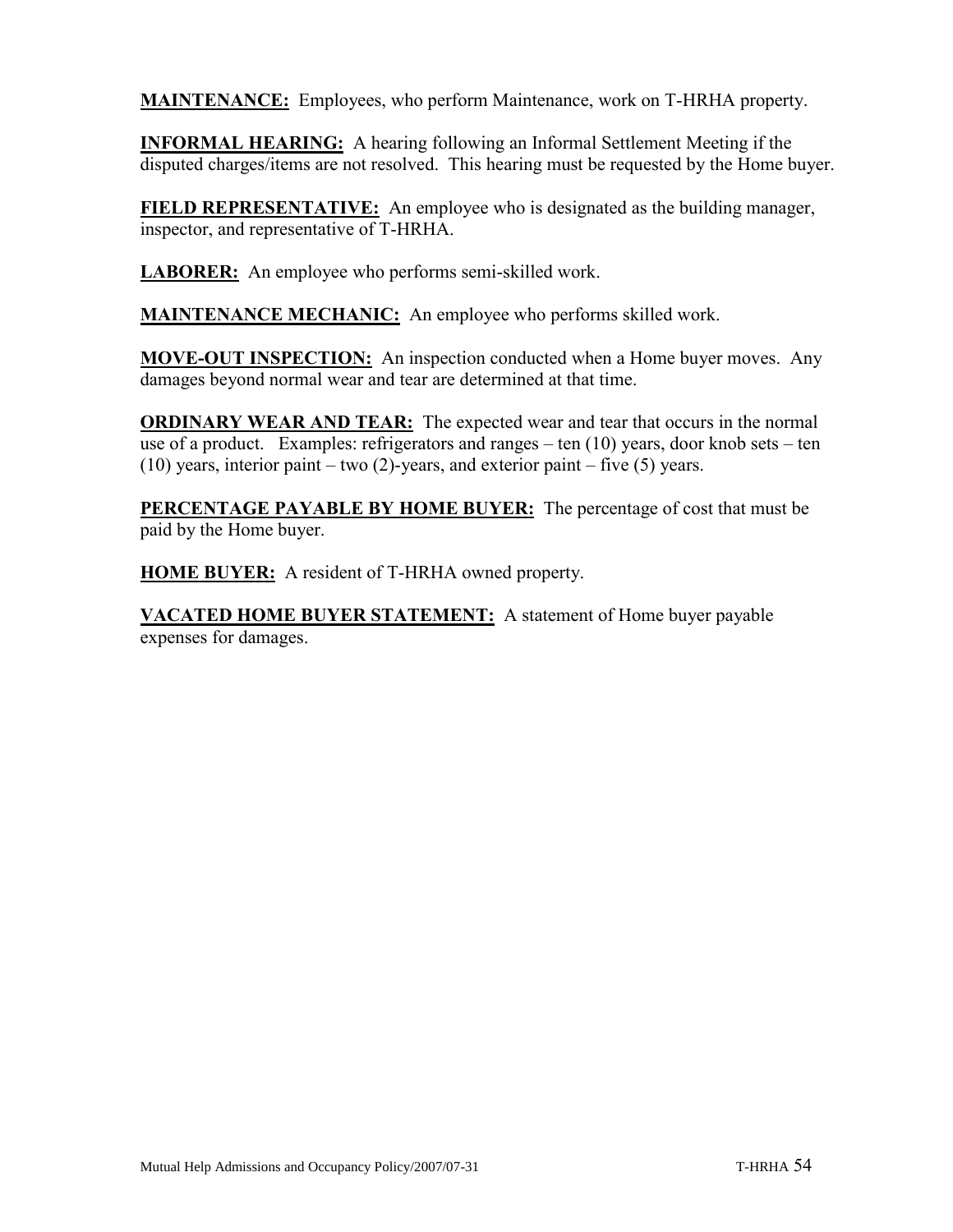## **ATTACHMENT "B"**

# **MUTUAL HELP - Policy and Procedures**

July 13, 2007

# **Selection Rating**

**Tlingit-Haida Regional Housing Authority Property Management Division P.O. Box 32237 Juneau, Alaska 99803 (907) 780-6868 FAX: (907) 780-6895**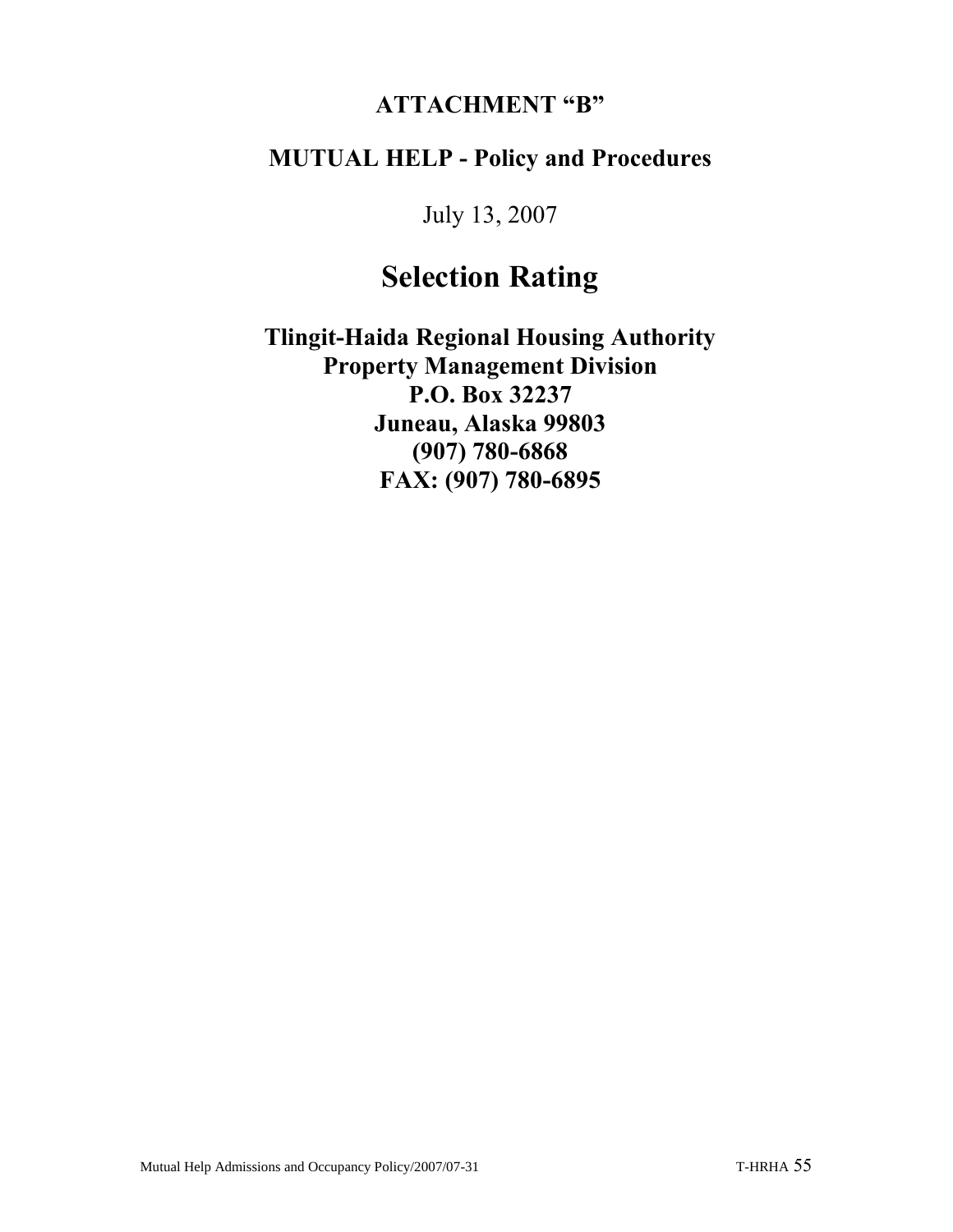# **SELECTION RATING**

- A. **Living in the community**, according to the definition of residency preference. (2–Points)
	- 1. "**Residency preference**": Means preference for admissions of families living in the community being applied for, Residency preference may not be based on how long the applicant has resided in the jurisdiction; and applicants who are working or who have been notified that they are hired to work in the jurisdiction shall be treated as residents of the jurisdiction.

*Documentation:* The applicant must be able to prove that they are residing in the community being applied for. Evidence of employment in the community will also be satisfactory.

- B. The Family is living in **overcrowded conditions**. (1-Points)
	- 1. The determination of overcrowding is made by considering the specific circumstances of each applicant and includes the following considerations:

Insert language and table from occupancy standards-norton's email.

a.

- 2. Exceptions to the occupancy standards can be made for:
	- a.

b.

- c. The accommodation of families requiring an additional bedroom due to health or medical reasons;
- d.
- e. A pregnantwoman is counted as 2 persons.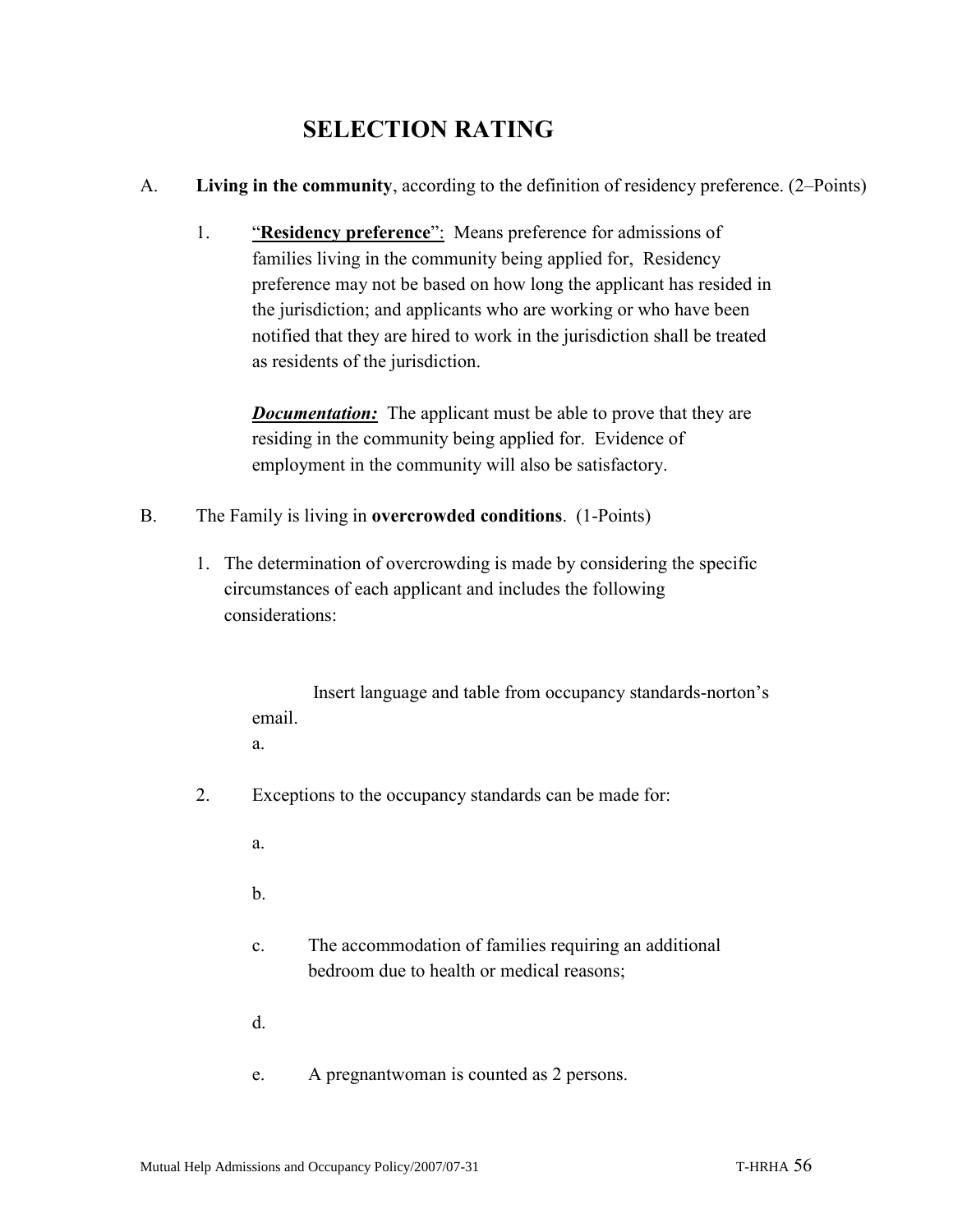- 3.
- C. If an accessible and equipped unit is available, and the applicant or a member of the household is disabled **and could be specifically accommodated by the unit**. (5-Points)
	- 1. Disabled is defined in the HUD 4350 guide which cites 24 cfr 5.403 as defined in 42 U.S.C. 423.
	- These preference points are contingent on the availability of a accessible unit. These points are not available for disabilities that require no special adaptation.

*Documentation:* required documentation is determined by HUD 4350 Appendix 3: Acceptable Forms of Verification.

- D. **Displacement** due to Domestic Violence, Natural Disaster, or Family Reunification.
	- *1. Victim of Domestic Violence*: (3 Points) Means actual threatened physical violence directed against one or more members of the applicant's family by a spouse or another member of the applicant's household. The violence must have occurred in the last six (6) years or is of a continuing nature. A victim displaced from their household as a result of the violence qualifies for a "displacement" preference as opposed to "Substandard housing/Homelessness."
	- *2. Documentation: insert norton's email verbage*
	- *2. Natural Disaster*: (1 Point) These are persons whose homes become uninhabitable because of a disaster such as earthquake, fire or flood. Documentation: determined on a case by case basis.
	- *3. Family Reunification*: (1 Point) A Family may qualify for this preference if the family needs housing so that they can get their children out of foster care or keep the children out of foster care.

*Documentation:* Is evidenced by a written statement from the tribe or social service agency supporting the need for housing to achieve family reunification.

#### E. **Substandard Housing or Homelessness**. (1-Points)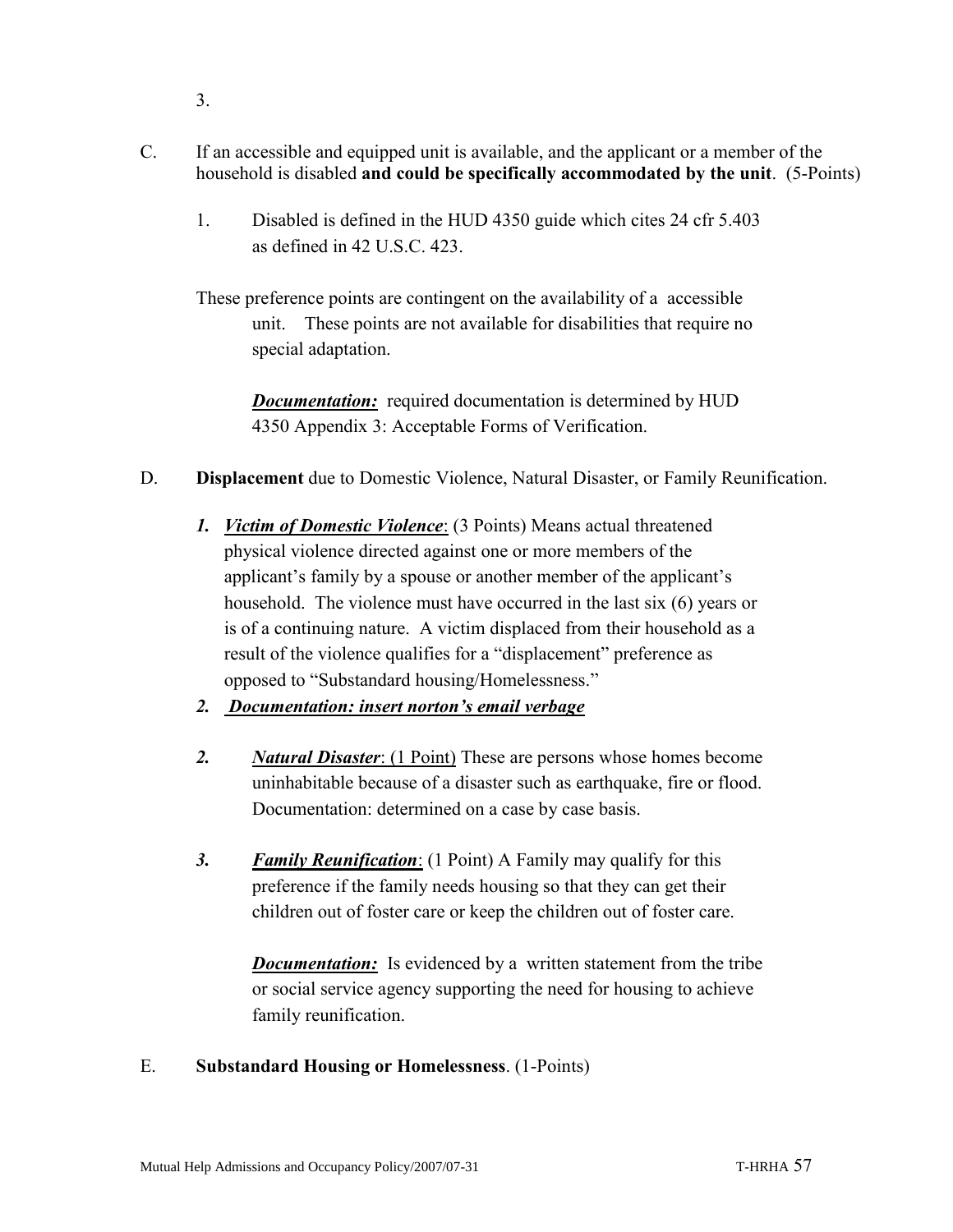- *1. Substandard Housing* : A unit is considered sub-standard when it meets one of the following conditions:
	- a. Is dilapidated to the point that it does not provide safe and adequate shelter, and endangers the health, safety or well being of a family;
	- b. Does not have operable indoor plumbing;Does not have a usable flush toilet in the unit for the exclusive use of the household;
	- c. Does not have electricity or has inadequate or unsafe electrical service;
	- d. Does not have a safe or adequate source of heat;
	- e. Does not have a kitchen (Does not include Single Room Occupancy SRO); and/or
	- f. Has been declared unfit for habitation by any agency or unit of government.

Documentation: THRHA staff will perform an inspection of the unit.

- *2. Homelessness*: Insert norton's email*Documentation:* is evidenced by a written statement from the current landlord, the tribe, church or a social service agency.
- F. **Rent Burden** plus basic utility expense (Electricity, heating fuel, water, sewer & garbage service) is greater than 50% of Gross Monthly Income and excluding those applicants receiving rental subsidy. (1-Points)

*Documentation:* is evidenced by proof of income and the most recent three months rent and utility receipts (or average) indicating expense is over 50% of Gross income and is being paid by the home buyer and is without other rental subsidy.

G. **Terminally Ill**. The applicant or a member has an incurable, terminal illness. (1-Points)

*Documentation:* is evidenced by a letter from an attending physician indicating that life expectancy is three (3) years or less along with evidence that the terminal nature of the illness meets the criteria for disability as defined in the HUD 4350 guide.

H. **Working Family ,** - Is defined as one that: (5-Points)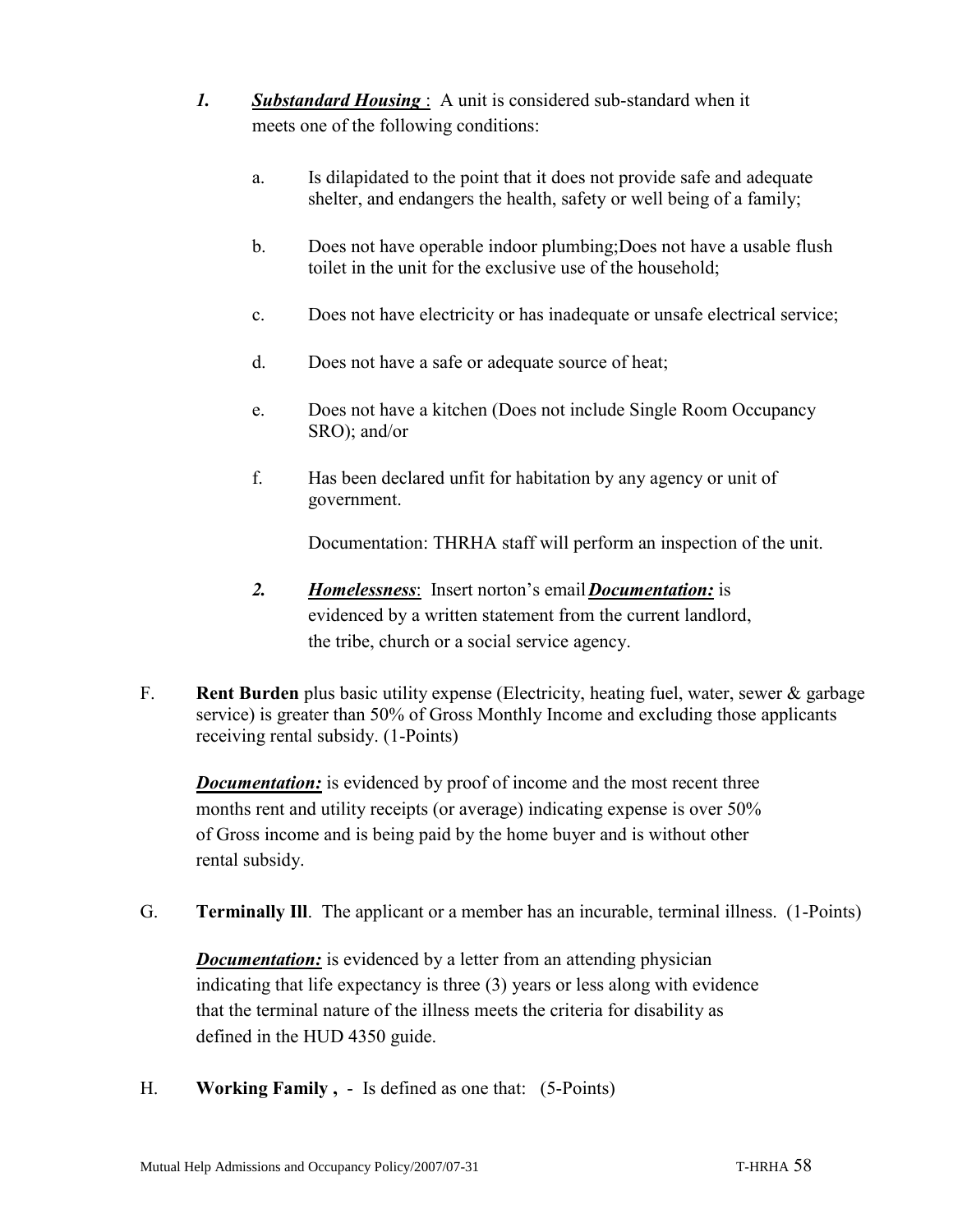1. Has at least one adult that is working; or

*Documentation:* Each adult with a job must provide evidence of employment such as a current pay stub.

- I. *U. S. Veterans* -As defined in Alaska Statutes 18.55.330, a veteran is a person who: (2- Points)
	- 1. Was honorably discharged from the military of the United States; and
	- 2.
- 3.
- d. Served in the Alaska Territorial Guard.or
- **e.** Is the spouse, widow, or widower of a person described above.

*Documentation:* A letter from the Armed Services or Veterans Administration, or proper discharge papers.

- *J. K. Public Rental Assistance Voucher Holder,* as evidenced by receipt of verification from the agency providing the public rental assistance voucher indicating that the applicant has been pre-authorized for the subsidy program. (5- points)
- *L. Elderly Preference (2 Points) Has at least one adult who is at least 62 years of age or older.*
- *M.*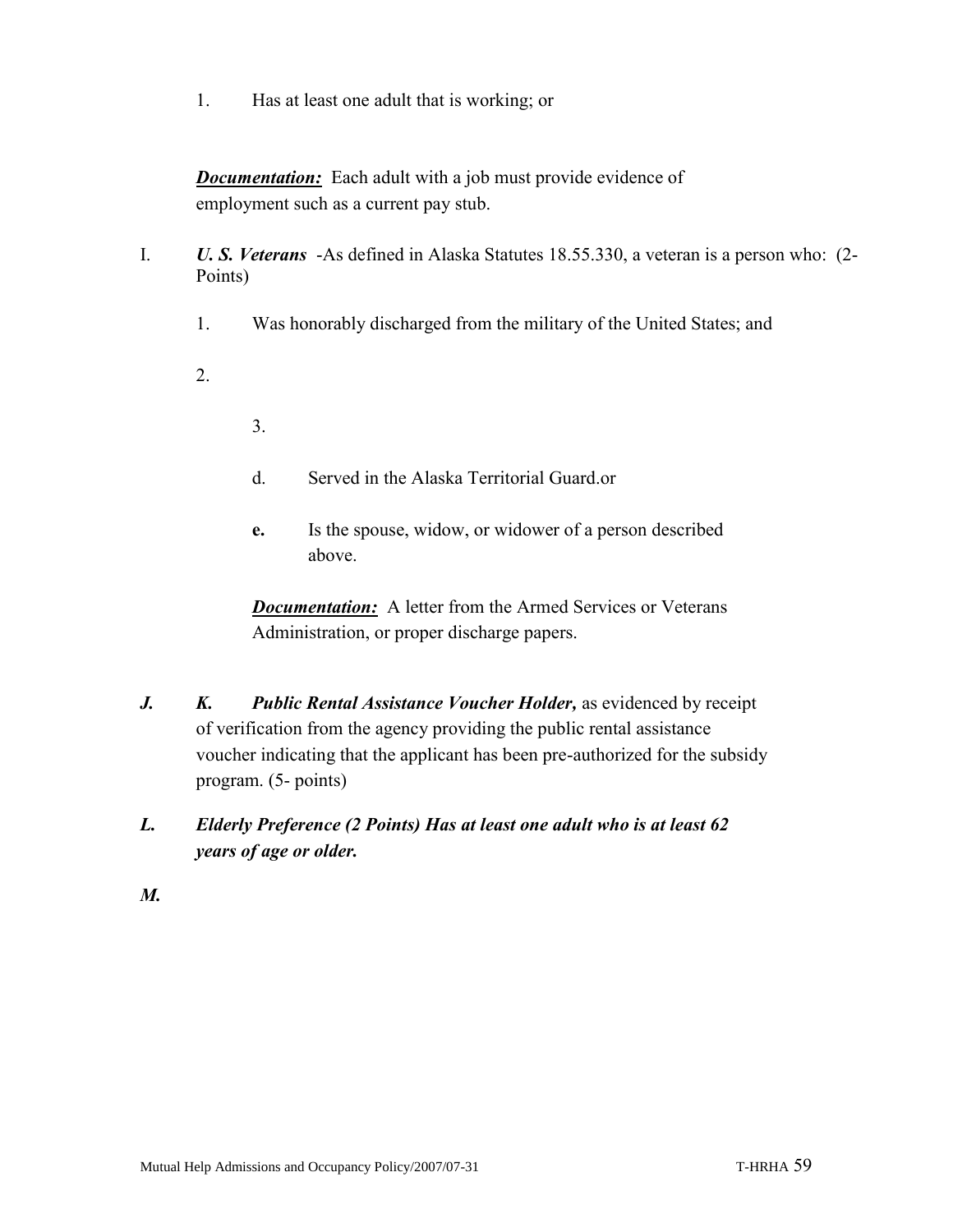## **ATTACHMENT "C"**

# **MUTUAL HELP – A & O Policy and Procedures**

August 15, 2012

# **SOCIAL SECURITY NUMBERS**

**Tlingit-Haida Regional Housing Authority Property Management Division P.O. Box 32237 Juneau, Alaska 99803 (907) 780-6868 FAX: (907) 780-6895**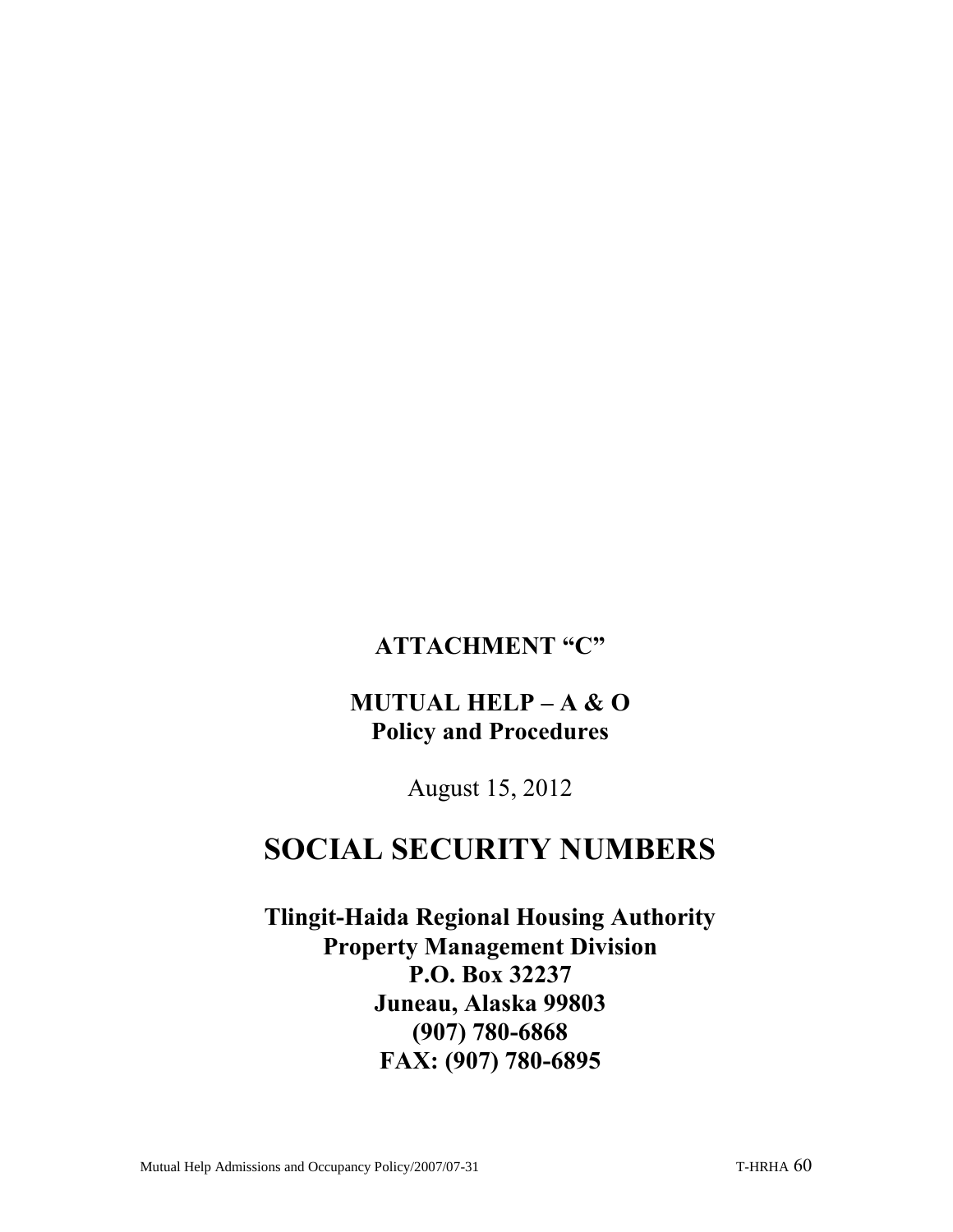# **SOCIAL SECURITY NUMBERS**

- A. Listed below are procedures used to ensure that each Family member discloses and provides copies of Social Security numbers for Family members over the age of six (6) years.
	- 1. The applicant or Home buyer must provide verification of each Family member's Social Security Number (SSN) for all Family members over six (6) years of age. Verification can be in the form of the following:
		- a. A photocopy of a valid SSN card issued by the Social Security Administration, for all Family members' six (6) years or older;
		- b. A valid State driver's license disclosing the SSN;
		- c. A valid State identification card disclosing the SSN; or
		- d. A statement or verification received by the individual from the Social Security Administration disclosing the SSN.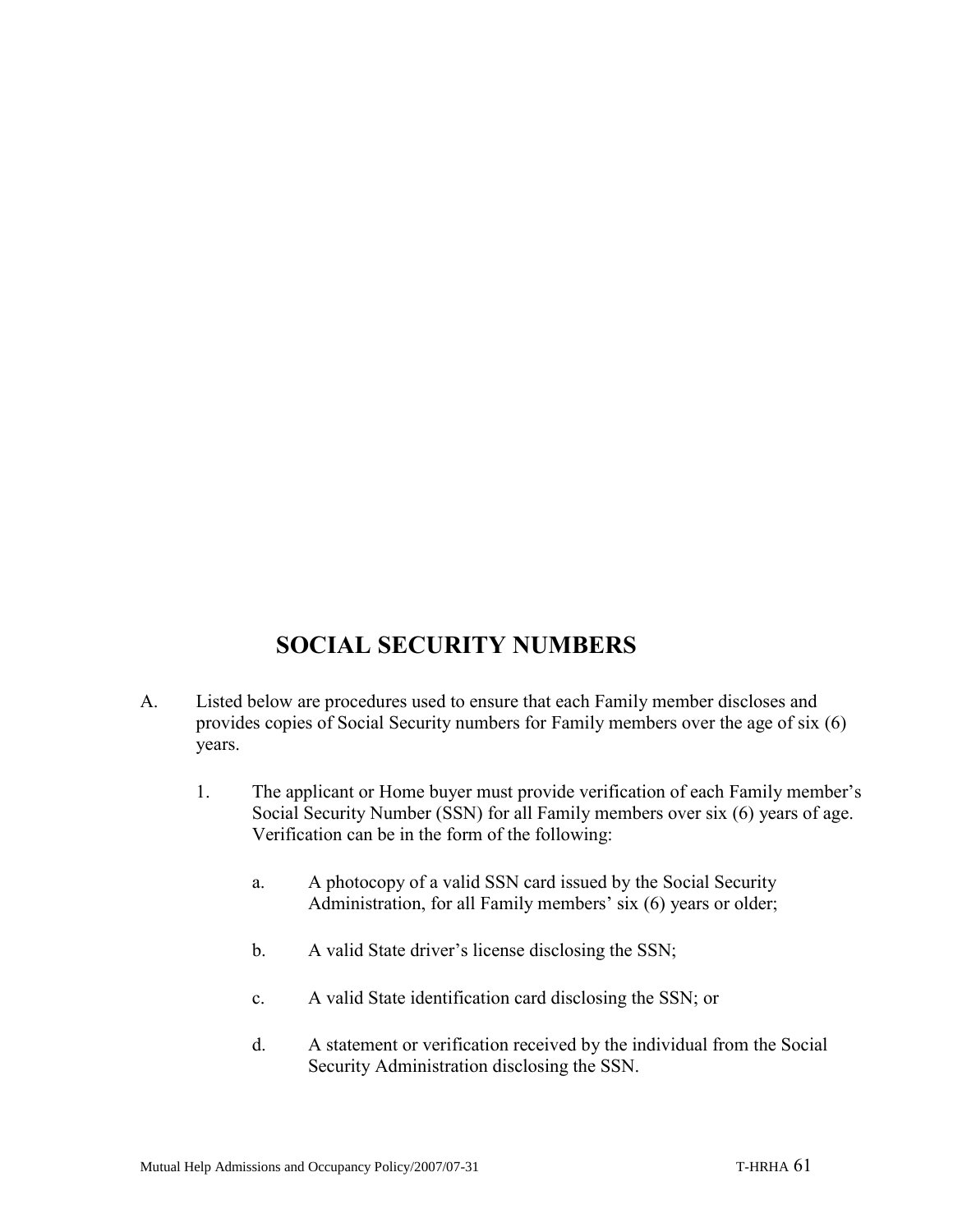Any documentation provided by the Family that does not disclose or verify the individual's SSN will be rejected for verification purposes.

- 2. Additionally, the following applies to the documentation and verification of SSN's:
	- a. For those Family members who **do not** have a SSN assigned to them they need only to certify to this fact. No further action by the Family or the T-HRHA is required.
	- b. For those Family members who **do** have a SSN assigned to them and are able to provide the number itself, but are unable to provide documentation of the number at the time, they must certify to this fact. Such Family members have forty-five (45) days from the date of the certification to provide the documentation of the SSN to T-HRHA.
	- c. Applicants have forty-five (45) days from T-HRHA's request, to provide verification of SSN's during which time they will retain their current position on the waiting list.
		- i. Applicants cannot become participants until the SSN's have been verified or until acceptable documentation has been produced.
		- ii. If an applicant is unable to document the SSN or provide appropriate documentation at the end of fortyfive (45) days from the date of certification, his/her eligibility will be denied.
	- d. Home buyers must disclose and verify SSNs at their annual or interim reexamination. Home buyers shall be granted the same forty-five (45) days as outlined above if needed to verify the SSNs. Home buyers who without cause fail to verify their Social Security Numbers after the fortyfive (45) days shall have their Lease Agreement terminated.
	- e. The Head of Household or spouse must execute a certification that a Family member under the age of eighteen (18) years either does not have a SSN or does have a SSN but is unable to provide documentation.
	- f. An additional extension of up to forty-five (45) days must be provided to an applicant who is sixty-two (62) years or older for documenting or certifying his/her SSN.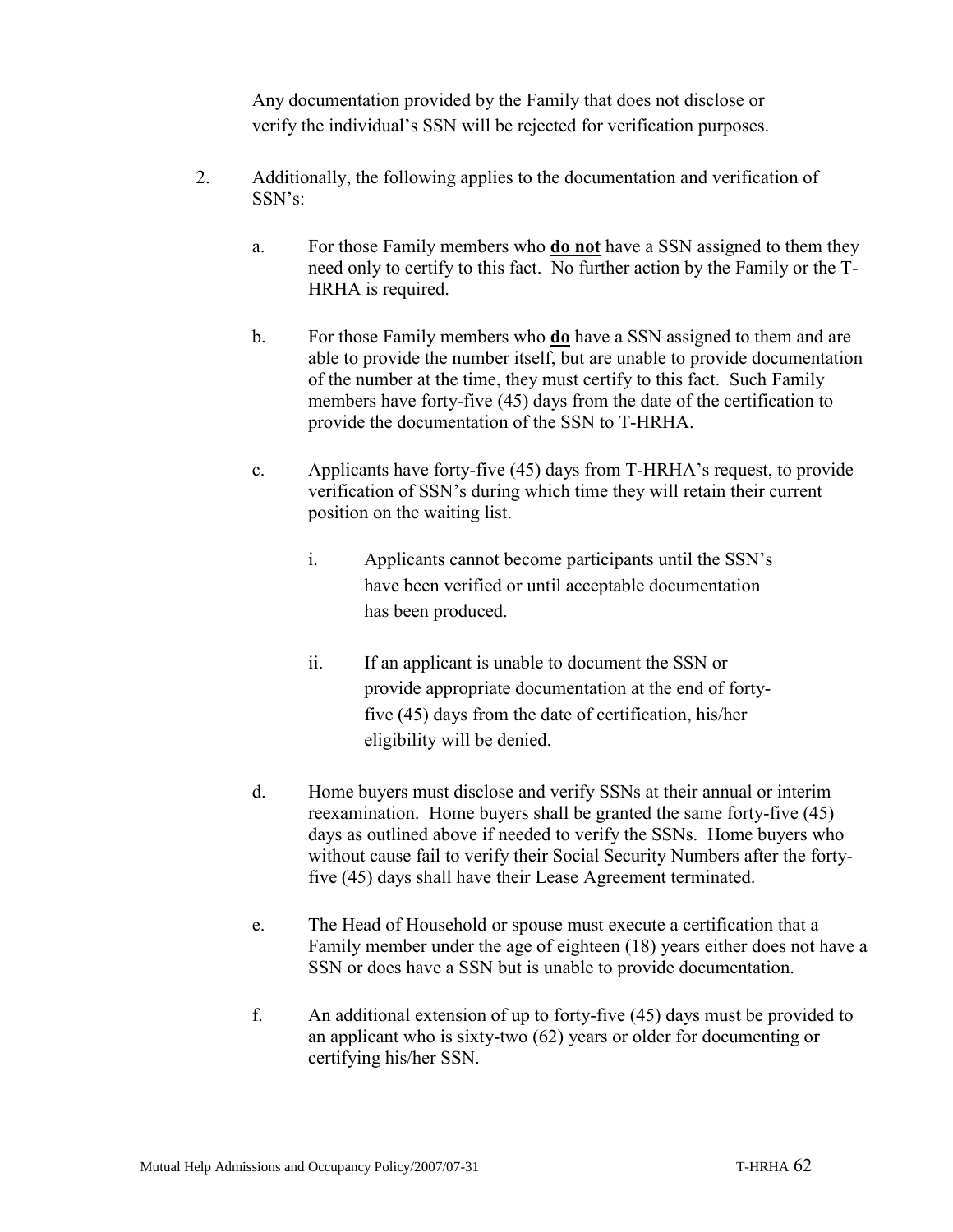- 3. Once a particular Family member has documented his/her SSN, reverification of a particular SSN is not required unless:
	- a. The Family adds a new member that is age six (6) years or older. The new member must disclose and document his/her SSN, or certify that no SSN has been assigned.
	- b. If a Family member age six (6) years or older, is assigned a new SSN then that Family member must disclose and document his/her new SSN.
	- c. If a Family member age six (6) years or older who previously certified that no SSN had been assigned to him/her, is subsequently assigned a SSN, then that new SSN must be disclosed and documented.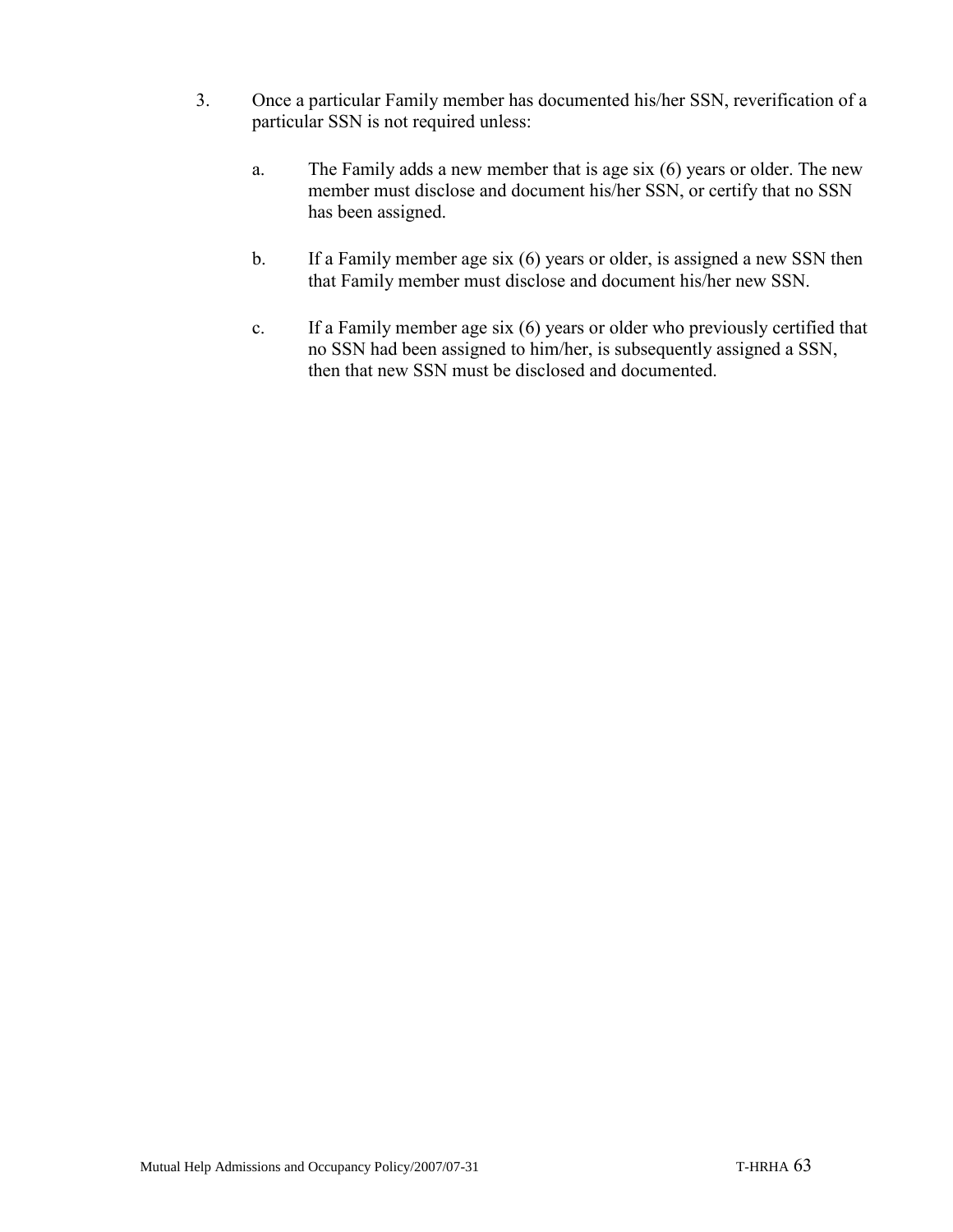### **ATTACHMENT "D"**

### **MUTUAL HELP - A&O Policy and Procedures**

August 15, 2012

# **INCOME AND EXCLUSIONS**

**Tlingit-Haida Regional Housing Authority Property Management Division P.O. Box 32237 Juneau, Alaska 99803 (907) 780-6868 FAX: (907) 780-6895**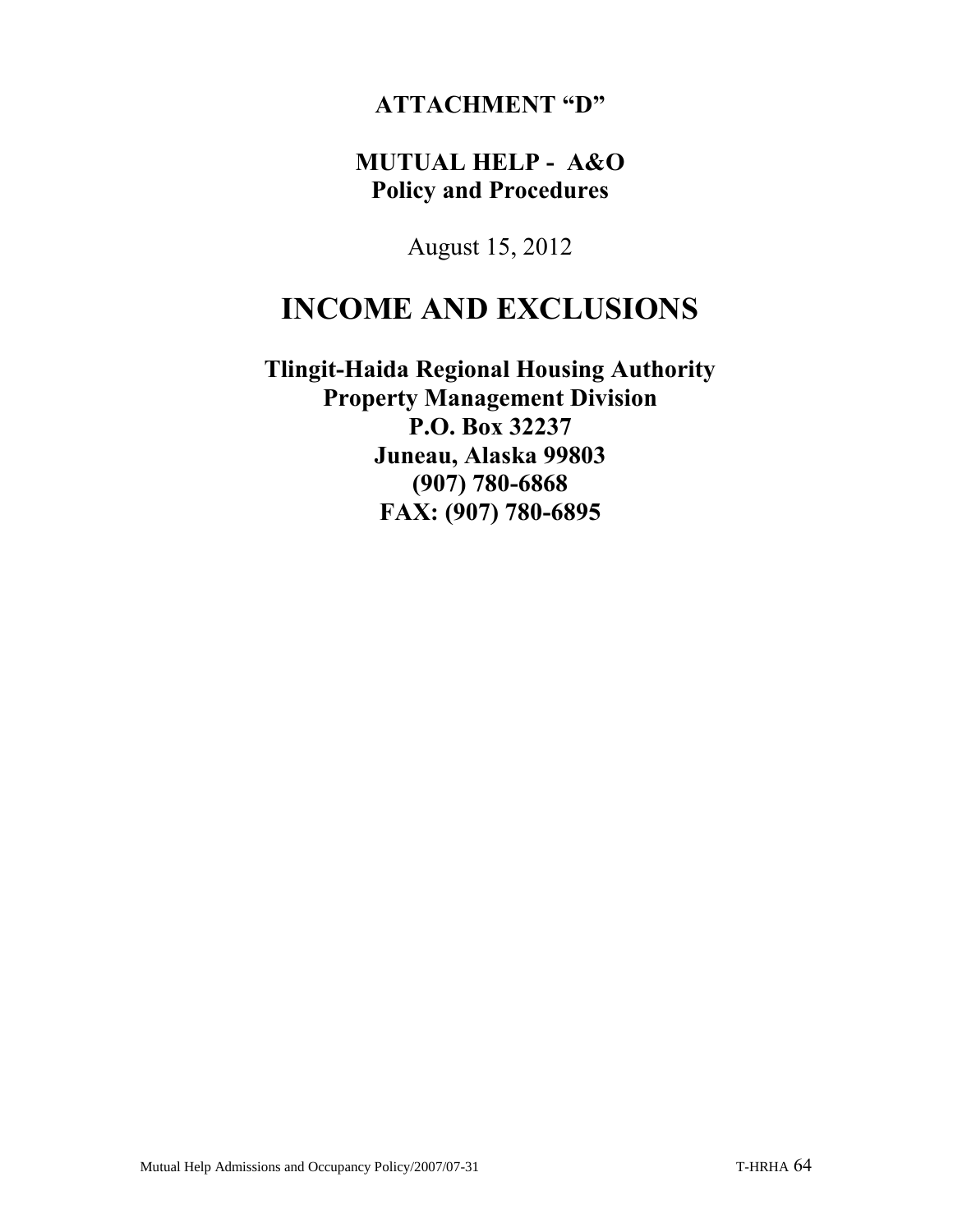## **INCOME AND EXCLUSIONS**

#### **A. INCOME**.

**1. Annual Income:** is the anticipated income from all sources received by the Family Head and spouse (even if temporarily absent) and by each additional member of the Family, including all net income derived from assets, for the twelve (12) month period following the effective date of initial determination or recertification of income, exclusive of certain types of income as defined in Section 6.3.

#### **2. Income includes but is not limited to:**

- a. The full amount, before any payroll deductions, of wages and salaries, overtime pay, commission fees, tips and bonuses, and other compensation for personal services;
- c. The net income from operation of a business or profession. Expenditures for business expansion or amortization of capital indebtedness shall not be used as deductions in determining net income. An allowance of depreciation of assets used in a business or profession may be deducted, based on a straight-line depreciation, as provided in Internal Revenue Service regulations. Any withdrawal of cash or assets from the operation of a business or profession will be included in income, except to the extent the withdrawal is reimbursement of cash or assets invested in the operation by the Family;
- d. Interest, dividends, and other net income of any kind from real or personal property. Expenditures for amortization of capital indebtedness shall not be used as a deduction in determining net income. An allowance for depreciation is permitted only as authorized in the above paragraph. The costs that would be incurred in disposing of the assets will be excluded from the income. Any withdrawal of cash or assets from an investment will be included in income, except to the extent the withdrawal is reimbursement of cash or assets invested by the Family. Where the Family has net Family assets in excess of \$5,000, Annual Income shall include the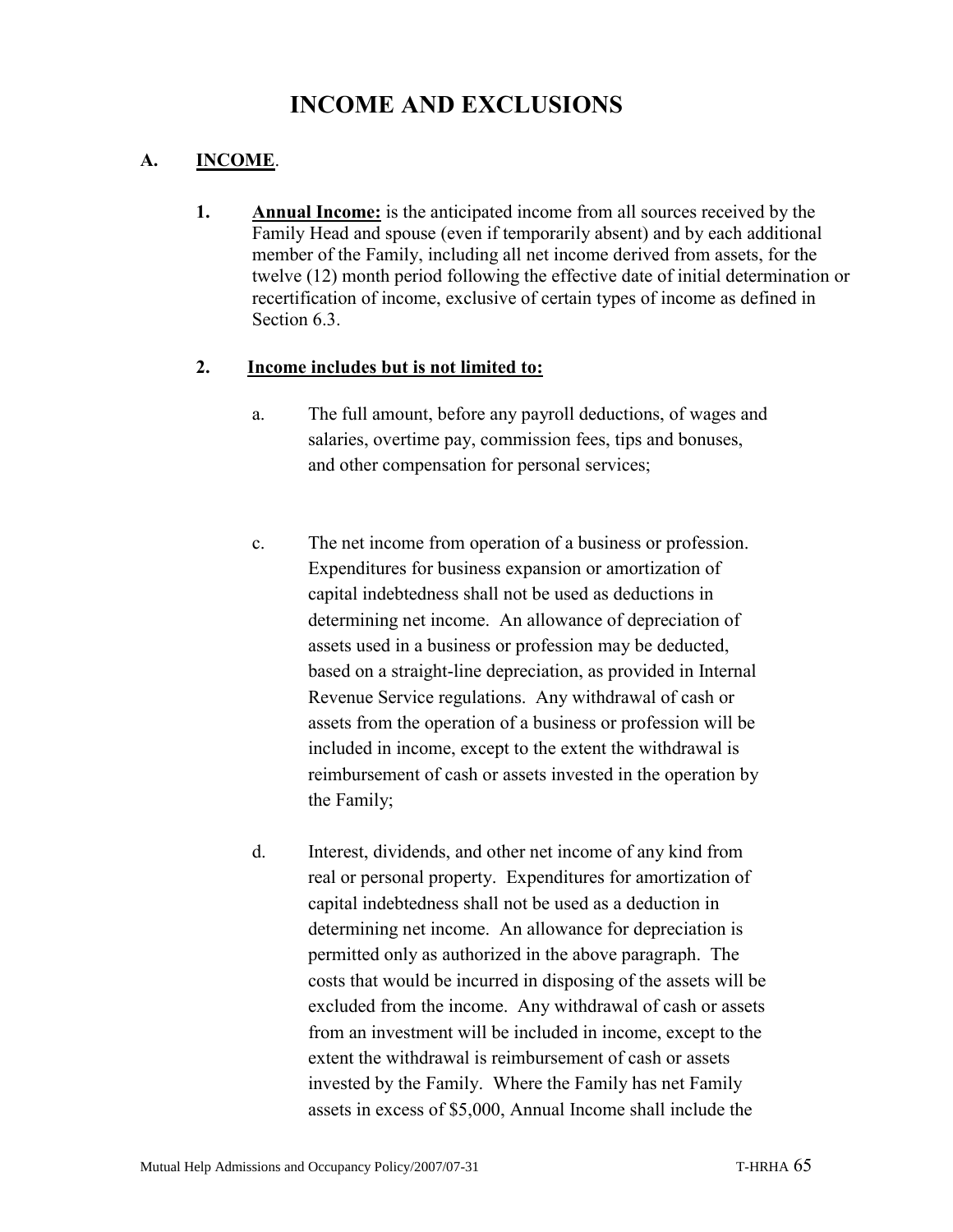greater of the actual income derived from all net Family assets or a percentage of the value of such assets based on the current passbook savings rate as determined by HUD;

- e. Other full amount of periodic payments received from social security, annuities, insurance policies, retirement funds, pensions, disability or death benefits and other similar types of periodic receipts, including a Lump-sum payment for the delayed start of a periodic payment; (an exception to SSI Deferred Periodic Payments and Social Security Benefits ( Lump-sum) is stated in 3p of this section);
- f. Payments in lieu of earnings, such as unemployment and disability compensation, workers' compensation and severance pay ( an exception to this is stated in 3c of this section);
- g. Welfare Assistance. If the welfare assistance payment includes an amount specifically designated for shelter and utilities that is subject to adjustment by the welfare assistance agency in accordance with the Actual Cost of shelter and utilities, the amount of welfare assistance income to be included as income shall consist of:
	- i. The amount of the allowance or grant exclusive of the amounts specifically designated for shelter or utilities; plus
	- ii. The maximum amount that the welfare assistance agency could, in fact, allow the Family for shelter and utilities. If the Family's welfare assistance is ratably reduced from the standard of need by applying a percentage, the amount calculated shall be the amount resulting from one application of the percentage.
- h. Periodic and determinable allowances, such as alimony and Child support payments, and regular contributions or gifts received from persons not residing in the dwelling;
- i. All regular pay, special pay and allowances of a member of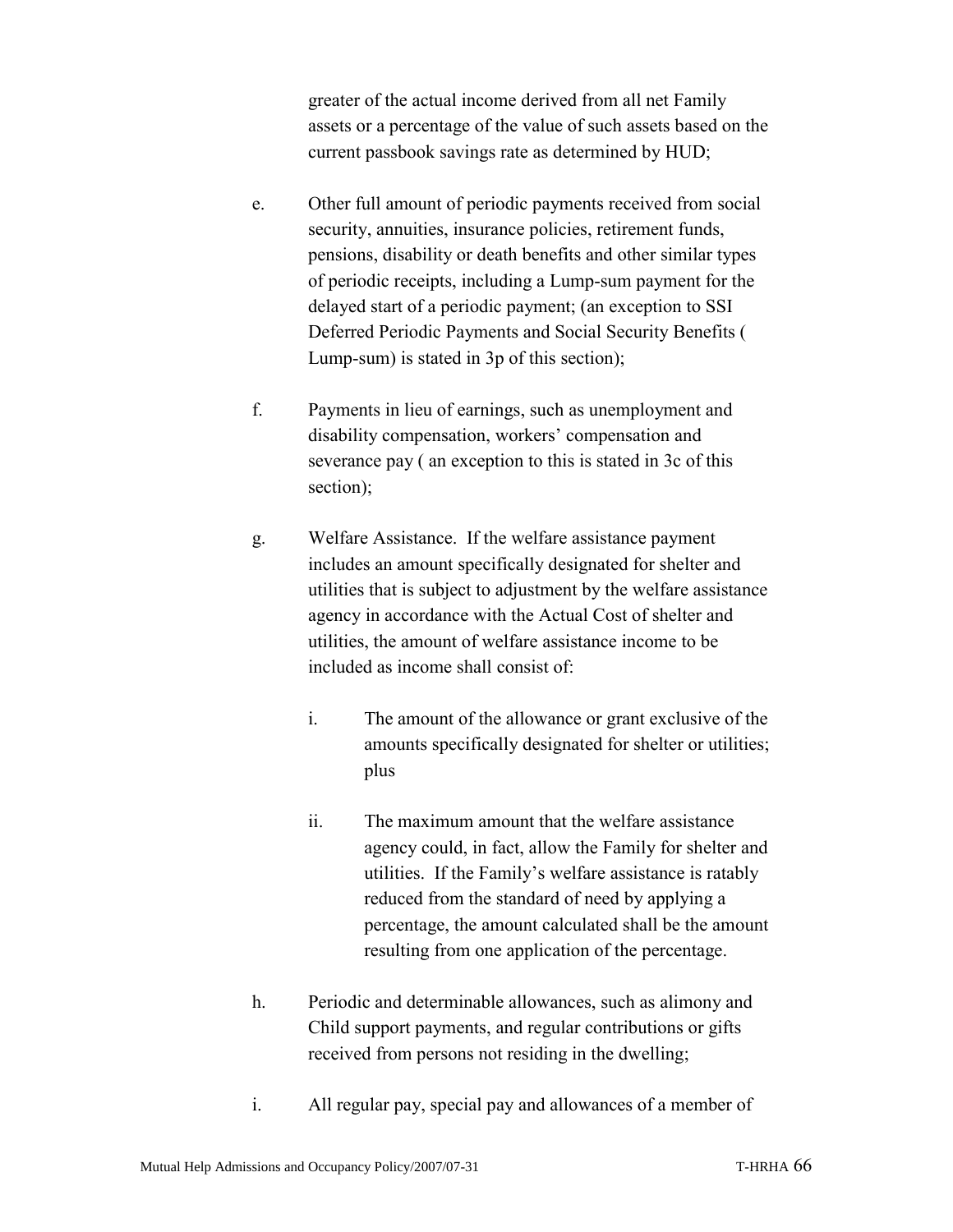the Armed Forces (Exclusions are noted in paragraph 3); and

j. Dividend payments received over and above the first \$2,000 of regular periodic dividend payments, per individual, per annum, from any Alaska Native Claims Settlement Act (ANCSA) corporation or corporations, will be considered Annual Income. (An exclusion to ANCSA is explained in 3r of this section)

#### 3. **Annual Family income does not include the following:**

- a. Income from employment of Children (including foster Children) under the age of eighteen (18) years;
- b. Payments received for the care of foster Children or foster adults (including their Permanent Fund Dividends);
- c. Lump-sum additions to Family assets, such as inheritances, insurance payments (including payments under health and accident insurance and workers' compensation), capital gains and settlement for personal or property losses;
- d. Amounts received by the Family that is specifically for or in reimbursement of, the cost of medical expenses for any Family member;
- e. The income of a Live-in Aid;
- f. Amounts of educational scholarships paid directly to the student or to the educational institution, and amounts paid by the government to a veteran for use in meeting the costs of tuition, fees, books, equipment, materials, supplies, transportation, and miscellaneous personal expenses of the student (Except Any amount of such scholarship or payment to a veteran that is made available for subsistence is to be included in income);
- g. The special pay to a Family member serving in the Armed Forces who is exposed to hostile fire;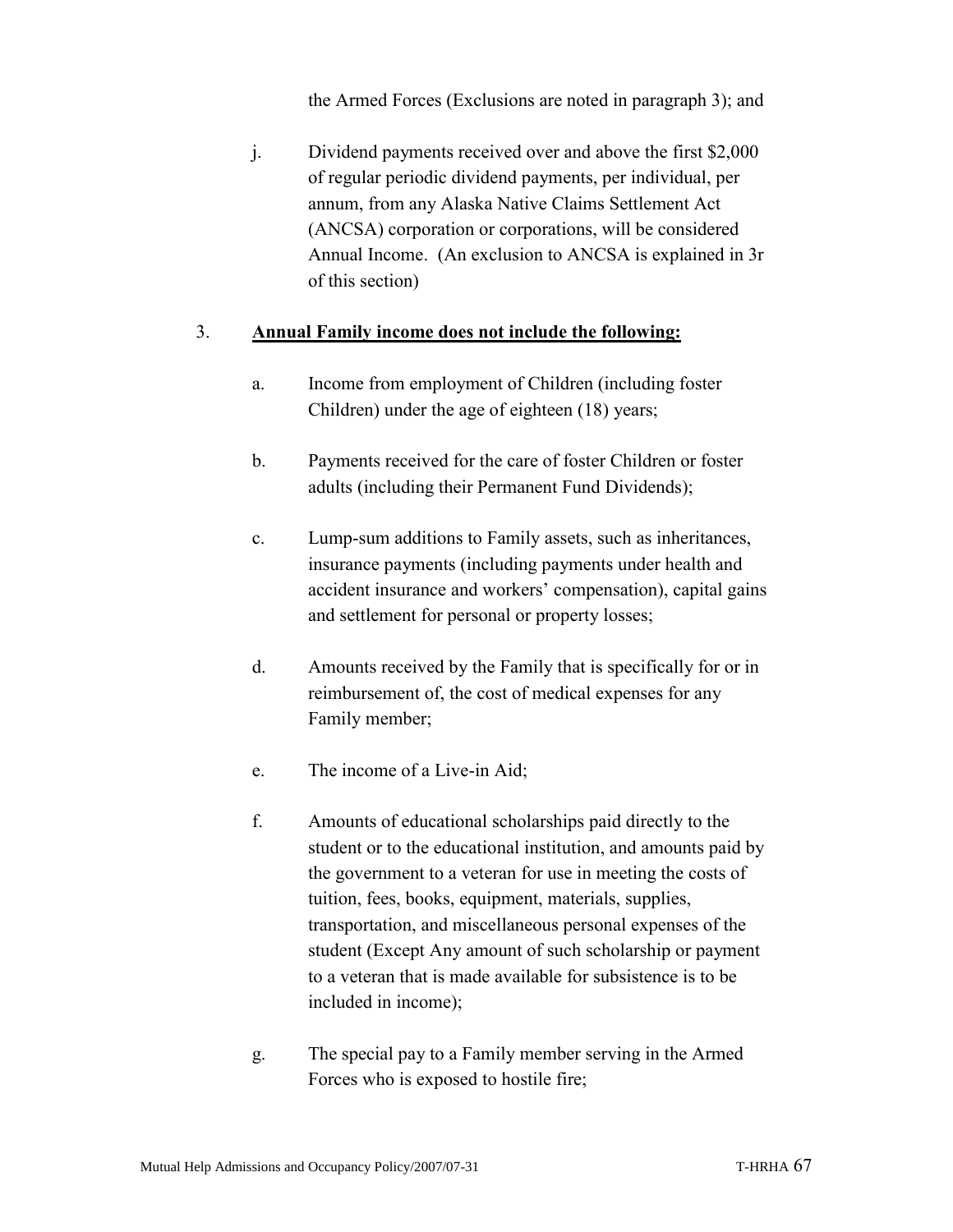- h. Amounts received under training programs funded by HUD;
- i. Amounts received by a Disabled Person that are disregarded for a limited time for purposes of Supplemental Security Income eligibility and benefits because they are set aside for use under a Plan for Achieving Self-Support (PASS);
- j. Amounts received by a participant in other publicly assisted programs that are specifically for or in reimbursement of outof-pocket expenses incurred (special equipment, clothing, transportation, Child care, etc.) and which are made solely to allow participation in a specific program;
- k. A resident stipend, but only if the resident stipend does not exceed \$200.00 per month per officer to resident organization officers. Stipends are intended to cover costs related to officer's volunteer efforts and include but are not limited to the following items: Child care, transportation, special equipment, and special clothing;
- l. Temporary, non recurring, or sporadic income (including gifts);
- m. For all initial determinations and reexaminations of income carried out on or after April 23, 1993, reparation payments paid by foreign government pursuant to claims filed under the law of that government by persons who were persecuted during the Nazi era;
- n. Earnings in excess of \$480 for each full-time student 18 years or older (excluding the Head of Household and Spouse;
- o. Adoption assistance payments in excess of \$480 per adopted child;
- p. The earnings and benefits to any resident resulting from the participation in a program providing employment training and supportive services in accordance with the Family Support Act of 1988, section 22 of the United States Housing Act of 1937, or any comparable Federal, State, or local law during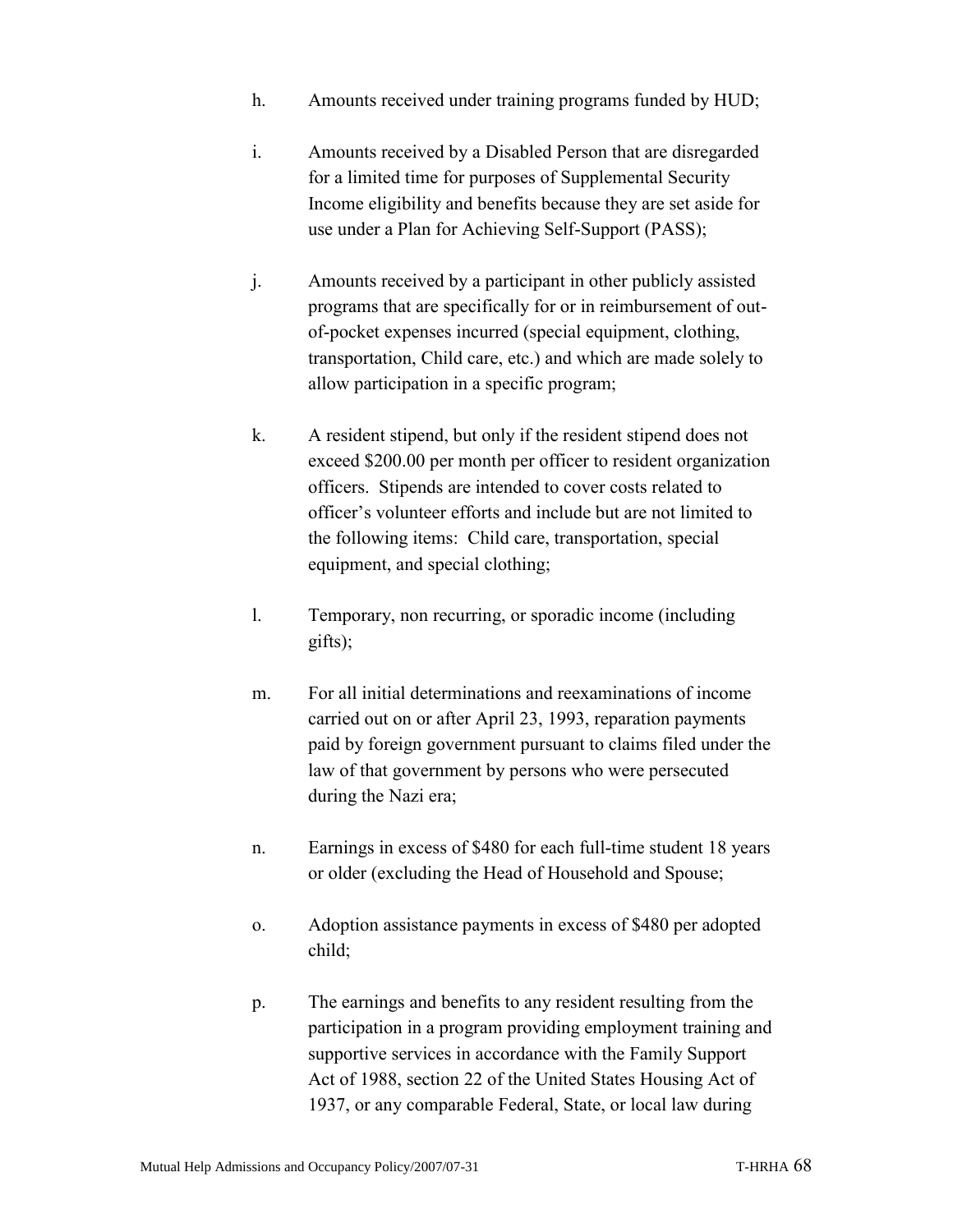the exclusion period. The following definition applies:

- i. Comparable Federal, State, tribal or local law means a program providing employment training and supportive services that is authorized by Federal, State, tribal or local law; is funded by Federal, State, tribal or local government; is operated or administered by a public agency; and has as its objective to assist participants in acquiring job skills.
- ii. Exclusion period means the period during which the resident participates in a program described in this section, plus eighteen (18) months from the date the resident begins the first job acquired by the resident after completion of such program that is not funded by public housing assistance under the United States Housing Act of 1937. If the resident is terminated from employment without good cause, the exclusion period shall end.
- iii. Earnings and Benefits mean the incremental earnings and benefits resulting from qualifying employment training program or subsequent job.
- q. Any amount that would be eligible for exclusion under section 1613(a)(7) of the Social Security Act (Deferred periodic payments received in a lump sum from SSI and Social Security);
- r. Exclude deferred periodic payments (Lump-sum) of Supplement Security Income (SSI) and Social Security Benefits from Annual Income. Lump-sum payments are an accumulation of payments from preceding periods in which an eligible person did not receive entitlement due to previous denial or discontinuation of benefits. NOTE: Lump-sum payments from other sources, net Family assets and ongoing monthly benefits from SSI or Social Security are not included in this exclusion;
- s. Amounts received by the family in the form of refunds or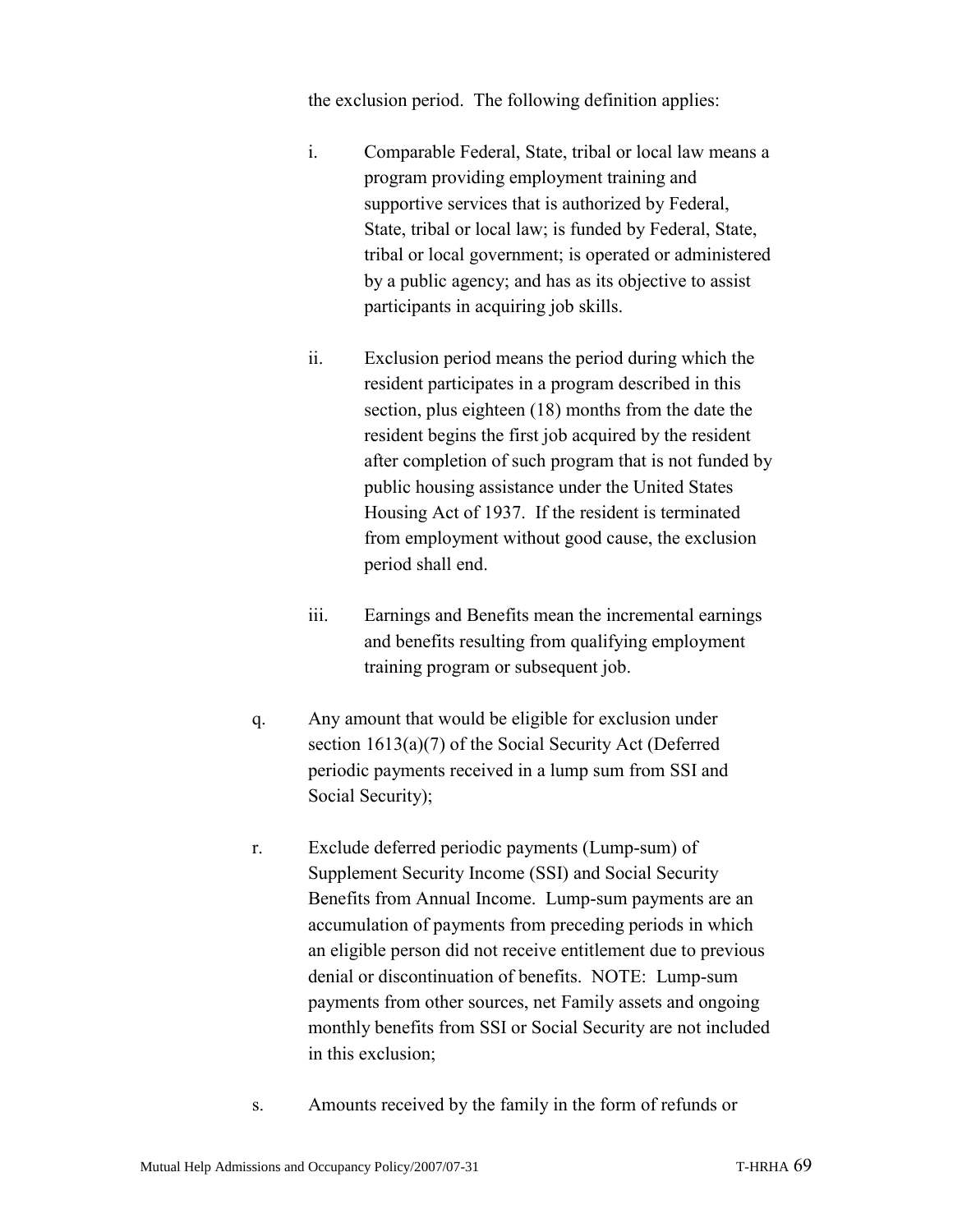rebates under state or local law for property taxes paid on the dwelling unit;

- t. Amounts paid by a state agency to a family with a member who has a developmental disability and is living at home to offset the cost of services and equipment needed to keep the developmentally disabled family member at home;
- u. Amounts specifically excluded by any other federal statute from consideration as income for purposes of determining eligibility or benefits under a category of assistance programs that includes assistance under any program to which the exclusions set forth in 24 CFR 5.609(c) apply. Also, amounts specifically excluded under the United States Housing Act of 1937;
- v. Exclude the first \$2,000.00 dividend payments received by the ANCSA Corporation or corporations, per individual, per annum. In addition, exclude all sporadic or irregular cash payments, per individual, per annum, as Annual Income.
- w. The Alaska Permanent Fund Dividend income shall only be used for the purpose of determining eligibility at the time of move-in. Alaska Permanent Fund Dividend payments shall not be taken into consideration for the purpose of calculating and determining the monthy rent charge. However, should a household request that this income be counted, T-HRHA will request that all adult household members sign an affidavit to validate this request.
- 4. If it is not feasible to anticipate a level of income over a twelve (12) month period, the income anticipated for a shorter period may be annualized, subject to a redetermination at the end of the shorter period.
- 5. Earned income tax credit refunded payments received on or after January 1, 1991.
- 6. The value of Child care provided or arranged for under the Child Care and Development Block Grant Act of 1990.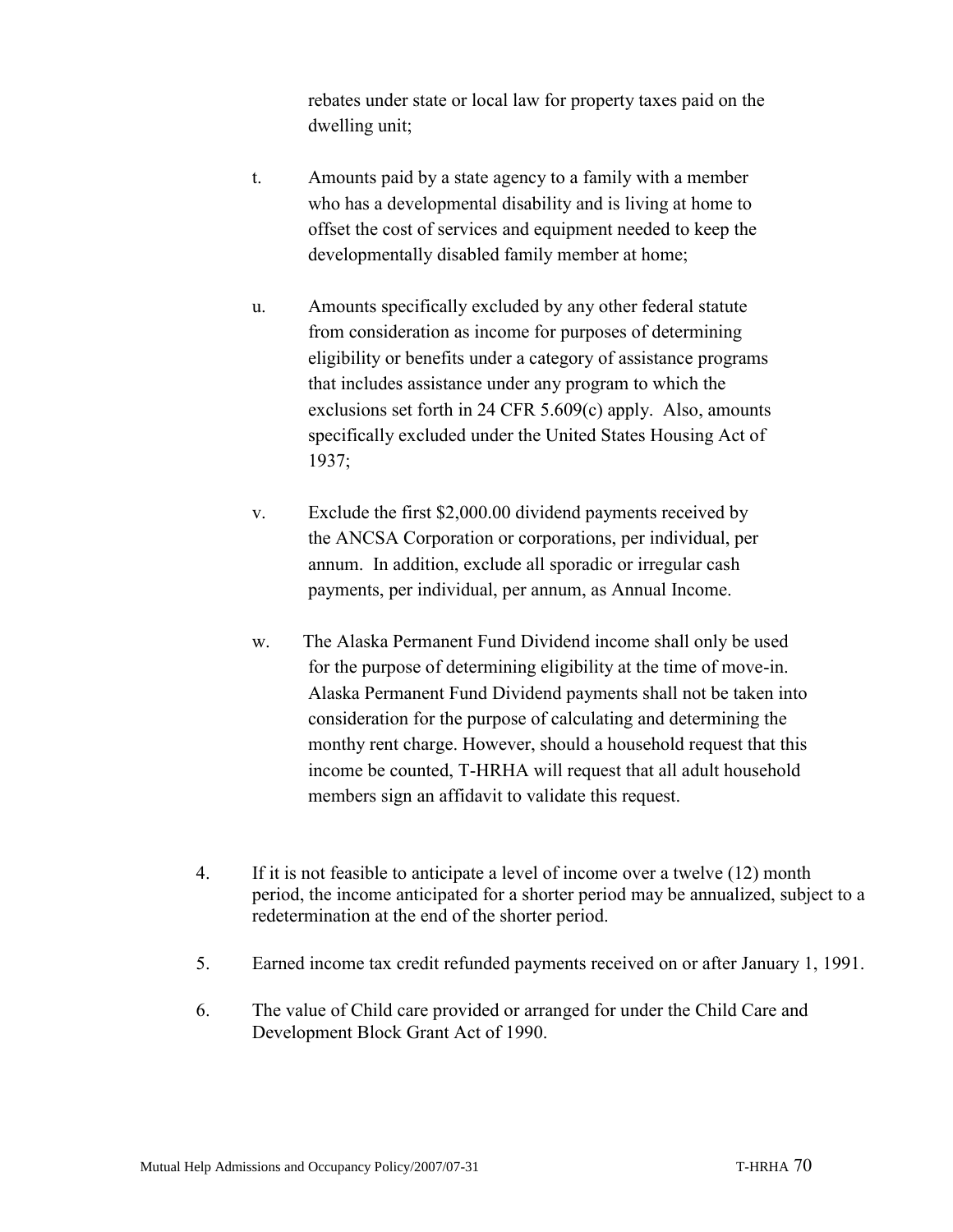### **ATTACHMENT "E"**

### **MUTUAL HELP - Policy and Procedures**

August 15, 2012

# **SUBLEASE**

**Tlingit-Haida Regional Housing Authority Property Management Division P.O. Box 32237 Juneau, Alaska 99803 (907) 780-6868 FAX: (907) 780-6895**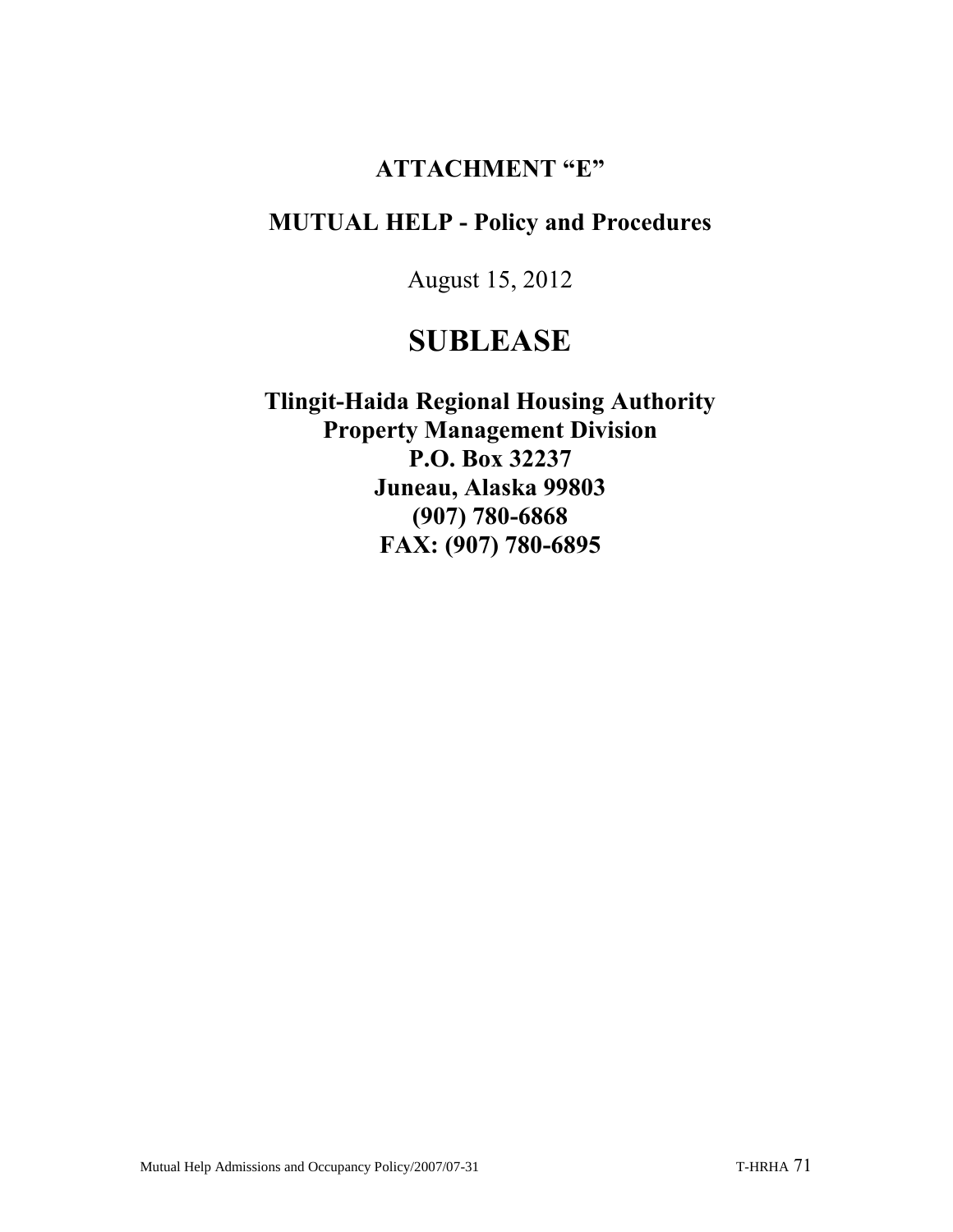### **SUBLEASE**

#### **I. SITUATIONS JUSTIFYING APPROVAL OF SUBLEASE REQUEST**

- A. EDUCATION: The home buyer who wants to attend a recognized educational institution, such as college (undergraduate/graduate), community college (including CETA affiliated), skill centers, private business schools, or vocational institutions, for the purpose of obtaining a degree or certification.
- B. EMPLOYMENT: Most home buyers who are residing in the Villages are dependent upon seasonal employment, i.e.; fishing, logging, and construction. Therefore, when seasonal employment ends, home buyers are forced to find other means to support their families; jobs which are not always obtainable in a village community. A home buyer who takes a full-time job out of the geographical area of his/her home for a period not to exceed one year will be eligible for written approval of a sublease request during that period.
- C. MEDICAL CARE: Each home buyer will be evaluated on an individual basis; approval from T-HRHA will be dependent upon a Doctor's written recommendation that the home buyer needs to leave the area for medical reasons, such as hospitalization and/or therapy in a nonpermanent situation.
- D. MILITARY: Temporary duty assignment(s) with a copy of orders in Home buyer's file.

#### **II. REQUEST FOR SUBLEASES**

- A. PRIOR APPROVAL: The Home buyer has agreed in the Mutual Help and Occupancy Agreement and is required to submit to T-HRHA for review and approval a copy of the proposed lease agreement at least 30 days prior to the HOME BUYER move-in date. The 30 day notice allows T-HRHA to review and approve the request in accordance with all requirements.
	- 1. SUBLEASE AGREEMENT: The pre-approved agreement must be in compliance with T-HRHA rules, regulations and guidelines. Does not release the Home buyer or the SUBLESSEE from responsibility of keeping the unit in good repair and performing any and all required maintenance.

#### **III. HOME BUYERS ACCOUNTS MUST BE CURRENT**

A. CURRENT: Prior to T-HRHA giving written approval to the Home buyer to sublease the unit, ALL accounts must be current i.e.: Payback Agreement,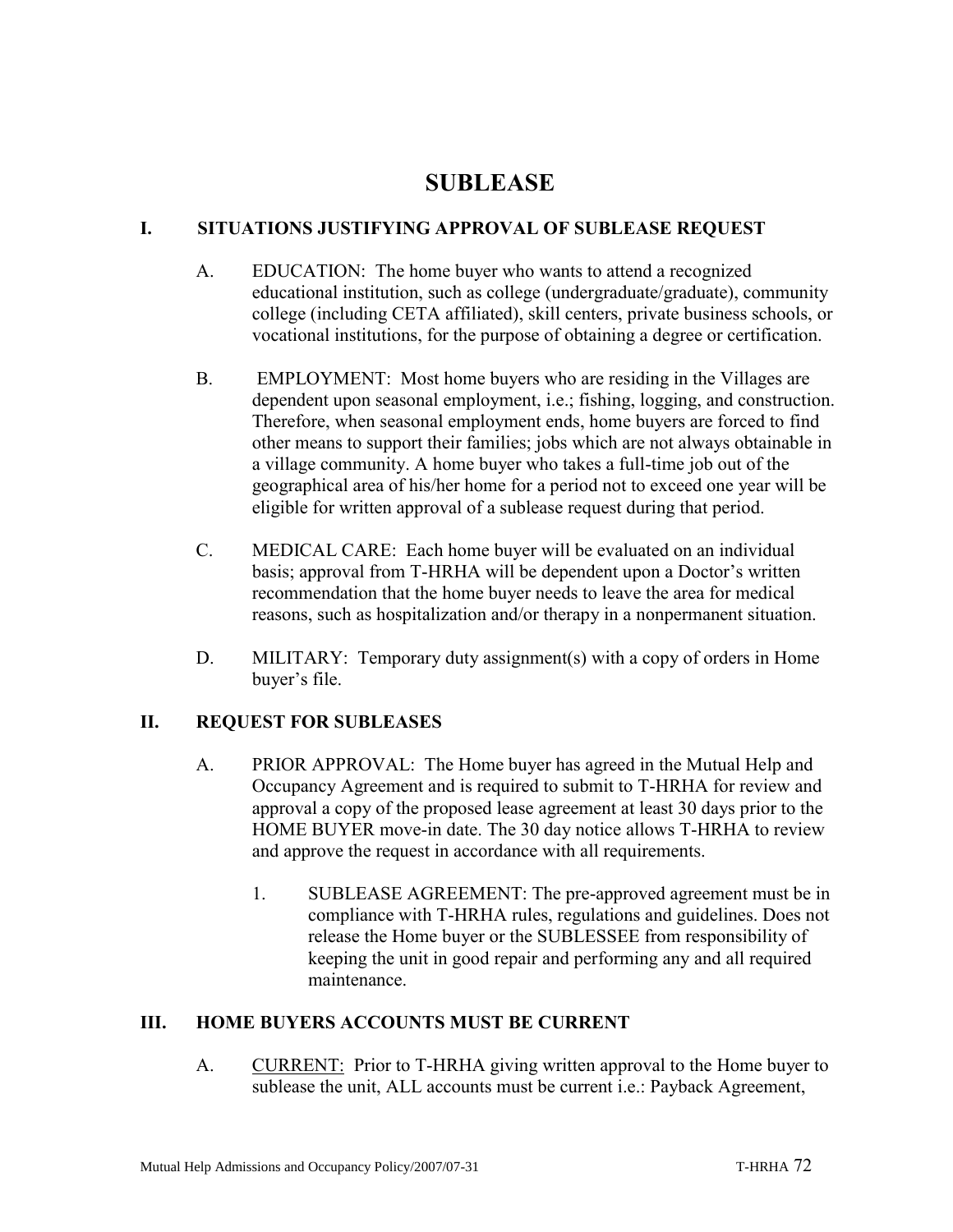Monthly Account Receivable, Collections and any other monies owed to T-HRHA.

B. ARREARAGE: T-HRHA shall not consider requests for subleases if the subject home buyer is in arrears. A sublease shall be allowed if ALL arrearage are brought current, or in the event of an emergency, if T-HRHA and Home buyer arrange an acceptable payback agreement which must be approved by the President/CEO.

### **IV. MAXIMUM TERM OF SUBLEASE AGREEMENT**

The maximum term will be determined as follows:

- A. EDUCATION: not to exceed a period of one (1) year in any situation. Verification of this employment will be supplied by a notice of employment, W-2's or income Tax Statement when the home buyer is recertified.
- B. EMPLOYMENT: Not to exceed a period of one (1) year in any situation. Verification of this employment will be supplied by a notice of employment, W-2's or Income Tax Statement when the home buyer is recertified.
- C. MEDICAL: Length of time will be dependent up on the Doctor's recommendation for hospitalization and/or therapy. The Home buyer must submit a Doctor's written verification of the recommendation.

# **V. SELECTION OF SUBLESSEE**

- A. Home buyers are encouraged to consider the intent of the Mutual Help and Occupancy Program when selecting a SUBLESSEE/HOME BUYER.
	- 1. In the event that home buyer does not have a prospective sub lessee, names from the Waiting List will be provided at the request of the Home buyer.
	- 2. Ineligible subleases include to private and public corporations as well as either profit or non-profit organizations.

# **VI. HOME BUYER'S CONTINUED OCCUPANCY RECERTIFICATION OBLIGATION**

A. RECERTIFICATION: When the Home buyer enters into a Sublease Agreement, he/she will still be required to be recertified for continued occupancy on an annual basis as described in the Mutual Help and Occupancy Agreement.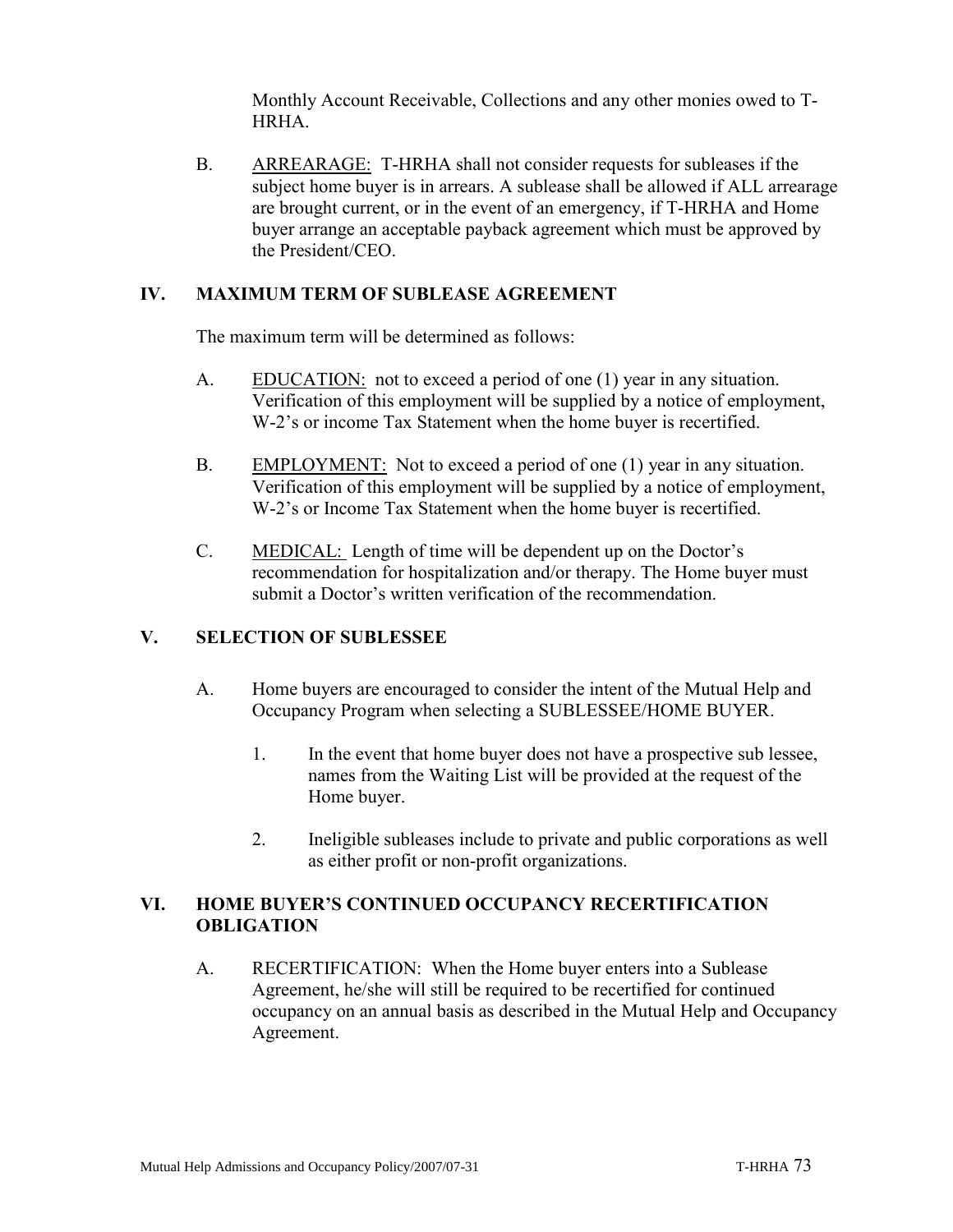B. RENTAL INCOME: All of the rental revenue/income will be figured into the Home buyer's Annual Income during the recertification period which may result in a change of the required monthly payments.

# **VII. SECURITY DEPOSIT**

- A. It is the responsibility of the LANDLORD (Home buyer) to determine how much if any security deposit is required. The following is an example taken from the Alaska Landlord/Home buyer Handbook in reference to the amount and type of deposit that may be requested.
	- 1. The total amount collected for all deposits and prepaid rent except for the first month's rent, cannot exceed two (2) months rent. (AS 34.03.070).

T-HRHA would suggest that the LANDLORD (Home buyers) obtain a copy of the Alaska's Landlord-Home buyer Law prepared in 1974 by Alaska Legal Services.

# **VIII. PAYMENTS**

- A. HOME BUYER Payment: It is the responsibility of the Home buyer to make the required full payments on time to T-HRHA.
- B. SUBLESSEE Payment: The SUBLESSEE will make their payment to the LANDLORD (Home buyer) per the Sublease Agreement.

# **IX. APPLICATION of REQUIRED PAYMENT**

The monthly payment will be applied towards the Home buyer's account Administrative charge and MEPA account per Article V of the MHOA.

# **X. EXPIRATION of SUBLEASE TERM**

- A. T-HRHA shall after the expiration of the Sublease Term agreed upon with the Home buyer, no later than ten (10) calendar months after commencement of Sublease Term, ascertain whether the subleasing unit by the Home buyer should continue.
- B. If it is deemed proper to continue the Sublease arrangement, T-HRHA shall document and certify the basis of its decision to continue, and submit to Board of Commissioners for extension.
- C. If it is decided by T-HRHA that the Sublease arrangement should not continue, the Home buyer shall be notified in writing of T-HRHA's decision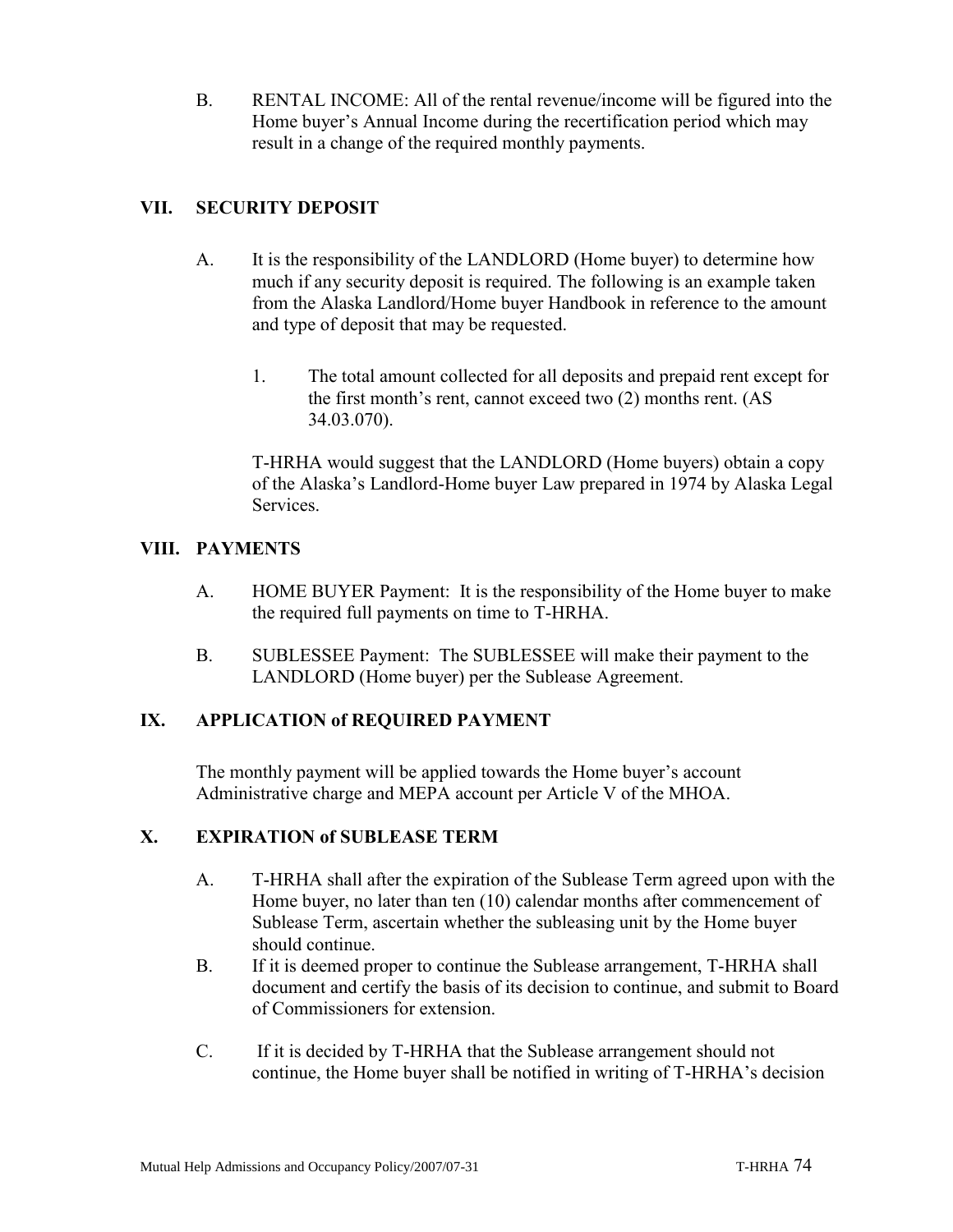in the matter, and given the opportunity to re-occupy the home as their principle place of residence.

D. If the family declines to re-occupy the home, the Mutual Help and Occupancy Agreement shall be terminated. T-HRHA shall take possession of the unit, evaluate condition of home and review the waiting list for eligible applicants. Consideration may be given the Home buyer (sub lessee) residing in the home for placement in the home-ownership program, if eligible.

### **XI. TERMINATION of SUBLESSEE**

Termination of the Sublease will be in compliance with Alaska Landlord and Home buyer Laws.

#### **XII. TERMINATION of the HOME BUYER**

In the event the LANDLORD (Home buyer) fails to terminate the SUBLESSEE/HOME BUYER due to the default of any of the conditions which are the Home buyer's obligation, and T-HRHA has to enter in, the HOME BUYER will be considered by T-HRHA in default of his/her Mutual Help Home Ownership Agreement (Article IX), and T-HRHA may give him/her/them NOTICE OF TERMINATION of that Agreement pursuant to the terms of that Agreement; the HOME BUYER will be held liable to T-HRHA to pay for all costs arising out of such default, including but not limited to, legal fees, maintenance repairs and any outstanding rental or repair balance.

- A. The LANDLORD (Home buyer) will be responsible for all obligations and responsibilities as stated in the MHOA, including routine maintenance.
- B. The LANDLORD (Home buyer) will ensure that there is no third-party lease assignment or leases for the home executed during the duration of his/her/their absence.
- C. Should the SUBLESSEE/HOME BUYER default in any of the above, it is the LANDLORD's (Home buyer's) sole responsibility to take immediate action necessary to correct the default or to terminate the agreement and evict the SUBLESSEE/HOME BUYER. It will also be the LANDLORD's (Home buyer's) responsibility to pay all fees to evict the SUBLESSEE/HOME BUYER and to repair any damage done to the unit.

#### **XIII. UTILITIES**

It is the responsibility of the Home buyer to maintain all utilities whether or not the utility account is in either Home buyer or SUBLESSEE name. The Home buyer is accountable that all utilities remain current and safely maintained and utilized.

At no time does T-HRHA accept or acknowledge responsibility for utility expenses for the unit.